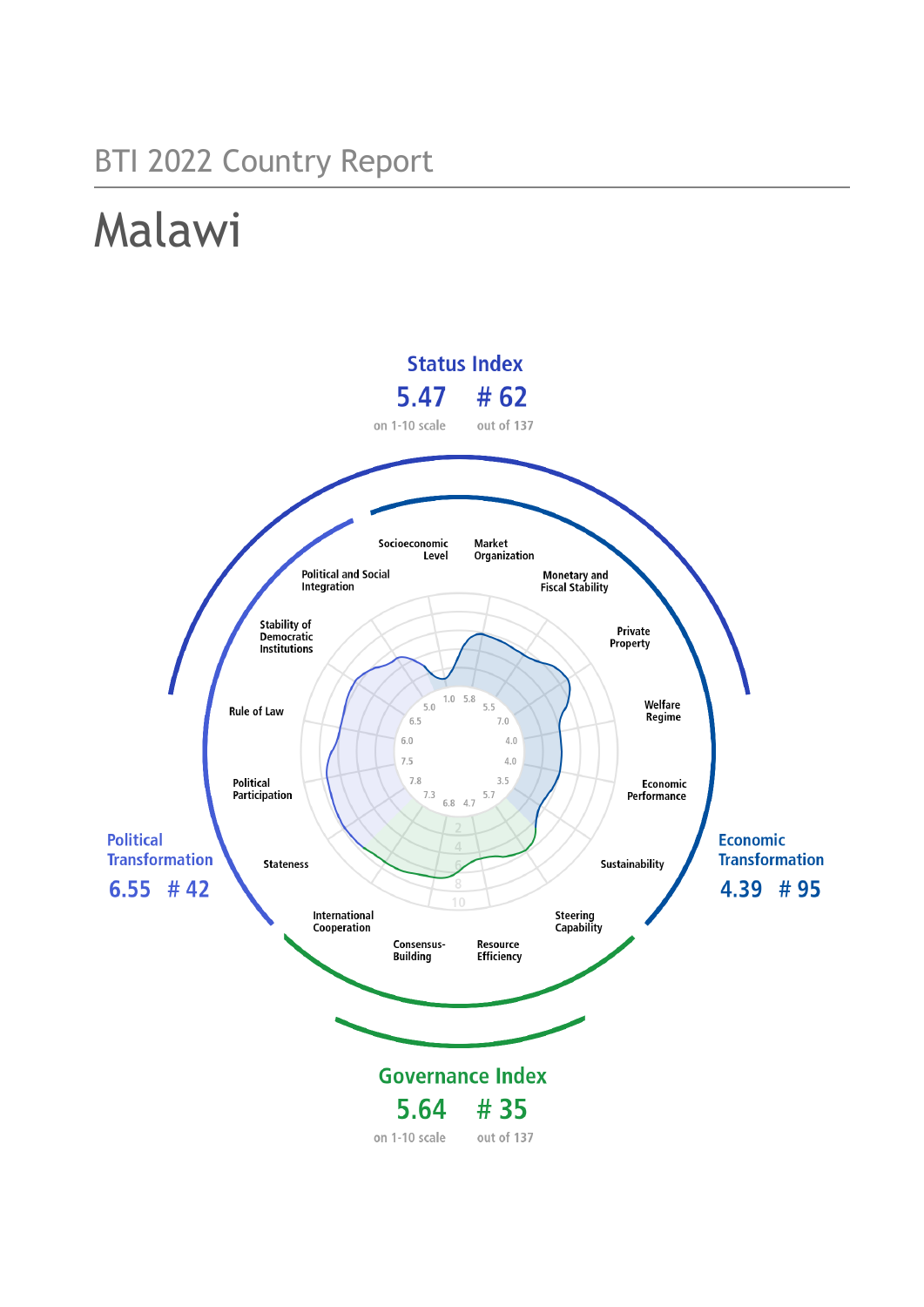This report is part of the **Bertelsmann Stiftung's Transformation Index (BTI) 2022**. It covers the period from February 1, 2019 to January 31, 2021. The BTI assesses the transformation toward democracy and a market economy as well as the quality of governance in 137 countries. More on the BTI at [https://www.bti-project.org.](https://www.bti-project.org/)

Please cite as follows: Bertelsmann Stiftung, BTI 2022 Country Report — Malawi. Gütersloh: Bertelsmann Stiftung, 2022.

This work is licensed under a **Creative Commons Attribution 4.0 International License**.

# **Contact**

Bertelsmann Stiftung Carl-Bertelsmann-Strasse 256 33111 Gütersloh Germany

**Sabine Donner** Phone +49 5241 81 81501 sabine.donner@bertelsmann-stiftung.de

**Hauke Hartmann** Phone +49 5241 81 81389 hauke.hartmann@bertelsmann-stiftung.de

**Claudia Härterich** Phone +49 5241 81 81263 claudia.haerterich@bertelsmann-stiftung.de

# **Sabine Steinkamp** Phone +49 5241 81 81507 sabine.steinkamp@bertelsmann-stiftung.de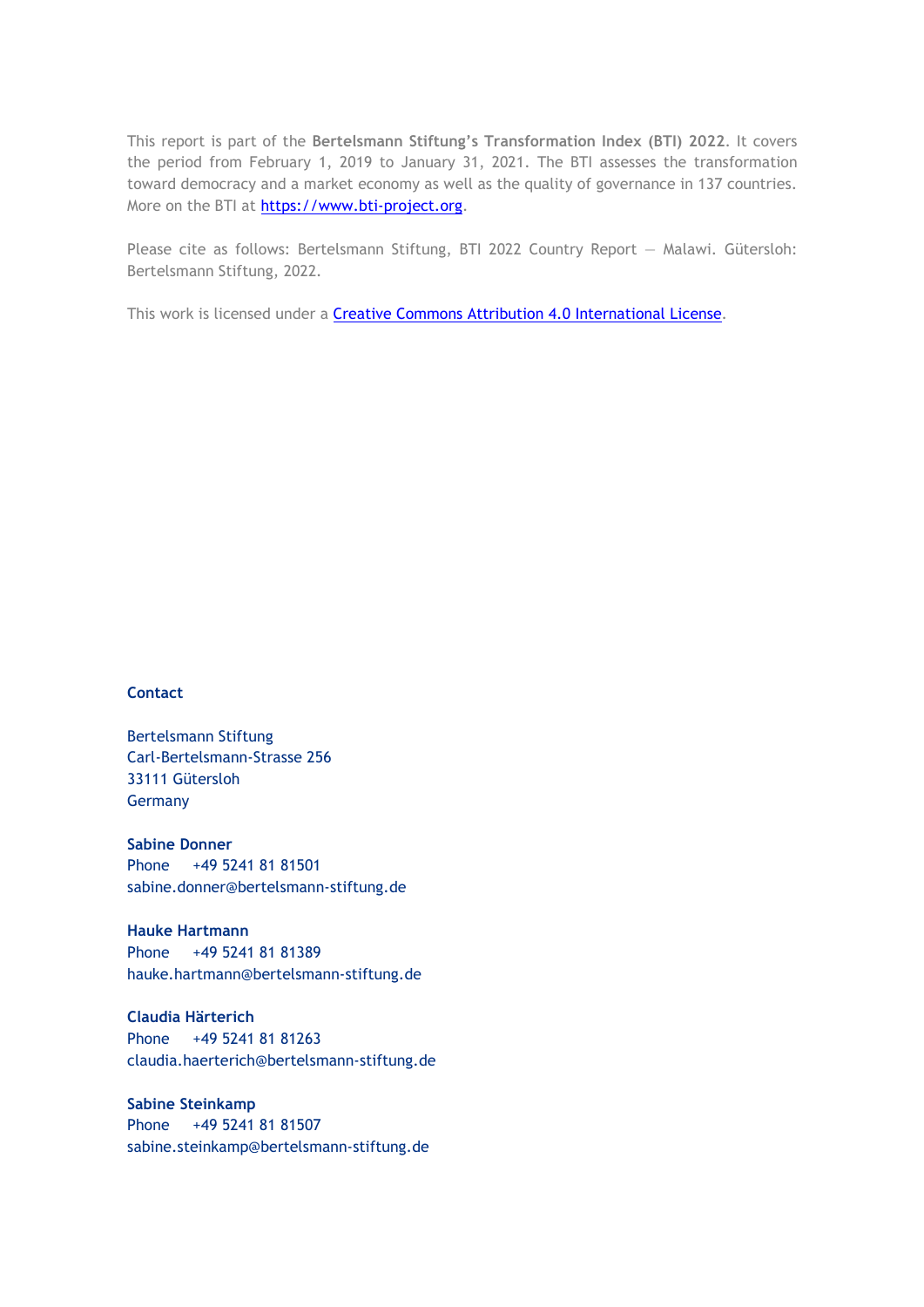#### **Key Indicators**

| Population               | M      | 19.1 | HDI                            | 0.483 | GDP p.c., PPP $\ S$          | 1568 |
|--------------------------|--------|------|--------------------------------|-------|------------------------------|------|
| Pop. growth <sup>1</sup> | % p.a. | 2.7  | HDI rank of 189                | 174   | Gini Index                   | 44.7 |
| Life expectancy          | vears  | 64.3 | UN Education Index             | 0.470 | Poverty <sup>3</sup><br>$\%$ | 89.0 |
| Urban population %       |        | 17.4 | Gender inequality <sup>2</sup> | 0.565 | Aid per capita               | 64.8 |
|                          |        |      |                                |       |                              |      |

Sources (as of December 2021): The World Bank, World Development Indicators 2021 | UNDP, Human Development Report 2020. Footnotes: (1) Average annual growth rate. (2) Gender Inequality Index (GII). (3) Percentage of population living on less than \$3.20 a day at 2011 international prices.

# Executive Summary

The period under review, 2019-2020, has seen significant changes in Malawi's political arena. Tripartite elections were held in May 2019, apparently returning the incumbent president – Peter Mutharika – to the top political office. The two main opposition parties, Malawi Congress Party (MCP) and the recently formed United Transformation Movement (UTM), had failed to dislodge the incumbent. So Mutharika of the Democratic Progressive Party (DPP) was declared the winner with 38.57% of the vote, while the MCP and the UTM garnered 35.41% and 20.24%, respectively. Under the applicable first-past-the-post electoral system, Mutharika had thus won the presidency with a plurality of the valid votes cast. However, the two main competitors – Lazarus Chakwera of the MCP and Saulos Chilima of the UTM – disputed the election outcome. They alleged that the administration of the elections was marred by numerous irregularities, claiming in particular that a correction fluid – Tipp-Ex – had been used to alter the recorded number of votes on signed (or unsigned) forms relayed to the national tally center. The Malawi Electoral Commission admitted that Tipp-Ex had been used, though only to reconcile figures that had been recorded in error. The Human Rights Defenders' Coalition organized nationwide protests against the allegedly fraudulent election. In February 2020, the High Court annulled the 2019 presidential election and ordered a fresh one within 150 days. The High Court also interpreted the term "majority" to mean at least 50% plus one vote, which, in effect, changed the entire electoral system. The new June 2020 presidential election saw the emergence of an electoral coalition of the MCP and the UTM, which emerged victoriously. In contrast to major changes in the political realm, the Malawian economy has not fared well. Dominated by agriculture and services, the structure of the economy has not changed appreciably since 1994. Persistent structural factors impede economic growth. The soil quality is degrading, and lack of water remains a constraint. Weak human resources act as a brake on productivity growth, and the institutional and physical infrastructure (electricity, water and telecommunications) is poor. Above all, exposure to extreme weather events (floods and droughts) caused by climate change is serious and a drain on public resources, leading to domestic borrowing to balance budgets and an increasing debt burden. A multitude of smallholders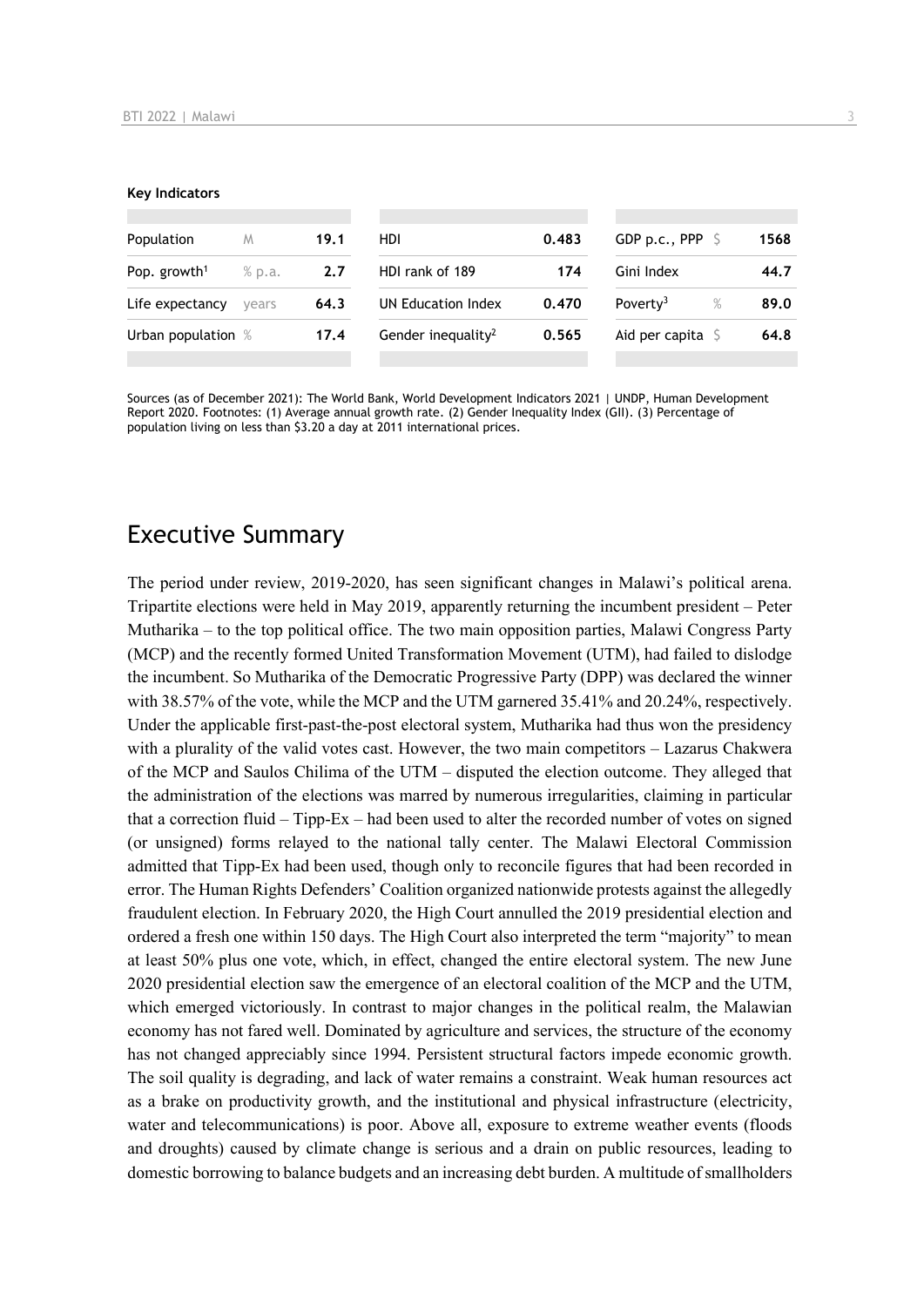– 82-85% of the population – derives a living from rain-fed agriculture, producing mainly for subsistence but also marketing cash crops. Tobacco, tea, and sugar production take place on large estates. Tobacco is Malawi's largest foreign exchange earner, hovering around 60% of exports. Endemic corruption continues to disrupt the economy. The macroeconomic situation improved somewhat with a stable overall inflation rate at the single-digit level. However, the macroeconomic improvement has not translated into a significant impact at the micro level in terms of poverty reduction. In combination with poor service delivery, this caused frustration and high expectations of change among the population in 2019. The COVID-19 pandemic is a drain on public resources and the health system is overstretched. To curb the spread of the pandemic, in April 2020, the government announced a partial 21-day lockdown and all international flights to Malawi were suspended. The government has managed the pandemic reasonably well through the institution of strict precautions with stiff penalties in case of violation. However, in January 2021, the country has been hit by a new wave of COVID-19 cases. The number of positive cases jumped from 6,028 (December 2020) to 33,481 (March 2021).

# History and Characteristics of Transformation

The most significant transformative development since independence was the 1993 referendum whereby citizens expressed their preference for a new multiparty system instead of the continuation of the one-party system under the Malawi Congress Party (MCP) with Kamuzu Banda at the helm. The 1994 elections saw the emergence of a new party, the United Democratic Front (UDF), under the leadership of Bakili Muluzi, who became state president and remained in office until 2004. He tried to amend the constitution in 2003 in order to stand for re-election to a third term but the move was defeated. Muluzi was succeeded by Bingu wa Mutharika, who won the 2004 elections. However, after he fell out with his predecessor, Bingu left the UDF and formed the Democratic Progressive Party (DPP), which he led to victory in the 2009 elections. When Bingu passed away after a heart attack in 2012, his vice president, Joyce Banda, succeeded him; she eventually failed to be elected president in 2014. At that stage, Bingu's younger brother, Peter Mutharika, had been groomed to take over the DPP. He won the presidential election against Joyce Banda and remained in office until he was ousted in the fresh presidential election after the High Court had annulled the botched 2019 vote. During Mutharika's terms, the MCP was revived with a new leader: Lazarus Chakwera. Ahead of the 2019 elections, a new party – the United Transformation Movement (UTM) – was formed by Mutharika's vice president Saulos Chilima. Without any discernible underlying ideologies, the election manifestos of all parties promised improved services that Malawians crave: education, health, communications, water and electricity supply, agricultural subsidies, etc.

During the Kamuzu Banda era, the state had controlled the economy. The new democratic dispensation saw the liberalization of the economy and the promotion of market-based competition. The liberalization reforms accelerated in the 1980s with the Structural Adjustment Program sponsored by the World Bank and the International Monetary Fund. Part of this thrust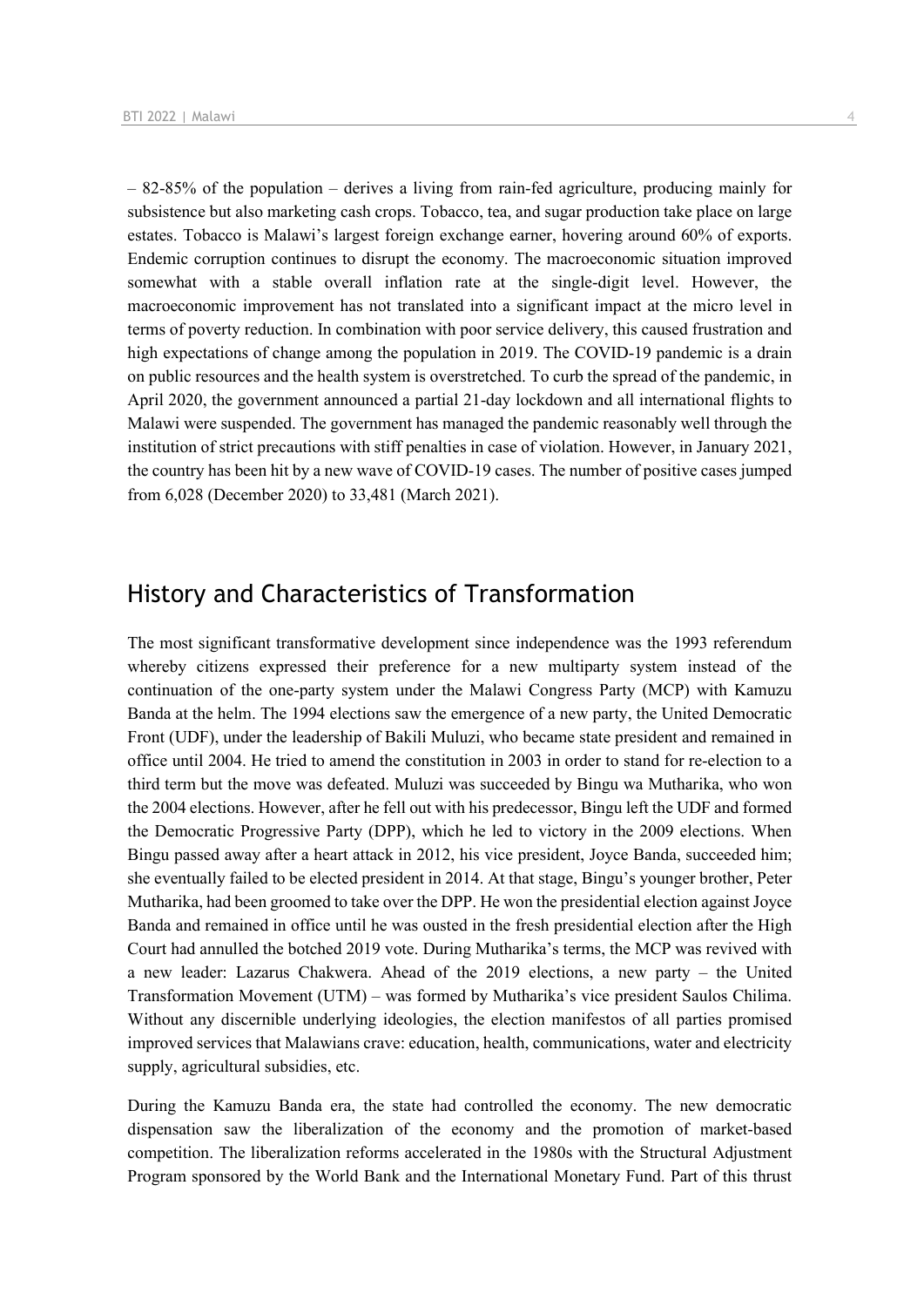was the divestiture of parastatals. The Malawi Confederation of Chambers for Commerce and Industry (MCCCI) has been the interest organization of the private sector. Notwithstanding economic liberalization, the state has retained a significant role in the economy, principally through development plans and sector-based policies such as the long-term framework Malawi Growth and Development Strategy (MGDS III), the National Industrial Policy, and the National Export Strategy. However, Malawi lacks an implementable roadmap toward industrialization. Significant agricultural subsidies sustained through government-sponsored programs such as the Farm Inputs Subsidy Program and the recently launched Affordable Inputs Program have been implemented. These state-financed programs are popular with the multitude of smallholders who derive a living from rain-fed agriculture, producing mainly for subsistence but also marketing cash crops. They make up 82-85% of the population. Tobacco, tea, and sugar production take place mainly on large estates. Tobacco plays a major part in the economy. It has long been Malawi's largest foreign exchange earner, hovering around 60% of exports. Malawi's economy has attracted little foreign investment. Corruption remains a significant factor with disruptive effects on the economy.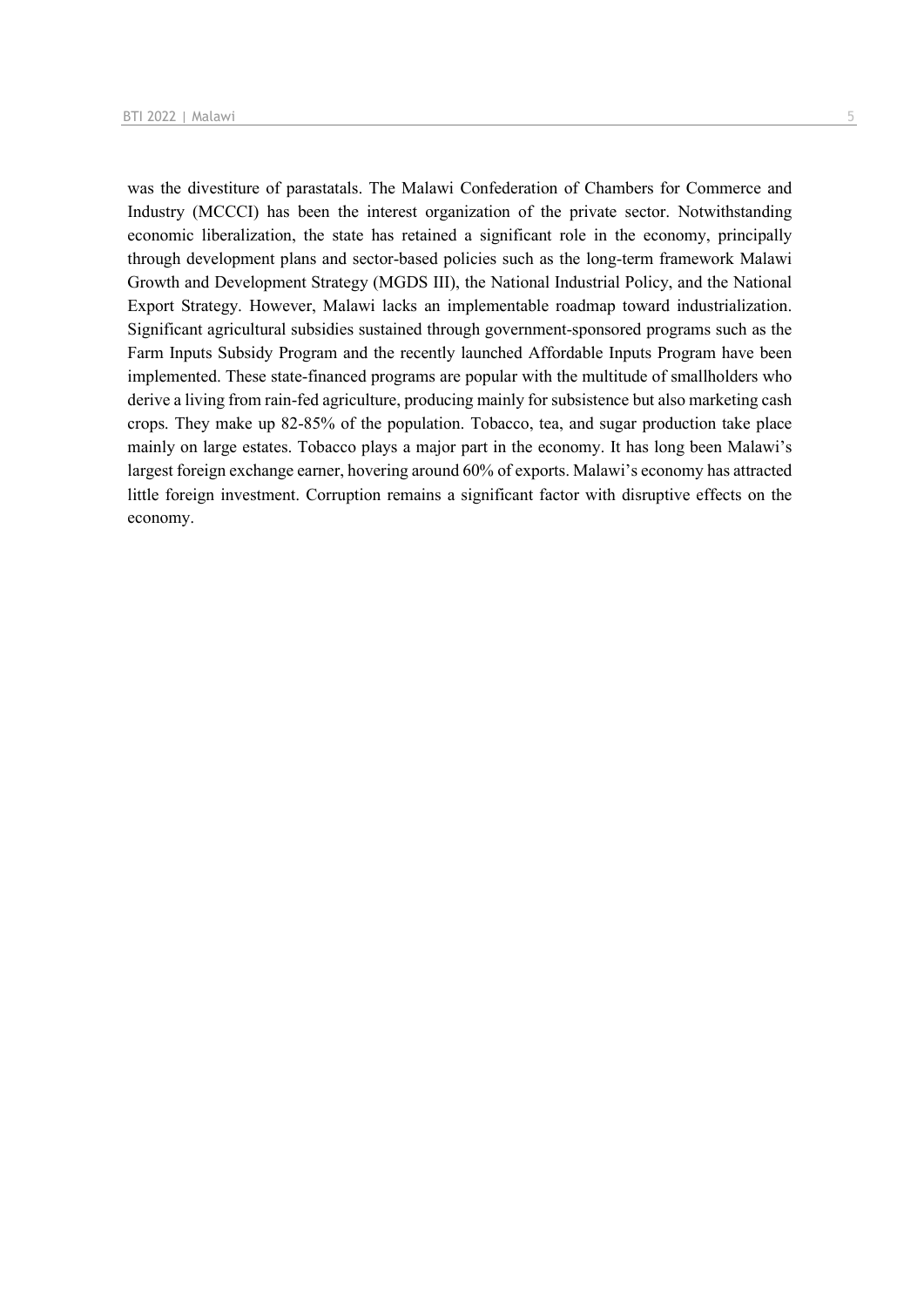The BTI combines text analysis and numerical assessments. The score for each question is provided below its respective title. The scale ranges from 1 (worst) to 10 (best).

# Transformation Status

# I. Political Transformation

## **1 | Stateness**

The state in Malawi holds an absolute monopoly over the legitimate use of force, which covers the entire country. Excepting the People's Land Organization in the southern region of the country, which claimed rights to land in Thyolo and Mulanje districts where major tea plantations are located, there is hardly any challenge to the authority of the state and the laws that govern current land rights. The People's Land Organization was a localized initiative and gained little traction elsewhere, notwithstanding extensive media coverage. Its leader, Vincent Wandale, was indicted and convicted of criminal trespassing after inciting his followers to occupy a tea estate. His movement has not seriously challenged the state's authority. Malawi has remained peaceful since independence and experienced no major violent conflicts except for sporadic violence following specific events (e.g., contested election results or other events leading to public demonstrations). While the state's monopoly on the use of legitimate force remains uncontested across the country, two developments warrant attention. First, in the run-up to the May 2019 general elections, the country experienced cases of political violence perpetrated mostly by the ruling Democratic Progressive Party militia. Second, over the years there have been intermittent calls to reorganize the country from a unitary to a federal state. These calls have been championed primarily by politicians and activists from the northern part of the country. The main argument advanced by proponents of federalism is that the central government has neglected the northern region, and that a federal system of governance would bring about more even development across the country.

### **Question** Score

Monopoly on the use of force 9 $\frac{22}{10}$  10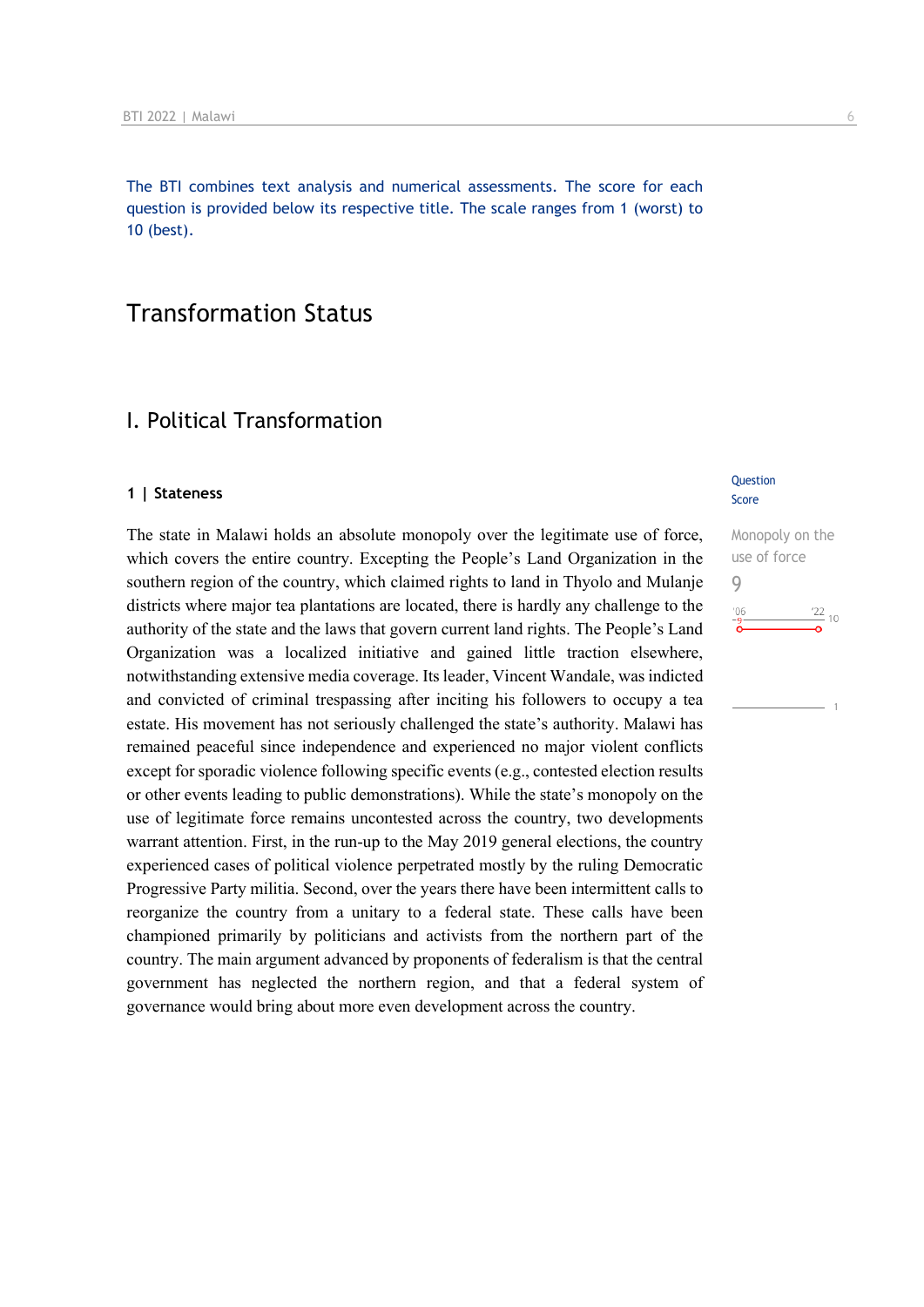The overwhelming majority of the population today accepts that Malawi is a legitimate territorial state. However, public opinion surveys show that many Malawians struggle over whether to identify first with the state or with their ethniccum-regional identity. A 2020 Afrobarometer survey found that nearly one fifth of the population (17%) said they identify more with their ethnic rather than national identity while 51% claimed to identify just as much ethnically as they do nationally. Only 32% said they self-identify more as Malawians than with an ethnic identity. The Malawian state has not deliberately discriminated against or withheld citizenship from specific population groups. All Malawians consider themselves full-fledged citizens. No serious challenges have been raised since independence to the legitimacy of the nation-state. All expressions of discontent about the state and its performance have been voiced within the framework of the existing state structures. Excepting intermittent calls – that have never been acted upon – for the conversion of Malawi into a federal state and the feckless declaration of an independent republic in Thyolo and Mulanje districts, there has been no serious challenge to the state's authority over the entirety of the country's territory and its population. Citizenship can be acquired by birth, descent, marriage, registration and naturalization. The precise procedures for acquiring citizenship or losing it are contained in the Citizenship Act, Chapter 15:01 Laws of Malawi. Section 20 of the constitution prohibits all forms of discrimination based on nationality, ethnicity or social origin. One anomaly, however, is that while citizenship will automatically be conferred on foreign spouses of Malawian men, the reverse is not the case for foreign spouses of Malawian women. While Malawian citizens perceive themselves as Malawians, they also carry regional and ethnic identities that to some extent are coterminous, expressed variously in language, culture and rituals. Regionalism and ethnic affiliations emerge clearly in voting patterns and are often expressed in public discourse. However, the 2020 fresh presidential election served to bring the country together and delivered what is largely considered a more legitimate government compared to the administration that was ushered in during the contested, and subsequently annulled, 2019 presidential election. To the outside world, Malawians are fond of projecting their country as "the warm heart of Africa" devoid of serious conflict. The only challenge to the territorial integrity of Malawi is the dispute with Tanzania over the northern part of Lake Malawi. In recent years, the tension that characterized the dispute around 2012/2013 has somewhat died down, albeit without a clear resolution.

The constitution provides that Malawi is a secular state, although many public documents profess that Malawians are a God-fearing nation. The norms that influence governance in the country cannot be said to be sourced or premised on any particular religion, although the profoundly religious population overwhelmingly adhere to Christian denominations (Catholic, Presbyterian, Anglican and Pentecostal) but there is also a 12-15% minority of Muslims. Religious bodies have traditionally been politically influential. For example, in times of national crisis, religious leaders offer alternative courses of action and provide guidance to their congregations, for example

State identity



No interference of religious dogmas 8 $\frac{22}{10}$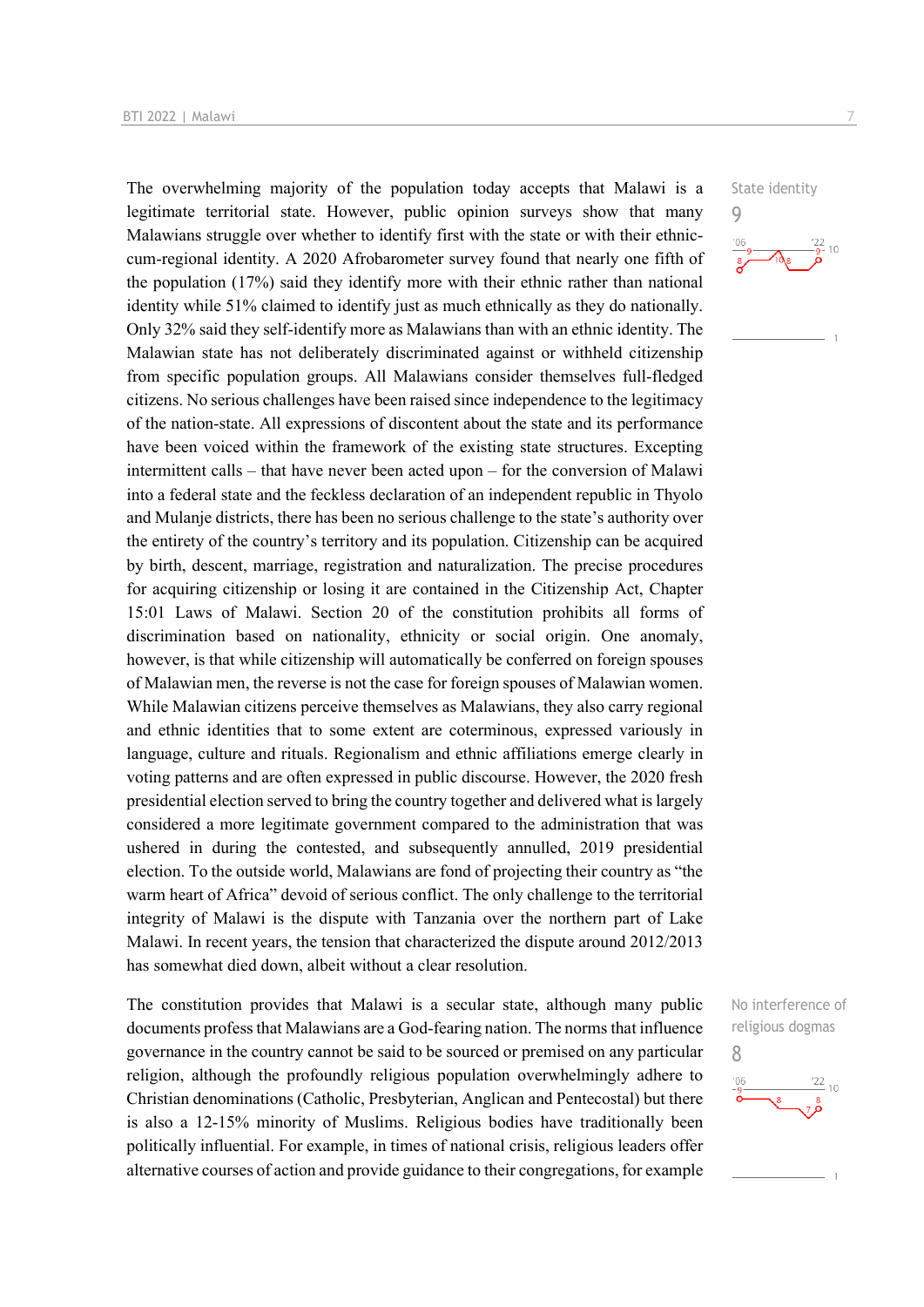through pastoral letters and audiences with the head of state. The influence exerted by religious groupings on the legal order, political institutions, and policy formulation is usually indirect and subtle, but sometimes direct and overt. Unwittingly perhaps, this has generated latent tension between the demands of secularism as laid down in the constitution and some religious beliefs that do not necessarily conform to the constitutional stipulation. For example, faith-based organizations have mobilized protests against the rights of sexual minorities (i.e., the LGBTQ+ community). Longstanding public debates over same-sex relationships and marriages have raged in the country. While same-sex relationships would appear to be protected under the nondiscrimination clause in the constitution, the main arguments against legalization of same-sex relationships are based on religious dogma. Another area where religion has had significant influence on legislation was demonstrated in debates in late 2018 aimed at relaxing rules on abortion and the amendment of the abortion law.

Basic administrative structures exist throughout the country, although their effectiveness leaves a lot to be desired, largely due to poor funding and inadequate staffing. The Malawi Revenue Authority is present throughout the country but its efficiency in tax collection is questionable. The provision of water, electricity, health and educational facilities is very uneven and erratic, and in some areas nearly nonexistent. The current COVID-19 pandemic has exposed the weakness of the health care system, whose public part and substantial health facilities are run privately, for example by the Christian Health Association of Malawi (CHAM). Recent reports suggest that some medical personnel have contracted the virus, further adding to the burden on the health care system. COVID-19 has significantly affected revenue generation by the government and has put pressure on resource allocation. Additionally, the government has had to allocate more resources to the fight against the pandemic, reducing expenditure on other key services. Little has been achieved in terms of devolution of decision-making power from the central level to local government structures. Despite the failure of decentralization, the state's administrative structures cover the entire country. However, service provision through these structures varies considerably, with comparatively better services in urban areas than in rural areas. A particular structure that warrants attention is that of traditional authorities, that is, the areas in which chiefs wield considerable influence, particularly in matters of land ownership. The chiefs are not elected but appointed and receive a stipend from the government. The availability of basic public services is compromised by general government inefficiency and corruption at all levels. Magistrate's Courts are generally considered deficient and susceptible to corruption while higher-level courts are more effective.

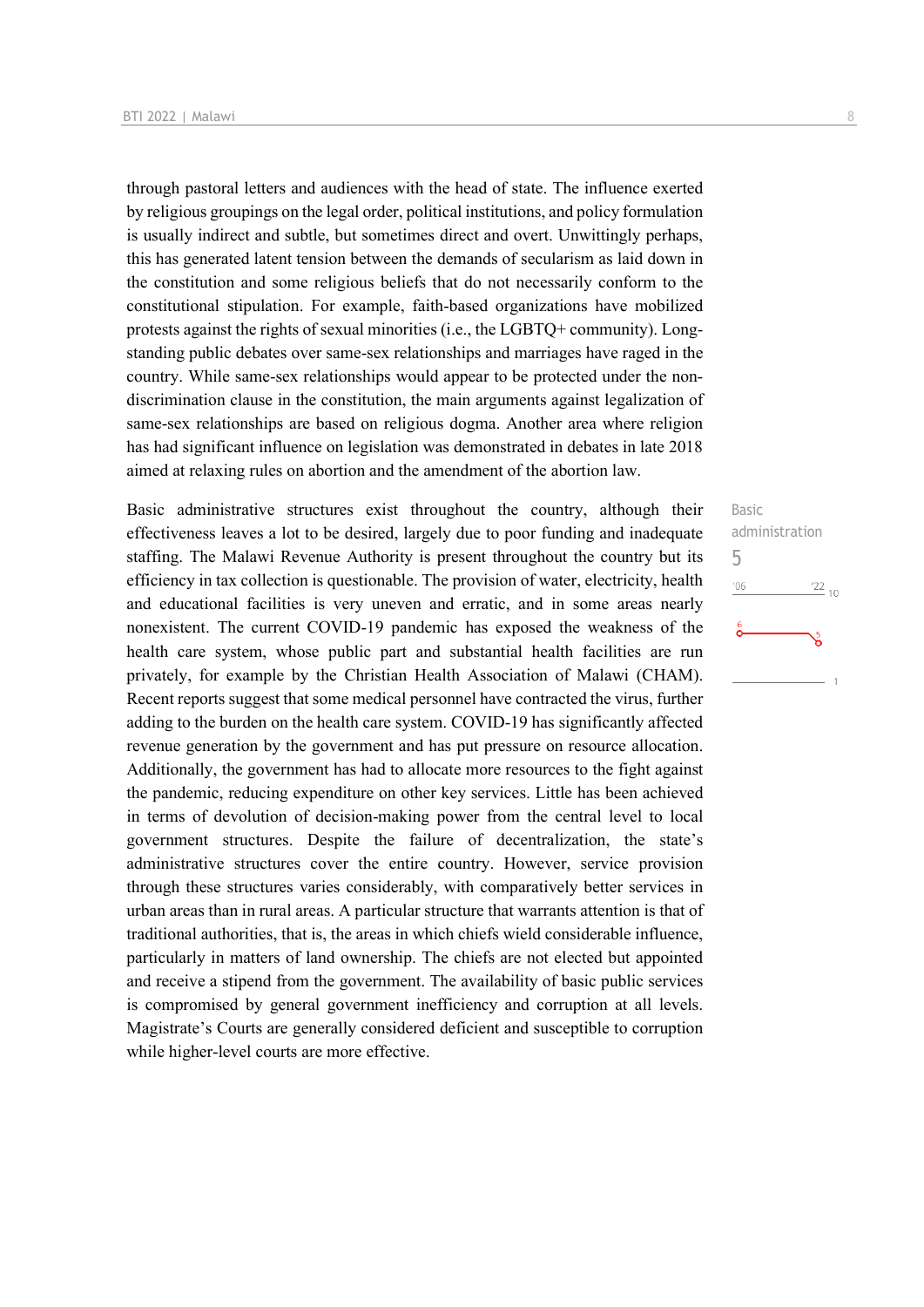## **2 | Political Participation**

Since the democratic opening in 1994, general elections have been held at regular five-year intervals. Until recently, the electoral system was based on the first-pastthe-post plurality principle in single member constituencies. Within this system the candidate who garners the largest number of valid votes cast (a plurality) emerges as the winner. The High Court ruling in February 2020 that annulled the 2019 presidential election on the grounds of gross mismanagement also ruled that a correct interpretation of the constitutional provision that governs the determination of the winner of presidential elections is that the victor should secure at least 50% of the valid votes plus one.

This interpretation was subsequently used to decide the winner of the presidential election rerun held on June 23, 2020. The losing presidential candidates in the 2019 elections had challenged the results in court, which eventually ruled in their favor by annulling the 2019 vote. Up to eight legislative election results were also annulled by the courts after challenges by losing candidates. The electoral calendar in Malawi is fixed by law. Following the 2020 court ruling that annulled the 2019 presidential elections, parliament passed several amendments to change the elections calendar to enable the new president to serve a full five-year term, beginning June 2020. In order to synchronize the date of elections for members of parliament and local government councilors with those of the president, the terms of office for MPs and councilors who were elected in 2019 were extended by one year, with the next elections now scheduled for 2025.

The constitution guarantees equal and universal suffrage to citizens of eligible voting age. Political parties are allowed to canvass votes and field candidates for election to office. After the election rerun of June 23, 2020, which opposition candidate Lazarus Chakwera won, the then incumbent, President Peter Mutharika, attempted to challenge the validity of the results by claiming that the election was illegal. However, this challenge did not get much traction. The body responsible for the administration of all elections – the Malawi Electoral Commission – has been subject to harsh criticism over the years. The commissioners are appointed by the president following recommendations/nominations by the parties represented in the National Assembly, a process seen to compromise MEC's independence and impartiality. As a result, the electoral commission is composed in a partisan manner and the political leanings of the commissioners have tended to undermine their impartiality. Registration procedures for voters are generally transparent and fair. However, the electoral commission has generally lacked the resources to conduct simultaneous registration across the entire country and thus slowed down the registration process. All political parties and their representatives are allowed to observe and monitor the voter registration process. Similarly, party agents are allowed to observe and monitor the casting of votes on polling day and the subsequent vote counting. State-owned media, in spite of their legal duty to provide balanced coverage of all political

Free and fair elections 7 $^{\prime}06$  $\frac{22}{10}$  $\alpha$ <sub>6</sub>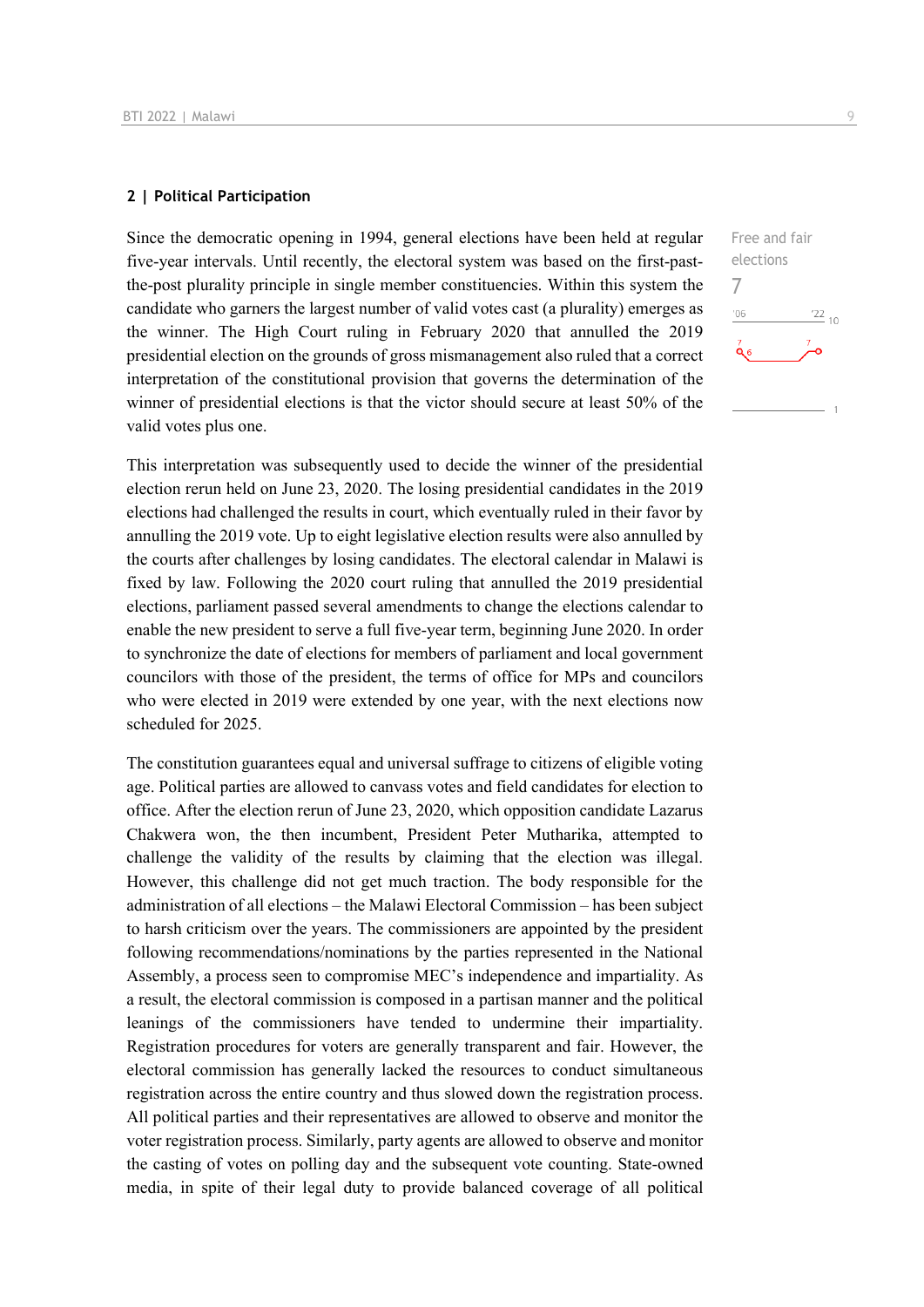campaigns, have persistently favored the incumbent government during election campaigns. However, independent, private media (print and electronic) have contributed to the leveling of the playing field as far as media coverage is concerned. Actual polling has generally tended to follow international standards. There have been residual concerns about the accessibility of voting materials to people with disabilities (e.g., the visually impaired), but the electoral commission has expressed commitment to addressing this challenge. The latest election was not postponed due to the COVID-19 pandemic.

The democratically elected representatives are formally empowered to govern in Malawi. However, between elections non-elected groupings – businesses, faith-based organizations or NGOs – seek to influence the decisions expected to be made by elected representatives. These attempts are largely informal outside elected institutions, through lobbying, petitioning, advice and activism, such as the nationwide demonstrations against the 2019 elections. Parallel structures of formal and informal governance are pervasive but difficult to assess. Formal authority to govern is granted to elected representatives, but a close analysis of some decisions (e.g., appointments to key government positions or removal from key government offices) suggests that informal forces sometimes sway government decisions. Nevertheless, non-elected personalities do not have effective veto powers regarding decisions made by elected officers. An example is the abortive attempt to change the electoral system from simple plurality to majority. The government came under intense pressure from civil society and international donors to enact the proposed changes. However, the government only paid lip service to the proposals and tabled a bill in parliament that the legislators of the incumbent party voted against. The February 2020 High Court ruling that annulled the 2019 presidential election also said that the correct interpretation of the definition of majority in determining the presidential election winner is 50%+1. The Supreme Court upheld this ruling. Parliament subsequently passed legislation to formalize the ruling on the 50%+1 majority threshold and this is now law. The armed forces have no record of interfering in the political arena.

The freedoms of association and assembly are constitutionally guaranteed in Malawi, which means that individuals, civil society organizations and political parties are free to associate and organize meetings and public assemblies. The state on occasion has had the means and the will to curtail these critical freedoms in a democracy, such as declaring rallies illegal without sound justification or refusing to give permission to hold public rallies. The political climate became more liberal after the June 2020 elections, as evidenced by a series of peaceful demonstrations that have taken place without a heavy-handed response from the police. While the law clearly suggests that prospective demonstrators must give notice to the police and the district commissioner, this has often been interpreted to mean that prospective demonstrators should seek permission from the police before assembling and demonstrating.

In terms of association, using political parties as an example, the formation of political parties in Malawi is easy. The result is that many political parties have been



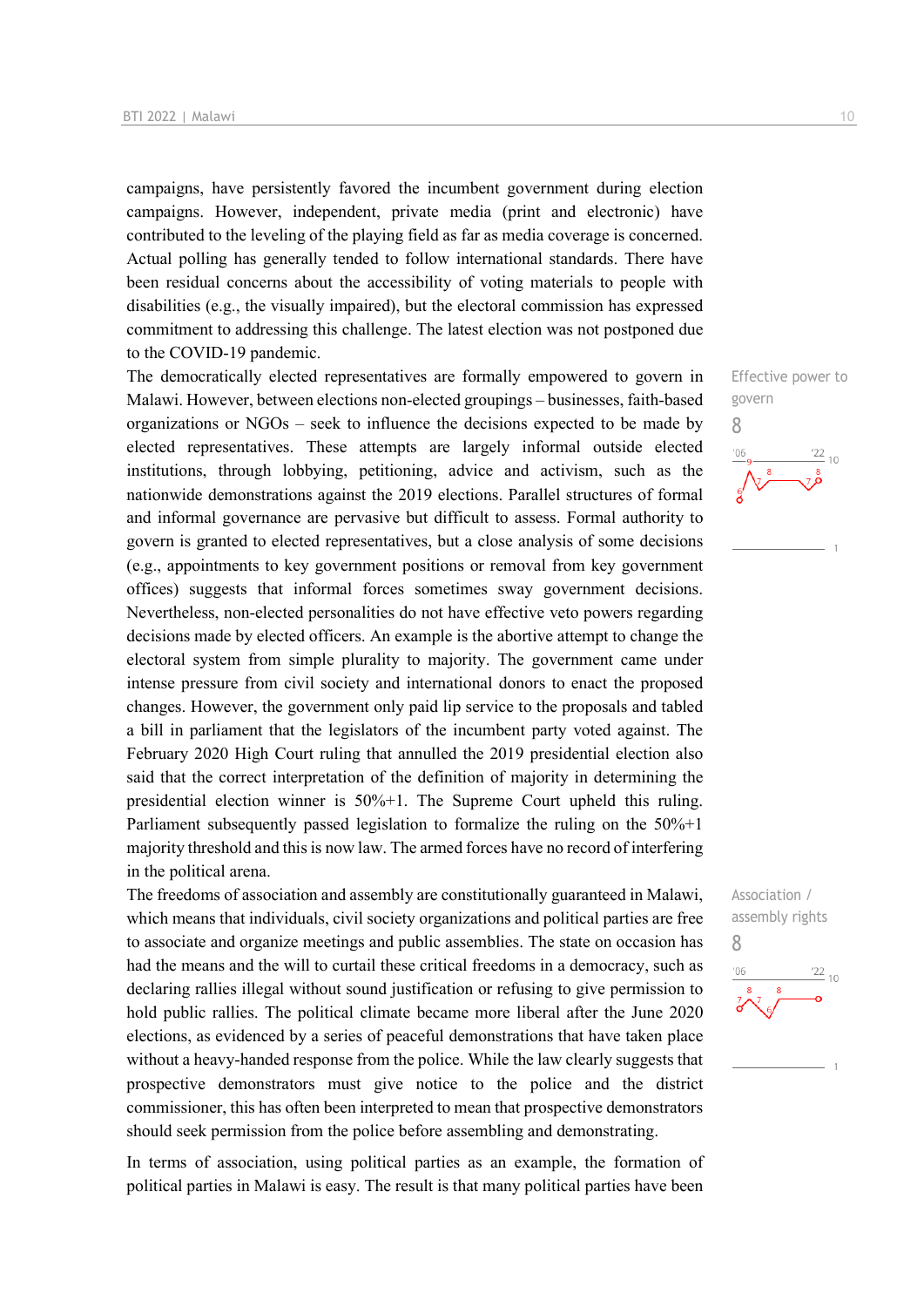formed and registered over the years (currently about 60), even though many are dormant. The government has on occasion used its power to frustrate the efforts of new political parties to establish themselves and compete with the incumbent party. A case in point is the attempt prior to the 2019 elections to deny registration of the United Transformation Movement (UTM), spearheaded by Saulos Chilima, the former vice president, to challenge President Mutharika at the polls. While the freedoms to associate and assemble are constitutionally guaranteed, in practice they depend on the prevailing political climate, which has become more liberal after the 2020 presidential election. The onset of the COVID-19 pandemic in early 2020 brought about instances in which the government sought to curtail a number of freedoms and personal liberties. In April 2020, for example, the government tried to impose a national lockdown as a containment measure against COVID-19. However, a grouping of civil society organizations (CSOs) mounted a successful legal challenge against the proposal by arguing that it was unconstitutional unless the government decided to declare a state of emergency. However, the government was still able to introduce and enforce a number of restrictions on the size of public gatherings, closure of schools, mandating the wearing of face masks in public, and reductions in carrying capacity of public transport vehicles. Most of these measures remained in place in January 2021.

Freedom of expression is guaranteed by section 35 of the constitution. Individuals and organizations are generally free to express themselves. When asked to state how free they are to say what they think, about two-thirds (62%) of Malawians said they are somewhat or completely free to say what they think in an Afrobarometer survey conducted between December 2019 and January 2020. However, certain legal provisions provide protection against defamation (Penal Code Chapter 7:01, Laws of Malawi, Chapter XVIII) and may serve to stifle freedom of expression (e.g., Official Secrets Act, Chapter 14:01 Laws of Malawi). The Malawi Human Rights Commission was tasked to oversee the implementation and enforcement of the act. Direct government censorship in Malawi has been rolled back significantly and the post-1994 period has witnessed a flourishing environment for expression for individuals and media organizations alike. An array of community FM radio stations have been established as well as private TV channels. Open harassment of the media or individuals has almost disappeared and organizations such as the local chapter of the Media Institute of Southern Africa are an active voice of the media. The Media Council of Malawi is a body for self-regulation and promotion of professionalism in the media industry. However, the government may withhold or discontinue advertising or demand the settlement of tax arrears at short notice. The purpose might be to gag media that engage in investigative journalism to uncover reprehensible conduct by government agencies. Parallel to the increasing space for conventional media (print and electronic), there has been an explosion of social media such as Facebook, WhatsApp and Twitter. A wealth of information circulates in these media, although some of it is of dubious quality and veracity.

Freedom of expression 7 $\frac{22}{10}$  $n<sub>0</sub>$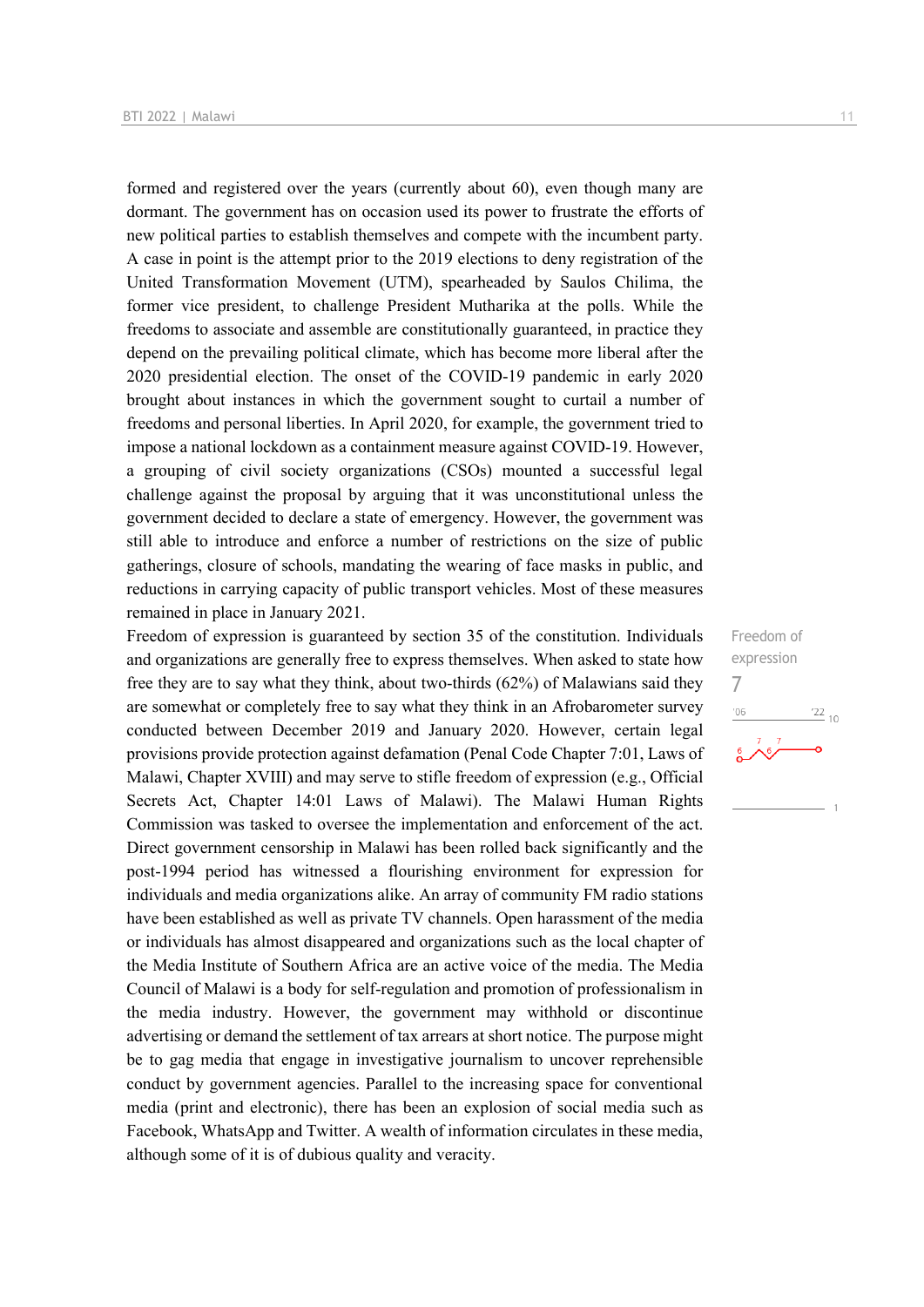## **3 | Rule of Law**

The separate status of the three branches of government – the Executive, the National Assembly and the Judiciary – is constitutionally entrenched in sections seven, eight and nine of the constitution. The specification and allocation of responsibilities throughout the constitution confirm the separation of powers and horizontal accountability between these three branches. However, the governance system in Malawi is singularly presidential and confers wide discretionary powers upon the executive president. Although President Lazarus Chakwera, who was elected in June 2020, promised to roll back some of the powers of the presidency, there has been no concrete movement toward actualizing this by January 2021.

The National Assembly cannot oust the president by means of a vote of no confidence as in a parliamentary system of governance. It is only possible through an elaborate procedure of impeachment. While the constitution underwrites the separation of powers through checks and balances, in practice the executive has in the past often overstepped its constitutional restraints and encroached on the domain of other branches of government. The failure by the executive to consistently treat the other branches of government as equal partners is tantamount to a failure of constitutionalism.

The executive's dominance is illustrated by its control over the exchequer. Meetings of the National Assembly as well as judicial operations are constrained due to inadequate funding. Recent examples of the executive's dominance relate to its reluctance to set a commencement date for several bills, years after they were passed by parliament. When Malawi registered its first cases of COVID-19, the president declared a state of national disaster in March 2020, which included a raft of measures such as closure of borders and schools and restrictions on public gatherings. However, an attempt by the government to escalate the COVID-19 measures by imposing a national lockdown in April 2020 was struck down by the courts as unconstitutional. Under section 45 of Malawi's constitution, measures that have the effect of derogating rights such as a lockdown can only be carried out under a state of emergency, which requires approval by the Defense and Security Committee of the National Assembly. As the COVID-19 infection and death rates increased sharply in January and February 2021, including the demise of two cabinet ministers, the president declared a second state of disaster and a new plan was adopted to combat the virus. Restrictions have been introduced governing social distancing, hand hygiene and wearing of face masks while schools were closed for a second time for five weeks.

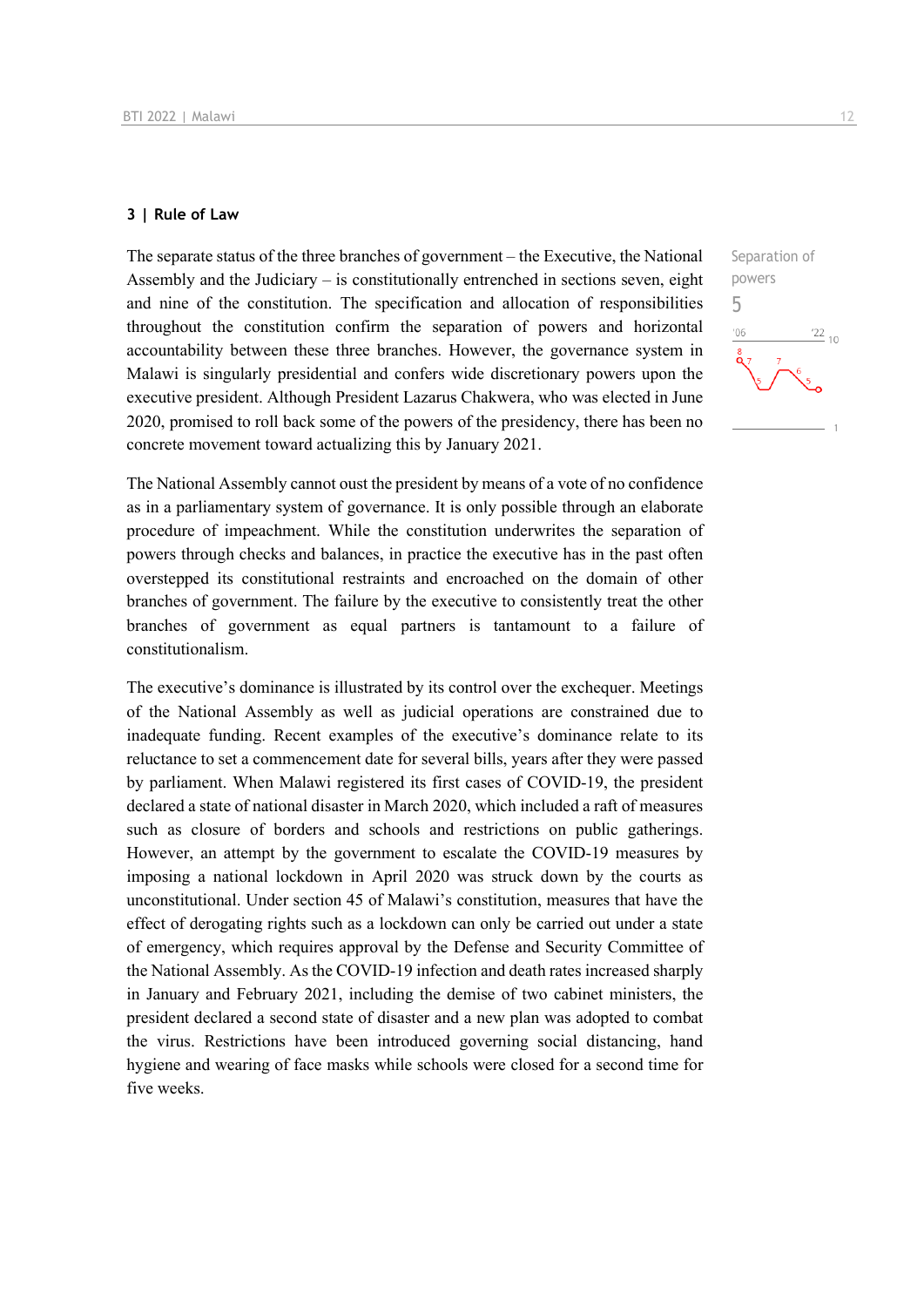The Malawi judiciary has long enjoyed a reputation of independence. It remains the branch of government that inspires the highest level of confidence among the public. The judiciary in Malawi is guaranteed independence through several provisions in the constitution, including section 103. Generally, the judiciary has been willing to review executive decisions for compliance with the constitution and other laws. In appropriate instances, the judiciary has been able to overturn government actions for contravening the constitution or other applicable laws. However, the judiciary has struggled to maintain its independence due to a lack of financial autonomy. The executive provides its funding through allocations in the state budget. While there have been rumors of some judicial officers being swayed in their rulings, to date no judge has been publicly disciplined for corruption or any other form of dereliction of duty. The use and misuse of injunctions and stay orders illustrate how the integrity of the judiciary may be compromised when politicians "shop around" for sympathetic judges willing to issue a particular injunction. At the lower magistrate court level, corruption is somewhat more prevalent than it is at higher levels. Furthermore, magistrates sometimes erroneously impose custodial sentences for misdemeanors and thus contribute to prison overcrowding. The landmark ruling by the High Court that annulled the fraudulent 2019 presidential election – dubbed the Tipp-Ex election due to the use of correction fluid to falsify results sheets – is a historic example of judicial independence in the face of the executive branch. The Malawi Supreme Court upheld this ruling. It is also noteworthy that during 2020, the courts ruled to annul at least six 2019 legislative election results, mostly involving the then ruling DPP legislators, on account of fraud. The High Court decision to issue an injunction against the executive's attempt to impose a national lockdown in April 2020 as one of the measures to contain the spread of COVID-19 is yet another demonstration of the Malawi judiciary's independence.

The authority to prosecute criminal offenses is vested in the Director of Public Prosecutions (DoPP) in terms of section 99 of the constitution. The Anti-Corruption Bureau (ACB) is a specialized agency for the investigation and prosecution of corrupt practices but operates under the general superintendence of the Director of Public Prosecutions.

The director of the ACB is widely perceived to be a political appointee but personalities matter and recently the ACB director has asserted himself to some extent after being given greater leeway by the executive. The DoPP is constrained when trying to prosecute office holders due to the potential political repercussions, especially if the indicted hold senior positions. The DoPP can be removed from office by the president, ostensibly for incompetence, being compromised, incapacitated or reaching retirement age. This situation compromises the independence of the DoPP and constrains the DoPP in prosecuting office holders culpable of abusing their positions or leading to inordinate delays in the prosecution process. An example is the indictment of former President Muluzi whose case is still pending. Cases have either stalled before the courts, been insufficiently investigated, or ended up in



Prosecution of office abuse 4 $-06$  $\frac{22}{10}$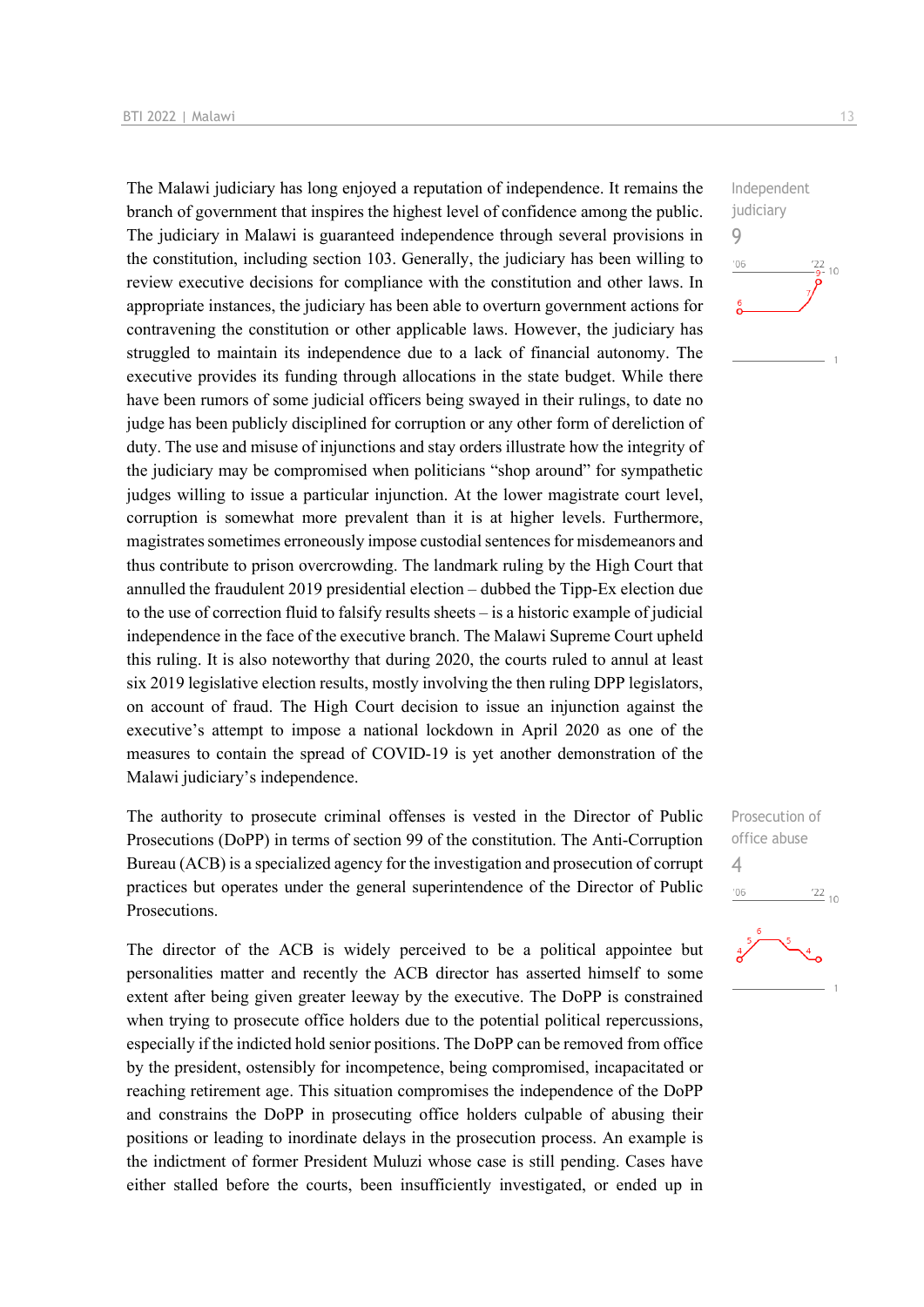acquittals. This includes a corruption case involving a former minister of agriculture who was accused of influencing the award of a tender to purchase maize from abroad.

There have been several similar cases of corruption, including one concerning the provision of food rations to the police. Allegedly, the company that supplied the food rations colluded with procurement officers of the Malawi police service to be awarded a supply contract and then proceeded to inflate the prices after the tender had been awarded. Following the change of government in June 2020, there has been a renewed drive to empower the ACB to investigate and prosecute more high-profile cases of corruption involving senior officials from the former DPP government. In the revised 2020/2021 national budget, the ACB was allocated a full complement of its budget request. Two former cabinet ministers during the DPP administration were prosecuted, convicted and sentenced to imprisonment for corruption. It remains to be seen, however, if the new Tonse government will empower the ACB to investigate and prosecute corruption cases committed by its own members.

The bill of rights in Malawi's constitution is one of the most comprehensive catalogs of rights contained in any constitution. This includes the right to life, education, culture and language, the right to own property, the right to development, freedom of association, freedom of opinion, freedom of expression and freedom of the press among several others. The constitution further guarantees the right not to be subjected to cruel and inhumane treatment or punishment and prohibits discrimination on several grounds that include gender, sexual orientation, religion, ethnicity and race. From a normative perspective, there are thus sufficient guarantees to protect a range of rights. Malawi is a signatory to the International Covenant on Civil and Political Rights and reports regularly to its oversight body. To ensure enforcement of these rights and freedoms, the constitution established the following institutions, in addition to the courts, to promote and protect civil rights: the Ombudsman (section 120); and the Human Rights Commission (section 129). The constitution also provides in section 46(2) that any person whose rights have been violated has the right to seek out any court, the Ombudsman or the Human Rights Commission for redress. The major shortcoming in seeking redress for rights violations lies in the time it takes the government to comply with the determinations that grant compensation to victims. Even if a wronged person has obtained a judgment ordering payment of compensation for violation of civil rights, it is uncertain whether the person would receive the compensation in reasonable time. Often, there is a considerable lag between obtaining a judgment and receiving compensation. There have been reports about individuals living with albinism being murdered and dismembered for the use of their body parts in rituals. There have also been reports of prisoners and crime suspects being tortured, and deaths occurring in police custody. Female suspects have reportedly been raped by police officers while in police custody.

# Civil rights 6 $^{\prime}06$  $\frac{22}{10}$  $Q_6$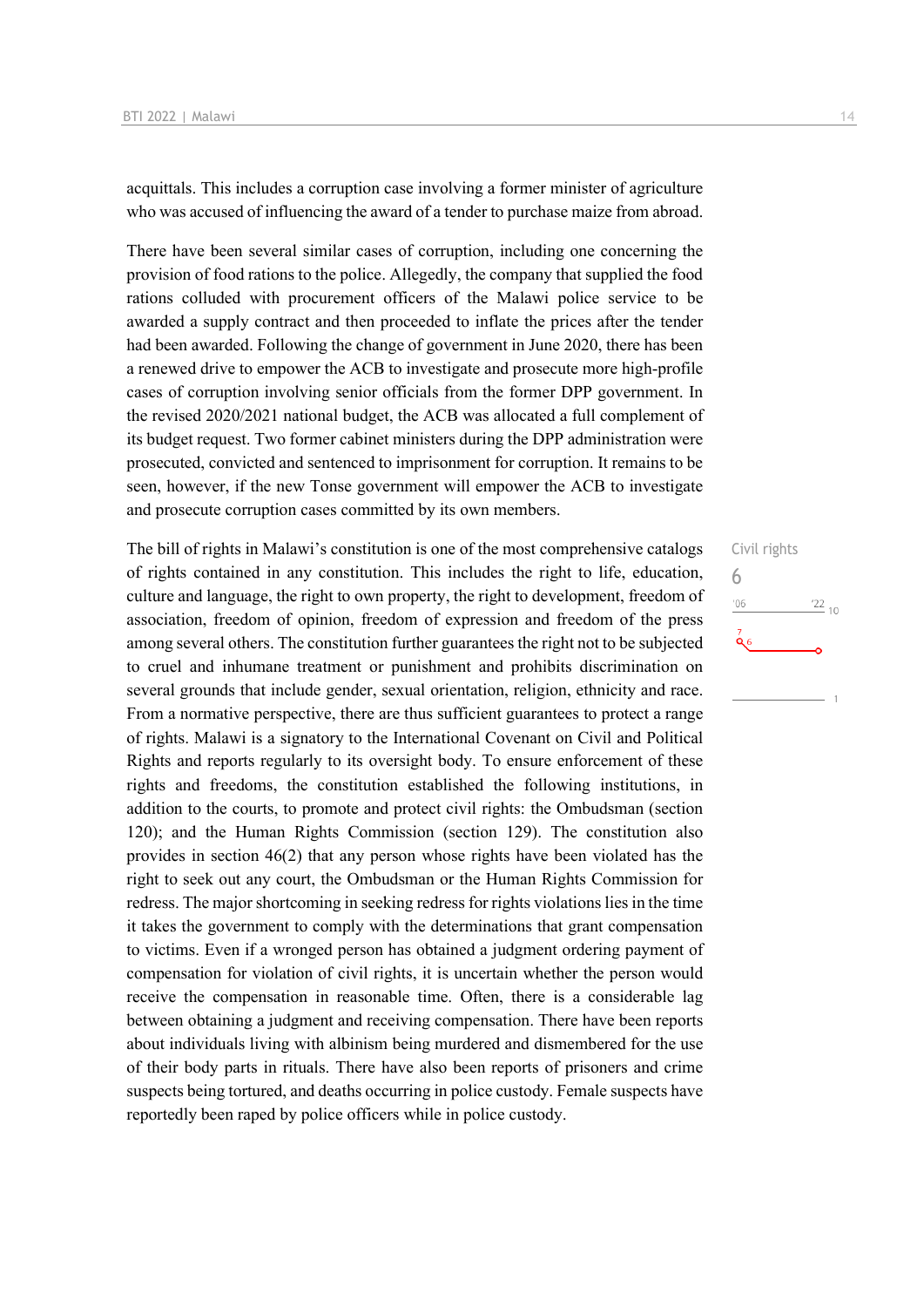#### **4 | Stability of Democratic Institutions**

Malawi has all the trappings of a democratic system of governance, established by constitutional provisions and subsidiary legislation. These trappings include, in the first instance, the three branches of government: the Executive, the National Assembly and the Judiciary. In addition, there is a host of related institutions such as the Electoral Commission, as well as institutions of restraint including the Anti-Corruption Bureau, the Human Rights Commission and the Office of the Ombudsman. However, their functioning is erratic at times and not always consistent with their legal mandates. For example, the Electoral Commission has often been criticized harshly over the years and performed unacceptably in the management of the 2019 elections. The executive tends to overstretch itself despite its wide legal mandate, and thus diminish the stipulated roles of the other branches. The National Assembly is prone to partisan maneuvering, which is typical of such institutions globally, but usually arrives at compromise solutions. Its committees work reasonably well. The judiciary is probably the democratic institution that performs best among the three branches as exemplified by the recent ruling on the 2019 presidential election. That said, democratic institutions are generally accepted as legitimate, even though the execution of their mandates is sometimes compromised, to some extent due to underfunding. Between the central and lower tiers of government, the main area of contention has been the lack of clearly defined devolution of functions and decision-making powers from the central level to subnational entities – whether elected or appointed. The fact that local governments were in limbo for a decade, because local elections were not held, weakened local authorities. There is a glaring discrepancy between the devolved tasks and commensurate funding to implement decisions made at local levels. Power remains concentrated at the central level. This situation tends to breed inefficiency, corruption and abuse of office.

Most democratic institutions are accepted as legitimate by most relevant actors. Political parties, though numerically prolific, have limited influence because many of them are dormant and not represented in either the National Assembly or in other administrative structures. The clergy continue to speak out against government excesses and exert influence through the Public Affairs Committee. From time to time, faith-based organizations (FBOs) issue pastoral letters or statements on salient issues, such as corruption, significant policies or electoral matters. The authoritative redefinition of the term "majority" to mean at least 50% plus one vote in the 2020 judgment of the High Court entirely changed the electoral system and is likely to confer legitimacy on the new practice as applied in the fresh 2020 presidential election. The armed forces have no tradition of interfering in politics, unlike the police, which often constrain political activity as evidenced during the 2019 demonstrations, while the army actually protected the rights of demonstrators.

Performance of democratic institutions 6  $\frac{22}{10}$  $106$ 

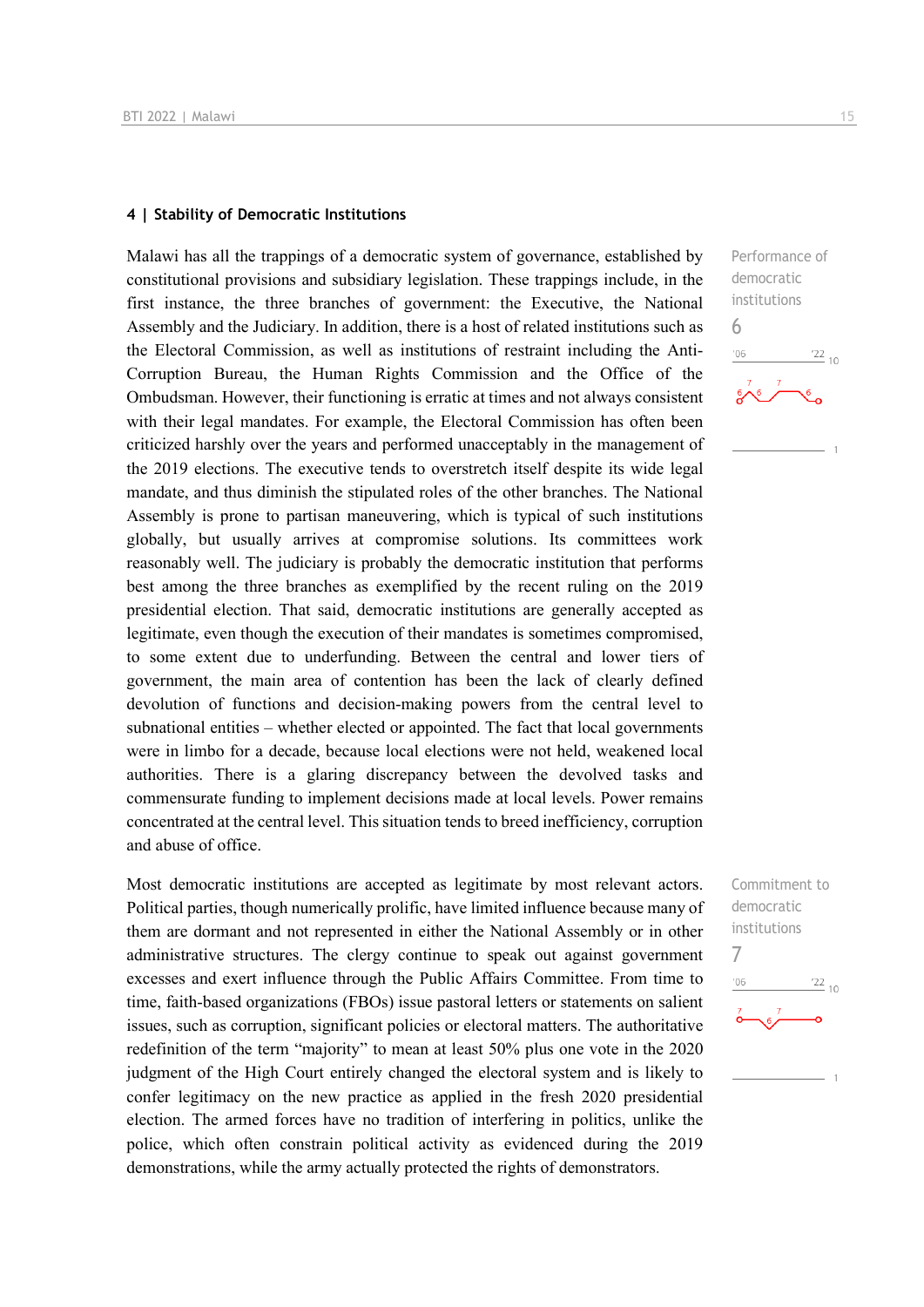The clergy continue to speak out against government excesses. From time to time faith-based organizations publish pastoral letters or statements on salient issues, such as corruption, significant policies or electoral matters. The president has a dedicated adviser on religious affairs. However, some members of the clergy and civil society have been accused of colluding with the government in return for money.

The fact that President Peter Mutharika was elected with only 36% of the vote continues to be used to undermine his legitimacy, especially among opposition ranks.

## **5 | Political and Social Integration**

Political parties in Malawi, although numerous, have only shallow social roots in the electorate and weak institutional structures. Clientelism remains prevalent and many political parties coalesce around ethnic identities or the personality of a key founding member who may also be the primary source of funding. It is hard to distinguish between ideological orientations espoused by various political parties. Party manifestos ahead of elections generally contain promises of economic growth, better social services and governance free of corruption. Voters tend to rally around political parties based on regional bases or clientelism rather than ideological preference.

The party system in Malawi remains highly fragmented with about 60 registered parties, although many are dormant. In reality, there are only a handful of parties that would qualify as "relevant," namely the MCP, the DPP, the UDF and the UTM. The party structure largely reflects the predominance of ethnic-cum-regional cleavages, in combination with strong (and wealthy) personalities as party leaders. As a result, Malawian politics are orientated toward personalities rather than ideology or policy issues. Electoral success depends heavily on networks of clientelism and patrimonialism, not on impressive and comprehensive election manifestoes.

Section 65 of the constitution appears not to have deterred defections. This section states that if a member of parliament defects from the party on whose ticket he/she was elected, the Speaker of the National Assembly may declare his/her seat vacant and call for a by-election. Vice President Chilima decided to leave the ruling party in early 2018 to form his own new political party – the UTM. He was followed by several supporters of the incumbent party, including a number of legislators. The lack of clear ideological differences among Malawi's main political parties results in an electorate that is volatile and uncommitted. A recent national survey found that 38% of Malawians said they did not belong to any political party. Even among those who profess membership of a political party, public opinion surveys have shown that attachment to parties is never permanent and many change support from one party to another at regular intervals.

Party system 4 $\frac{22}{10}$  $106$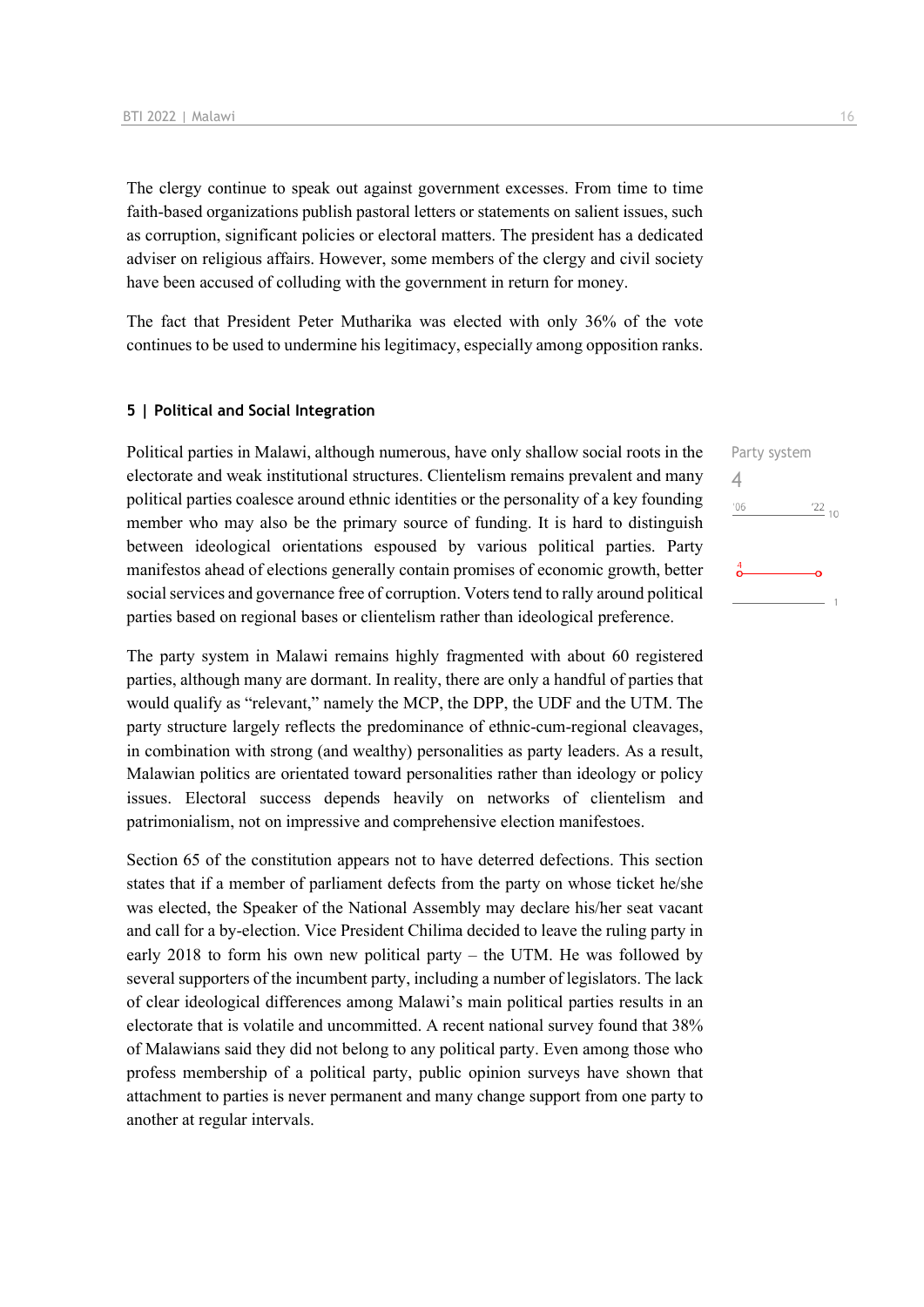Many interest groups are active in Malawian society. One of the oldest and most active is the interfaith and interdenominational Public Affairs Committee (PAC). Formed in 1992, PAC comprises faith-based organizations (FBOs) across mainstream Christian denomination (Catholic, Presbyterian and Anglican) and Pentecostal groupings as well as Muslims. PAC is vocal on political issues and draws particular attention to corruption and governance. It has also been involved in mediation between the government and CSOs. Other interest groups are issue-based and have emerged in response to particular challenges. In times of crisis or fierce political struggle, interest groups and forces tend to coalesce around common objectives. A similar CSO coalition under the banner of Human Rights Defenders' Coalition (HRDC) organized demonstrations to protest the management of the 2019 elections and called for the removal of the then chairperson of the Electoral Commission over her alleged poor leadership in managing the elections. HRDC has continued to advocate for better governance even after the change of government following the June 2020 fresh presidential election. Many coalitions are ad hoc and disband after their objectives have been met. In the private sector the Malawi Confederation of Chambers of Commerce and Industry (MCCCI) articulates the interest of private businesses, particularly on policies affecting the economy. Trade unions and professional associations exist but they do not exert much influence on a regular basis. Employees in manufacturing, agriculture and the public sector are generally subservient. Ethnic associations have been formed such as the Mulhako wa Alhomwe, established in 2008 by the late president Bingu wa Mutharika to preserve Lhomwe customs, beliefs and language. Other ethnic associations include the Chewa Heritage Foundation; Chiwanja cha Ayao; Mdauku wa Tonga; Mzimba Heritage Association; Tumbuka Heritage and Mgumano wa Asena na Amang'anja. Although ethnic associations do not feature prominently in the political landscape, they contribute to maintaining and strengthening ethnic identities.

The levels of trust among the population remain high in most parts of the country. Community-based groups are found in many areas in support of common objectives (e.g., the care of orphans or the construction of village facilities). As a system of governance, democracy retains high approval ratings in Malawi, although the numbers have been declining. A survey conducted in December 2019-January 2020 showed that 51% of Malawian respondents supported democracy, down 20 percentage points from 2017; 77% rejected presidential dictatorship, 63% rejected one-party rule, and 83% rejected military rule. However, only 30% of Malawians reject all three authoritarian forms of governance while at the same time expressing full support for democracy. Malawians subscribe to the idea that decision-making must be preceded by broad consultation. Ironically, while democracy as a system of governance scores well, the same cannot be said about democratic output performance. In the survey cited above, only one-third (34%) of Malawians expressed satisfaction with the performance of democracy in the country. Perceptions abound that democratic norms have been subverted by successive leaders, who have furthered

Interest groups 5  $06'$  $\frac{22}{10}$ 

Approval of democracy 6 $\frac{22}{10}$  $06'$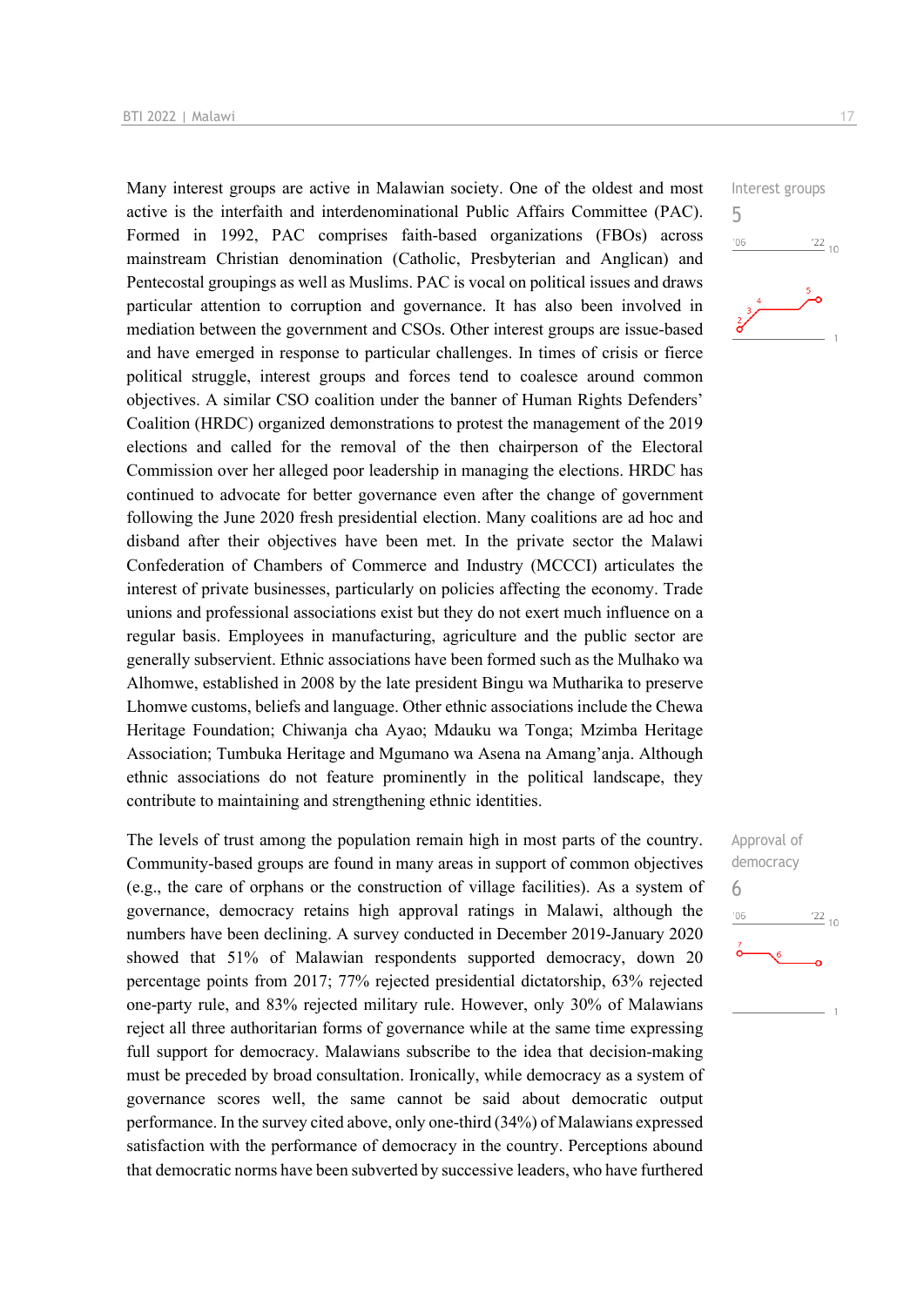their own personal or narrow political interests to the detriment of the common good. The level of trust in democratic institutions varies. For example, among the three branches of government, the judiciary scores highest in terms of public trust (68%) while the executive scores lowest (43% public trust). The National Assembly scores somewhere in between. A new optimism appears to have emerged after the 2020 election of a new leadership not tainted by the history of previous autocrats. The outbreak of COVID-19 has, meanwhile, contributed to the widespread perception that political leaders are enriching themselves with resources meant to fight the pandemic.

Incentives for cooperation are provided by various government programs but also through foreign NGO support. Voluntary organizations within many communities are formed around particular issues. For example, care for the environment may lead to organized tree planting, assisted by CSOs, in order to enhance environmental sustainability. Similarly, local communities, particularly in urban areas, organize informal neighborhood policing to counteract crime. As a matter of routine, when someone passes away in a local community neighbors attend the funeral and often contribute food even if they did not know the deceased. Similarly, neighbors usually visit sick people in hospitals. At the same time, however, the prevalence of abject poverty in many parts of the country increasingly leaves local populations to fend for themselves. Even so, the levels of solidarity and social cohesion remain considerable and buttress voluntary associations, even if poor people only have their own labor to contribute. The adverse effects of the COVID-19 pandemic generated and manifested social capital.

# II. Economic Transformation

# **6 | Level of Socioeconomic Development**

Malawi's predominantly agrarian economy remains extremely vulnerable to external shocks and is impeded by structural constraints. The Global Risks Report 2020, while not ranking countries in terms of susceptibility, singles out climate-related risks that are likely to worsen. This certainly pertains to Malawi, which lacks adaptive capacity. The COVID-19 pandemic causes disruption in most economic and social sectors and will exacerbate the situation and dampen economic growth. The persistently high population growth rates further aggravate the situation. According to the latest census, the total population of Malawi was 17.6 million in 2018, compared to 13 million 10 years previously, representing a 35% increase. Owing to the high population growth rate, real per capita GDP growth has remained sluggish at 1.5% per annum over the past two decades. The Human Development Index (HDI) highlights Malawi's dire economic situation. With an HDI value of 0.483, Malawi

# **Question** Score

Socioeconomic barriers 1 $\frac{22}{10}$  $n<sub>6</sub>$ 



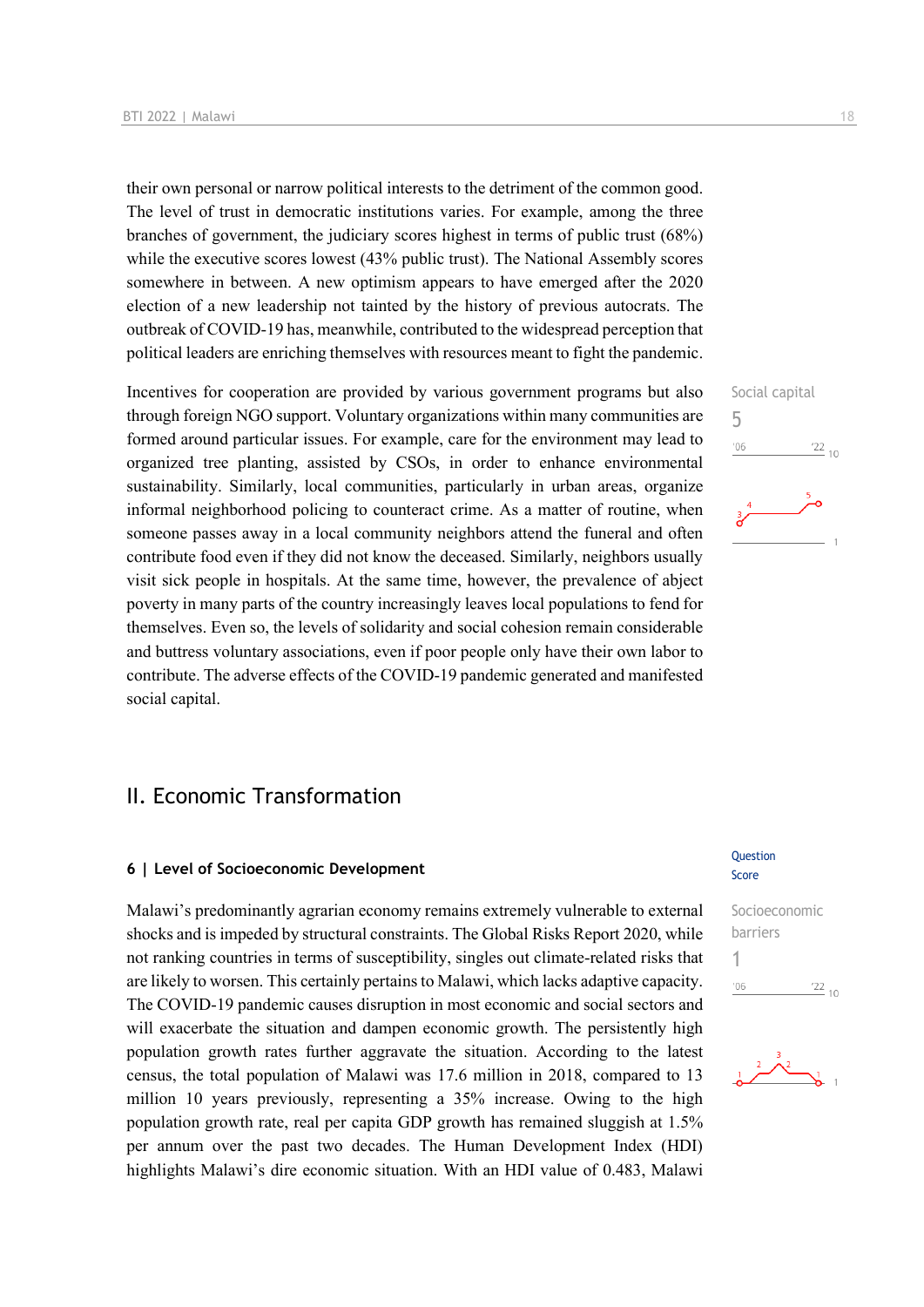was ranked number 174 out of 189 countries in 2019, which confirms that Malawi is one of the world's poorest countries. According to the Malawi Poverty and Vulnerability Assessment, the poverty rate declined from 54% in 1998 to 52% in 2005 and further to 51% in 2011. The World Bank put the 2019 international poverty rate (\$1.9 in 2011 PPP terms) at 68.6%. Consumption inequality remained stable with a Gini coefficient of 0.39 in the period 2005 to 2011 but worsened to 0.43 by 2013. Poverty is worst in rural areas and in the southern region, while inequality is highest in urban areas. Deep poverty inhibits participation in the broader economy and society and makes poor voters vulnerable to populist manipulation by politicians. Access to opportunities may depend on one's ethnic identity and connections to ethnic kin. Gender is also a key factor, reflected in the fact that women occupy few influential positions in society. Even though some improvements are notable, patriarchy remains a predominant social paradigm in Malawi. The country ranked 142 out of 189 countries on the UN Gender Inequality Index with a value of 0.565 in 2019. The Mo Ibrahim African Governance Index put Malawi at 33 out of 54 African countries in terms of gender rights in 2019, with a 45.3 score of a possible 100, a surprising deterioration of -12.4 over the 2010-2019 period.

| <b>Economic indicators</b> |               | 2017                     | 2018                     | 2019                     | 2020    |
|----------------------------|---------------|--------------------------|--------------------------|--------------------------|---------|
|                            |               |                          |                          |                          |         |
| <b>GDP</b>                 | \$ M          | 8787.6                   | 9713.0                   | 10862.6                  | 11961.8 |
| GDP growth                 | $\%$          | 4.0                      | 4.4                      | 5.7                      | 0.8     |
| Inflation (CPI)            | $\%$          | 11.5                     | 12.4                     | 9.4                      | 8.6     |
| Unemployment               | $\frac{9}{6}$ | 5.7                      | 5.6                      | 5.6                      | 6.0     |
|                            |               |                          |                          |                          |         |
| Foreign direct investment  | % of GDP      | 1.0                      | 1.0                      | 0.9                      |         |
| Export growth              | $\%$          | $\overline{\phantom{a}}$ |                          |                          |         |
| Import growth              | $\%$          | $\overline{\phantom{a}}$ | $\overline{\phantom{a}}$ | $\overline{\phantom{m}}$ |         |
| Current account balance    | SΜ            | $-1537.4$                | $-1618.1$                | $-1837.4$                |         |
|                            |               |                          |                          |                          |         |
| Public debt                | % of GDP      | 41.5                     | 43.9                     | 45.3                     | 54.7    |
| External debt              | ŞΜ            | 2162.4                   | 2265.7                   | 2428.7                   | 2943.3  |
| Total debt service         | \$ M          | 71.2                     | 84.1                     | 98.5                     | 103.4   |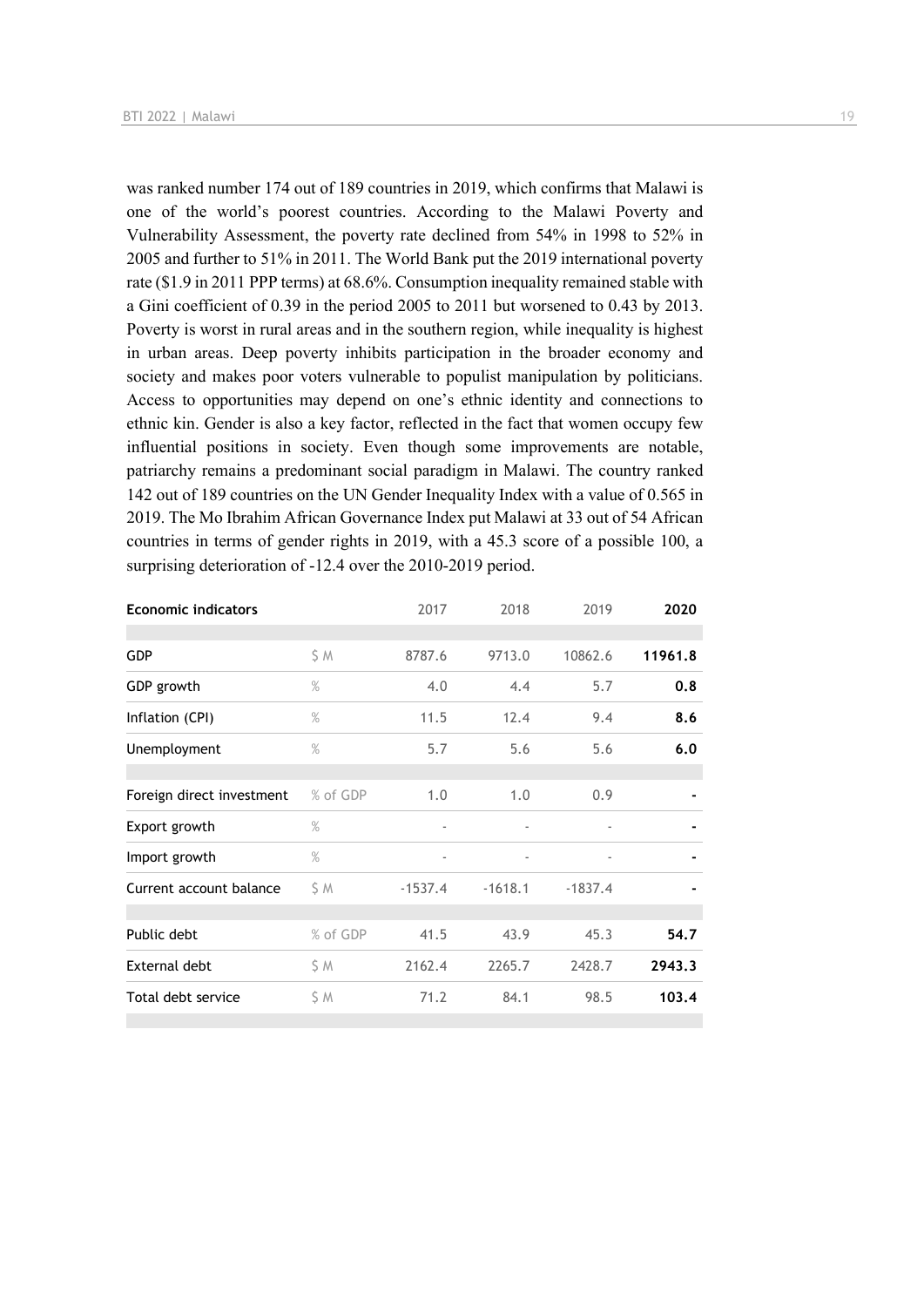| <b>Economic indicators</b> |          | 2017   | 2018   | 2019                     | 2020           |
|----------------------------|----------|--------|--------|--------------------------|----------------|
| Net lending/borrowing      | % of GDP | $-2.2$ | $-4.2$ | $-4.4$                   | $-6.2$         |
| Tax revenue                | % of GDP | 12.4   | 12.4   | 12.2                     | 11.9           |
| Government consumption     | % of GDP | ٠      |        | $\overline{\phantom{a}}$ |                |
| Public education spending  | % of GDP | 4.0    | 3.4    | 3.7                      | 2.9            |
| Public health spending     | % of GDP | 3.0    | 2.7    | ٠                        |                |
| R&D expenditure            | % of GDP | ٠      |        | $\overline{\phantom{a}}$ | $\blacksquare$ |
| Military expenditure       | % of GDP | 0.8    | 0.8    | 1.1                      | 1.1            |

Sources (as of December 2021): The World Bank, World Development Indicators | International Monetary Fund (IMF), World Economic Outlook | Stockholm International Peace Research Institute (SIPRI), Military Expenditure Database.

#### **7 | Organization of the Market and Competition**

In principle, there is space for free market competition in Malawi. Laws have been adopted to buttress market-based competition. Pursuant to the Public Enterprises (Privatization) Act of 1996, the government initiated a privatization program and established in 1997 the Privatization Commission to implement it by divesting its interest in parastatals. In practice, however, the government often still intervenes in critical areas to regulate the market. It has not been uncommon for procurement procedures to be flouted in favor of businesses close to the incumbent government. Establishing a business in Malawi is cumbersome and burdensome, as it takes, according to the World Bank's 2020 Doing Business report, seven procedures, 37 days and costs of 32.5% of GNI per capita. This places Malawi at a low rank of 109 out of 190 economies in the sub-index "Starting a Business." The currency market is controlled by the government through the Reserve Bank of Malawi. To convert currency, one needs to use an approved dealer or one of the commercial banks. However, there is a thriving black market for foreign currency transactions, which is popular with informal cross-border traders. Due to limited opportunities in a stagnant formal sector, Malawi's informal economy has experienced a rapid expansion, attracting a large number of young people and women. Data from the most recent Labor Force Survey (2013) shows that 89% of employed persons in Malawi are engaged in informal employment, with the highest in rural areas (91%) as opposed to urban areas (69%).

Market organization  $\Delta$  $-06$  $\frac{22}{10}$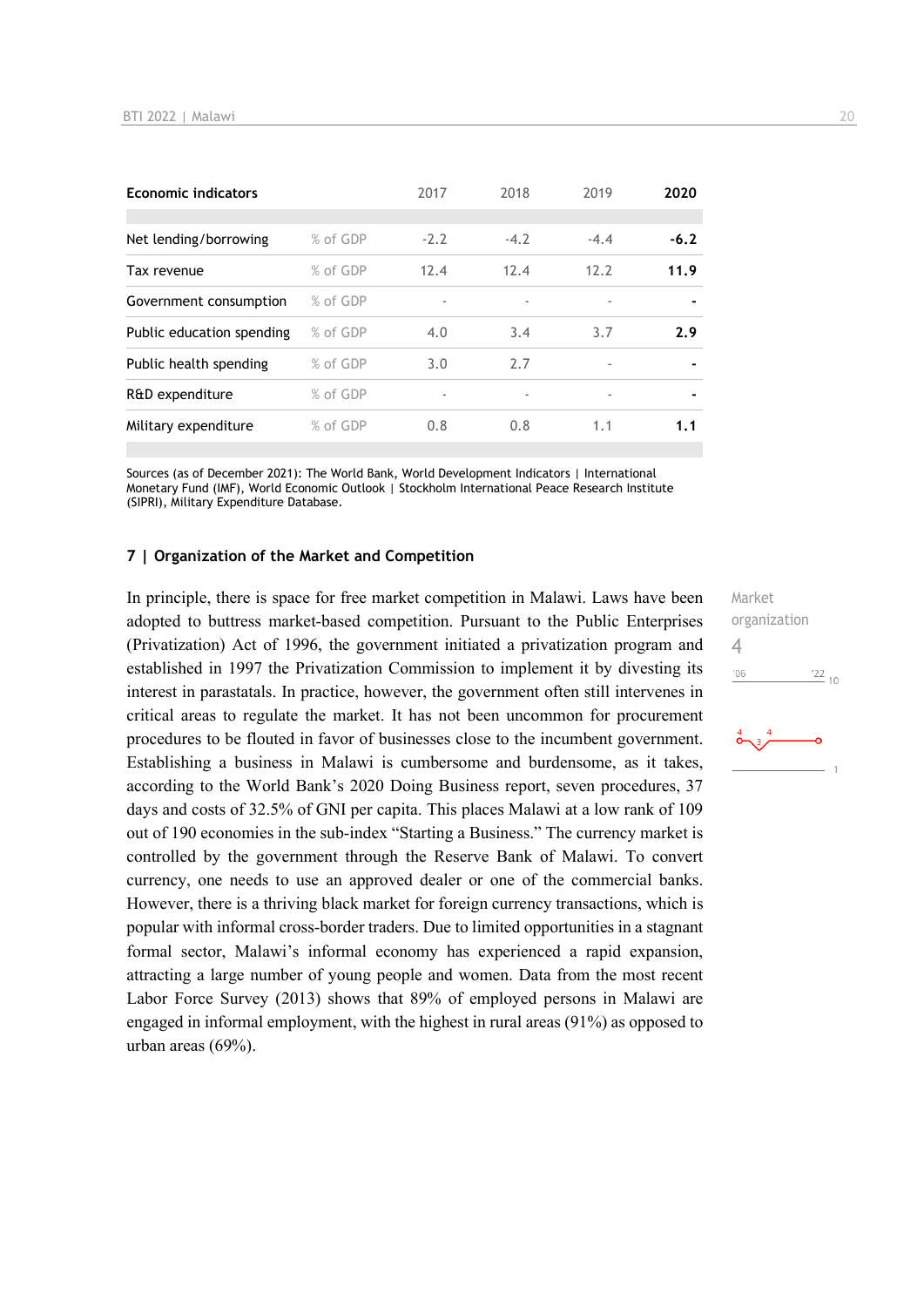Malawi passed the Competition and Fair Trading Act in 1998, which established the Competition and Fair Trading Commission (CFTC) as the body mandated to regulate competition and prevent the emergence of monopolies and cartels. The competition policy primarily covers the reduction of restrictive unfair business practices and the promotion of consumer protection in general. In terms of sequence, however, market liberalization occurred sometime before the establishment of the regulatory authority to monitor competition. The CFTC started at a rather slow pace but has since become fully operational and assertive in its role. While the performance of the CFTC has improved over the years, questions remain as to whether the organization has sufficient capacity to oversee complex mergers and takeovers. Predating the CFTC Act is the Malawi Competition Policy, which was adopted in 1997. Its stated primary goal is to ensure that consumers are adequately protected from firms, whether large or small, engaged in exploitative pricing collusion or collusion that is intended to prevent competition. In addition to the CFTC Act and the competition policy, Malawi has several other legal instruments that directly or indirectly seek to safeguard and protect a competitive trading environment. These include the Consumer Protection Act (2003) and the Sale of Goods Act (1967). As an NGO, the Consumer Association of Malawi vigilantly monitors the pricing of goods and services and maintains an articulate posture in the media. The country is also a signatory to several international protocols that seek to promote a competitive trading environment. These include the Southern African Development Community (SADC) Declaration on Regional Cooperation in Competition and Consumer Policies, which was adopted in 2009, and the Common Market for Eastern and Southern Africa (COMESA) Competition Regulations (2004). Malawi is engaged in the SADC initiative to establish a general competition framework by 2020.

As part of the Structural Adjustment Programs (SAPs) in the 1980s, the Malawian economy was liberalized to some extent. However, foreign trade is still subject to foreign exchange and export controls. Even so, smuggling is rampant across borders to Tanzania and Zambia, which defies revenue collection by the Malawi Revenue Authority. The third Malawi Growth and Development Strategy (MGDS III), covering the period 2017 to 2022, reaffirms the government's commitment to foreign trade promotion. The country's imports far exceed its exports, leading to a perennial foreign trade deficit. Malawi is landlocked and dependent on transport routes via Mozambique, Tanzania and South Africa. As a member of the SADC, Malawi emphasizes regional trading and reinforced trade links with its neighbors. Malawi has been a member of GATT since 1964 and of the WTO since 1995. The country participates in WTO deliberations and has adopted many WTO standards. Malawi has also been negotiating with the European Union on economic partnership agreements (EPA). The simple average of the most favored nation (MFN) applied total tariff for Malawi in 2017 was 12.4%.



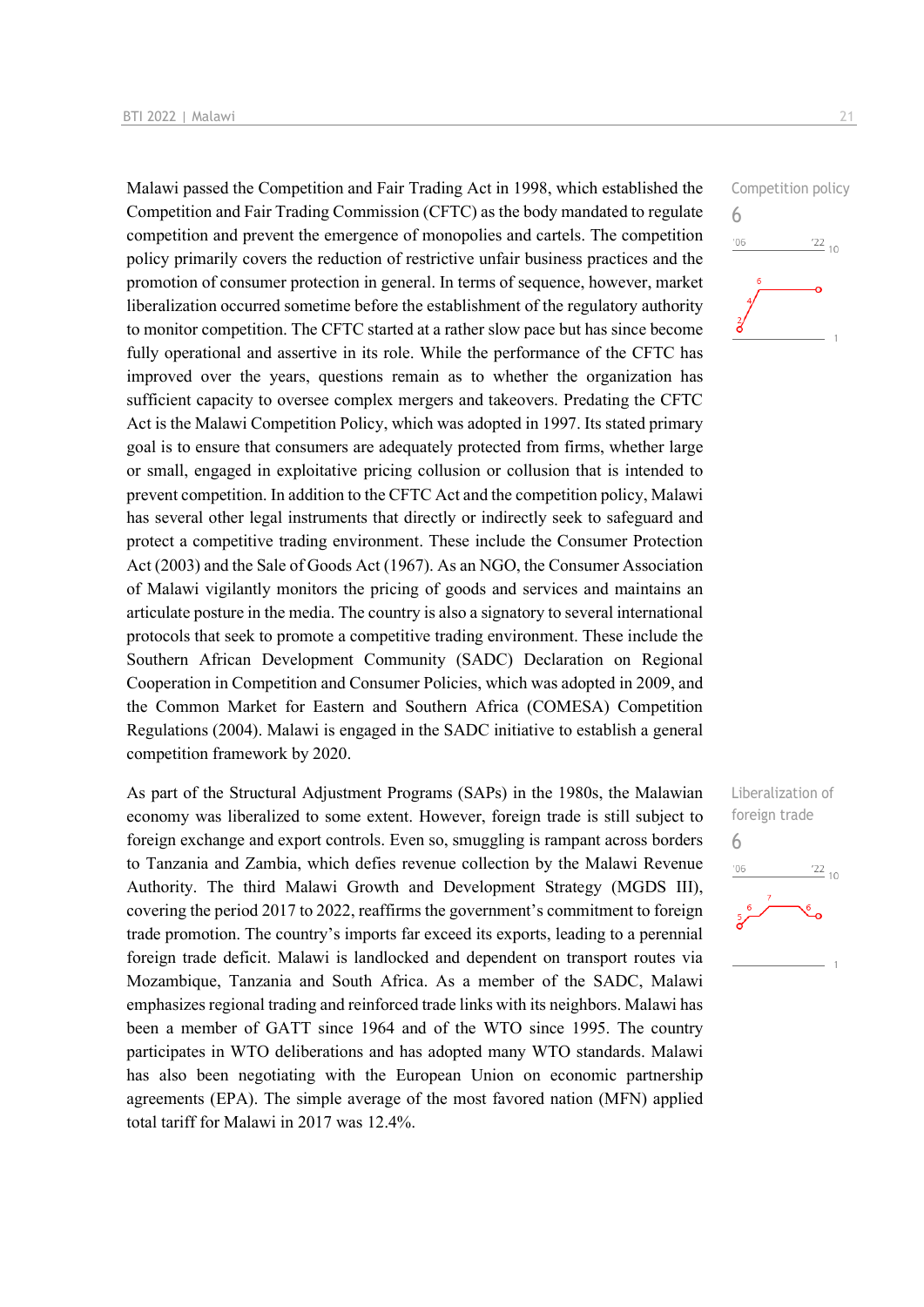The banking sector is overseen by the Reserve Bank of Malawi. The sector currently consists of 12 commercial banks. However, the market is dominated by two commercial banks, the National Bank of Malawi and the Standard Bank (Malawi), while many of the other commercial banks are significantly smaller. The Reserve Bank of Malawi as the country's central bank launched the applicability of the Basel II requirements in Malawi in 2014. These requirements reflect the second international banking regulatory accords negotiated by the Basel Committee on Banking Supervision. They are based on three main pillars: (a) minimal capital requirements; (b) regulatory supervision; and (c) market discipline. Minimal capital requirements obligate banks to maintain minimum capital ratios of regulatory capital over risk-weighted assets. The central bank is charged with supervision. At present, indications are that all commercial banks in the country are Basel II compliant and the industry is geared to move on to Basel III, which has since been negotiated but not yet implemented across all countries. In 2018, Malawi's commercial banks recorded increased capital adequacy ratios. In 2017, the central bank's capital to assets ratio was 15.6%. Non-performing loans decreased from 10.3% in 2016 to 8.6% in 2017. The commercial banking sector remains profitable and resilient. Bank lending to the private sector remains weak, however, despite increased demand, in spite of the COVID-19 pandemic as reported in the most recent Bank Lending Survey (BLS). However, there is a trend toward short-term loans. Small and medium enterprises account for most of the non-performing loans. Limited growth in lending to the private sector is primarily due to high interest rates. In order to balance the national budget, the government has increased its domestic borrowing from private banks. Only 10% of Malawi's population has access to formal financial services, reflecting the high incidence of poverty, high degree of informality, and a high proportion of the population in rural areas.

## **8 | Monetary and fiscal stability**

Malawi's inflation rate over the five-year period between 2015 and 2020 has averaged 14.37%, with a maximum of 21.87 in 2015 and a minimum of 9.31% in 2020. The annual inflation rate in 2020 was higher than the projected rate of 6.1% as presented in the 2019/2020 budget statement. The relatively higher actual inflation rate for 2020 was attributed in part to the negative effects of COVID-19 on the economy. The Reserve Bank of Malawi is nominally independent but, in practice, since its leadership is politically appointed, it remains vulnerable to political influence. Immediately after becoming president in June 2020, President Chakwera fired the then Reserve Bank Governor, Dalitso Kabambe. The administration of Joyce Banda decided in mid-2012 to float the Malawi kwacha with the result that it immediately lost significant value against major currencies. Malawi's real effective exchange rate in 2020 averaged 86.2, down from 100 ten years before. Overall, the government maintains its influence over the country's foreign currency policy, which, in turn, affects the inflation rate. Recently, the inflation rate has fallen



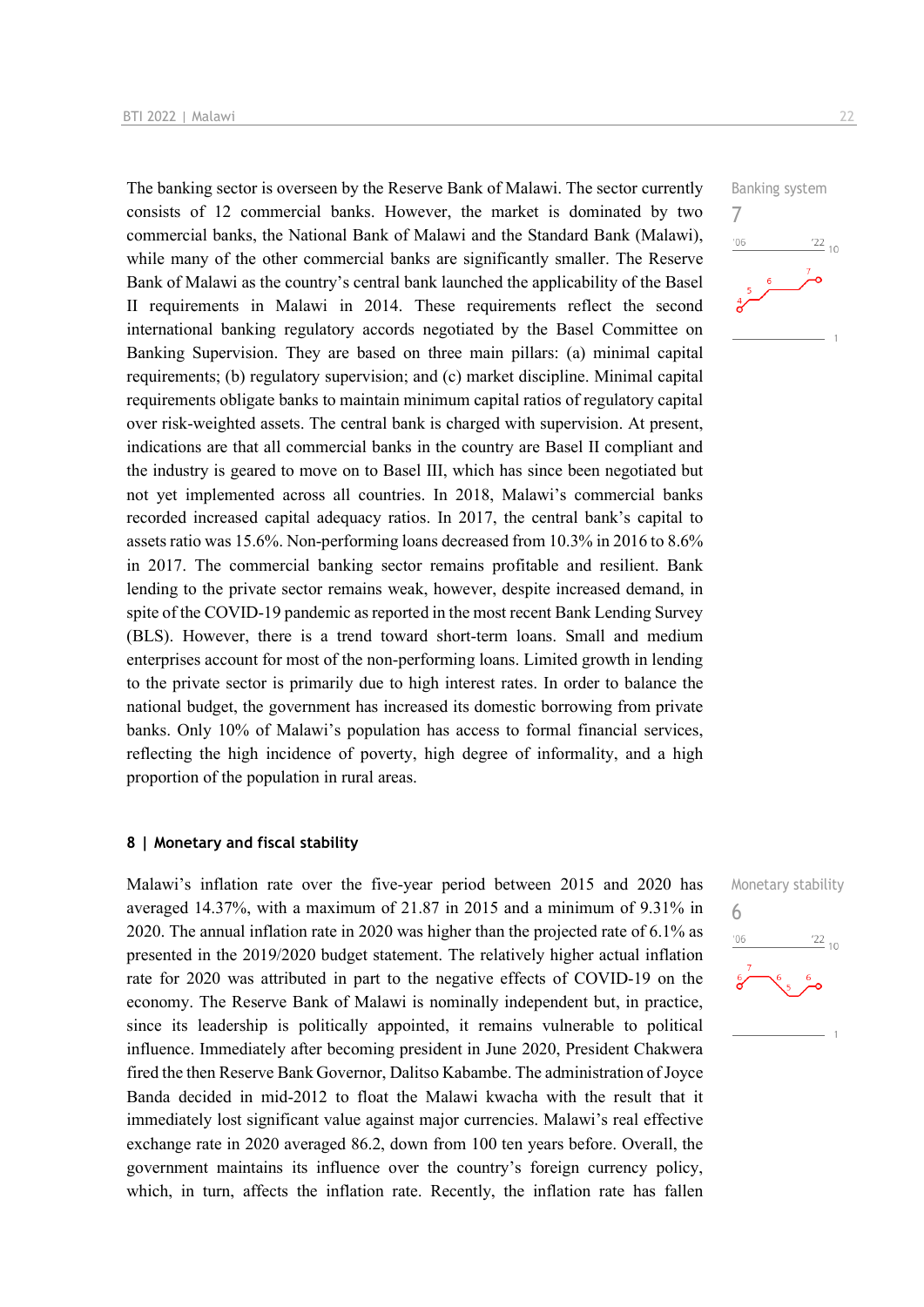considerably and has hovered slightly above 9% since 2017. The current inflation rate faces upward pressure from increasing maize, fuel and utility prices. As food items feature significantly in the inflation rate, future developments will depend to a large extent on the harvest after the relevant growing seasons.

The government's long-term development strategy was laid down in Vision 2020. Lacking operational content, Vision 2020 left little imprint on policy formulation and exerted minimal influence on the country's development trajectory. In the wake of the adoption of Vision 2020, medium-term development agendas and strategies have been formulated. The recently launched third and latest MGDS III covers the period 2017-2022. In January 2021, the National Planning Commission (NPC) launched Malawi 2063, the successor to Vision 2020. It outlines aspirations toward 2063, the centenary of Malawi's independence and the deadline of the African Union's Agenda 2063.

Malawi 2063 hinges on three pillars – (a) agricultural productivity and commercialization; (b) industrialization; and (c) urbanization – as enablers for economic independence, inclusive wealth creation, self-reliance and quality of life for all. Presuming an annual economic growth rate of 6%, the document envisages the transformation of Malawi into an "upper middle-income country" with an annual income of \$4,000 per citizen by 2063. Malawi remains dependent on international aid, especially after the "Cashgate" corruption scandal when many donors scaled back their aid programs and suspended budget support. While the MRA collected an impressive 96.5% of its target in the former half of the 2020/2021 fiscal year, expenditure pressures continue to rise, especially as a result of the COVID-19 pandemic. The government has resorted to predominantly domestic borrowing to finance budget deficits. Total public debt stood at 59.4% of GDP in 2019, projected to rise to 72.5% in 2021, according to the World Bank. It is a source of serious concern that public debt servicing claims about 22% of the budget. The overall result is that the country's fiscal and debt policies have not been conducive to macroeconomic stability, especially long-term. The legacy of previous governments is likely to exacerbate the debt situation. The gross official reserves are projected to cover 4.2 months of imports in 2021.

#### **9 | Private Property**

Private property rights are well protected in the country and the regulations on the acquisition, use and sale of property are well defined. There are clear laws regulating acquisition of all forms of property including real estate and chattels. The conditions on which property rights can be interfered with are clearly defined in the constitution. However, special rules apply to the selling and registering of land, as this is a particularly important asset in a predominantly agrarian economy. The general rule for selling land is that where property is offered to a non-citizen, priority should be



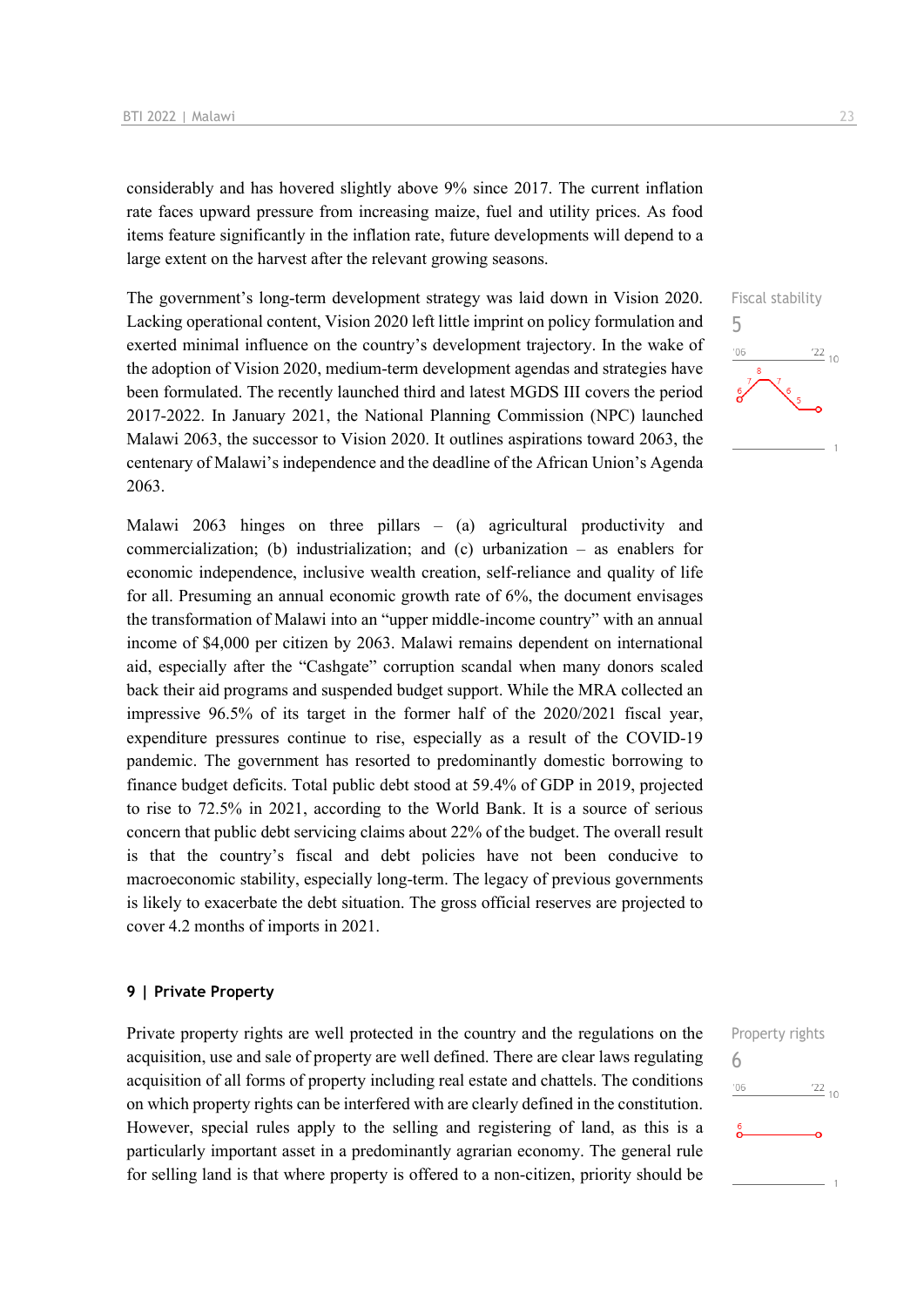given to a Malawian, provided he/she is willing to pay the asking price. This means that if land is being sold to a non-citizen, the seller should first advertise in national newspapers. Only if no citizen is willing to pay the asking price can the transfer be completed to the foreigner. The World Bank Doing Business Index reveals that it takes on average 69 days to register property in Malawi. This is primarily due to bureaucratic obstacles within the governance system. Although rules exist for the disposal of property, in most of rural Malawi, property ownership and disposal follow traditional rules and customs that are usually determined by family systems. In the country's patrilineal societies in the northern region and southern tip of the country, property is passed through the male line. This often puts females in a precarious position with limited technical or property ownership. It is especially precarious in the event of the death of a husband. In the matrilineal societies of central and much of southern Malawi, property ownership and disposal follow the female line, which has the opposite effect in terms of security of ownership for males.

Private companies are recognized as engines of economic growth. Government rhetoric implies that it will consistently implement policies to support private companies. The law protects private companies from arbitrary exploitation and expropriation by the government. Privatization processes are regulated by law and have, by and large, adhered to the law. The World Bank Doing Business Report 2020 gave Malawi at score of 60.9 out of a potential 100 on the ease-of-doing-business indicator. This represents an increase of 1.31 points from the 2019 score of 59.59 and ranked Malawi 109 out of the 190 countries surveyed. The same report indicated that it takes 47 days to register a new business through six procedures. However, the latter is expected to improve with the electronic innovations being piloted by the office of the registrar general.

# **10 | Welfare Regime**

Malawi has no formal social security system that covers the entire country and all its citizens. However, in the formal sector, a National Social Security Fund (NSSF) (a provident fund for pension purposes) exists to which employees and employers make contributions based on wage levels. The government and non-governmental organizations operate programs that provide social safety nets for the vulnerable. These initiatives come in many forms, but the principal form delivered by the government is local food-for-work programs. Vulnerable communities are encouraged to participate in these programs and are rewarded with food in return for labor. Faith-based organizations also engage in charitable activities semipermanently or ad hoc when needs arise. Traditional Malawian societies have always maintained informal social security networks based on kinship or other relationships.

However, these networks are informal, and their sustainability is fragile. The current COVID-19 pandemic adds strain on families, civil society organizations as well as the government to address acute social needs. When the government attempted to



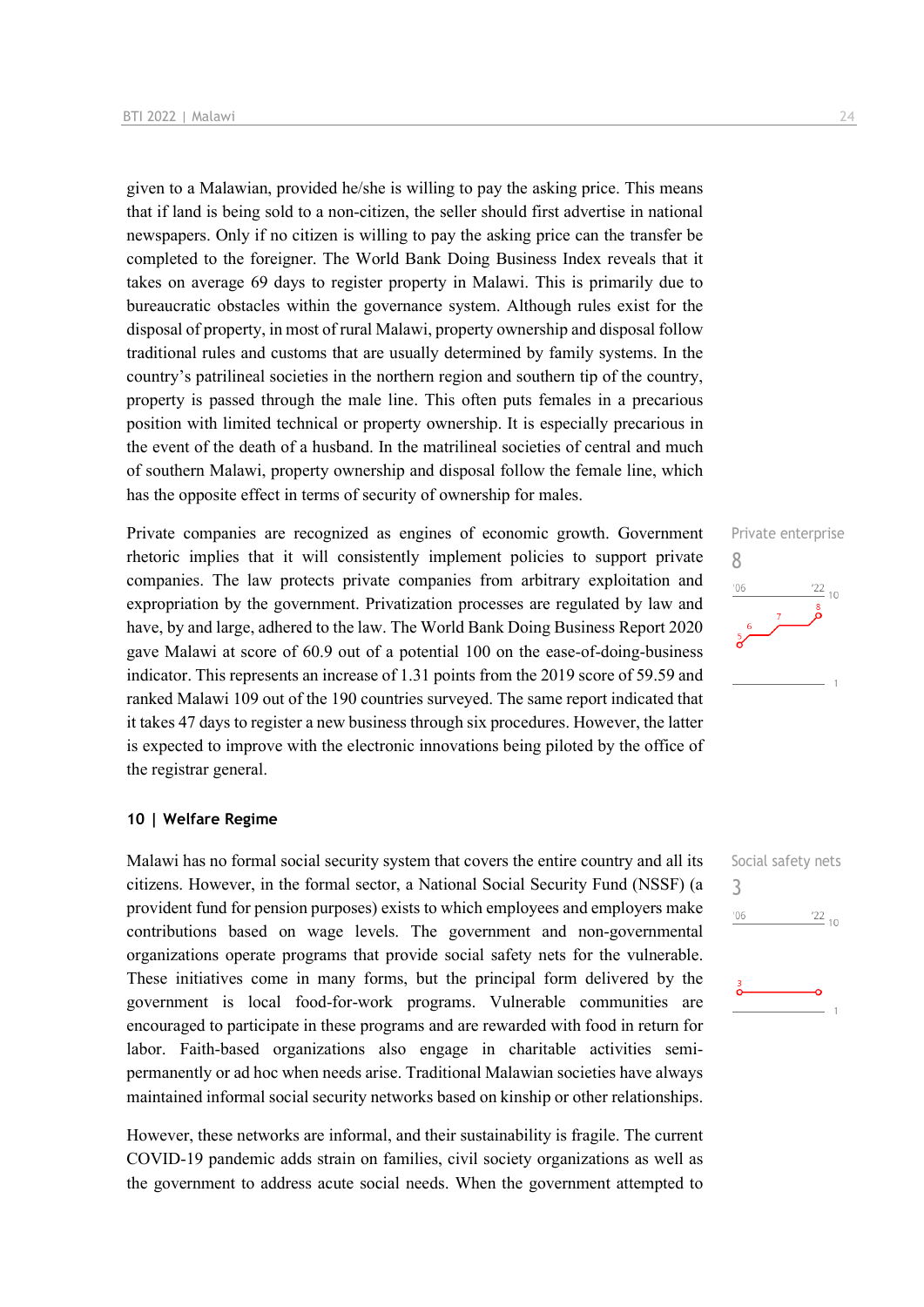impose a national lockdown to contain the spread of COVID-19 in April 2020, urban Malawians took to the streets to protest the proposal, which was being championed without corresponding offers of safety net support to the thousands of Malawians who depend on trading in the informal sector. Although the government promised to provide some cash payments to the informal sector actors, the actual payments did not start until February 2021. While the Farm Input Subsidy Program targeted about 900,000 poor farm families, the Affordable Inputs Program was expanded to target 4.2 million farm families, who were given the opportunity to purchase seed and one 50kg bag of basal dressing fertilizer and another bag of top-dressing fertilizer at a subsidized price of MWK4,495 (about \$6) per bag of fertilizer. The Affordable Input Program (AIP) thus had the effect of increasing the number of Malawians receiving government support.

Overall, Malawi's literacy rate is 62.1% according to World Bank Indicators, somewhat lower for females (55.2%) than males (69.8%). There has been a marked improvement in school enrollment. But the levels of enrollment at primary, secondary and tertiary levels reveal significant gender gaps. Traditionally, males have enjoyed greater access than females to education. The ratio of females to males was 1.0 at the primary level, which means complete equality. At the secondary level it dropped to 0.8, which suggests that fewer girls than boys were enrolled, while the ratio was 0.6 at the tertiary level, meaning that there were almost twice as many males enrolled as women. Government programs over the past 20 years have actively sought to achieve a better gender balance with modest success. There are also regional disparities: the educational level is highest in the northern region, primarily a legacy of missionary schools. Traditionally, men have dominated the formal labor force, although in smallholder agriculture, women perform the bulk of the work. In 2020, 48.7% of the total labor force was female. The Gender Equality Act was adopted in 2012. It requires government agencies and departments to recruit no less than 40% and no more than 60% of either gender. While this act has yet to be fully implemented, it charts a direction toward full parity in the recruitment of men and women, especially within government departments. However, as equality of opportunity in the labor market is largely a function of the level of education, the gender disparity within the educational system will be reproduced in the labor market.

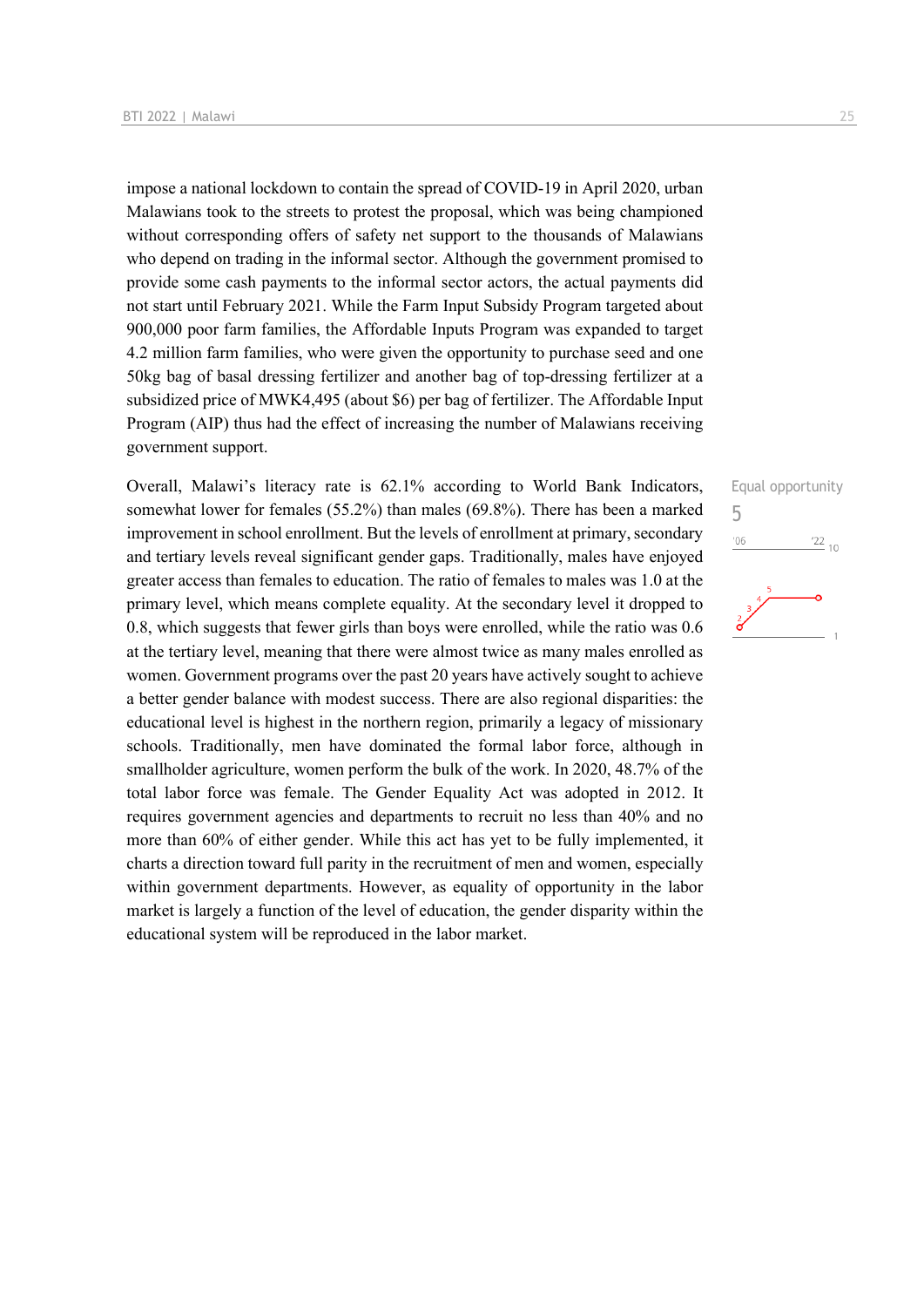#### **11 | Economic Performance**

According to the World Bank, Malawi's GDP per capita was \$411.6 in 2019, or, when adjusted by purchasing power parity (PPP), \$1,106.6. This represented a slight increase from 2017 when it stood at \$1,095. The 2019 per capita GDP figure compares unfavorably against the global GDP per capita PPP average of \$18,381. This comparison shows that the economic situation in Malawi is dire. This situation persisted, notwithstanding the fact that the economy grew by an estimated 4.4% in 2019, an increase from 3.5% in 2018. The increase resulted from a rebound in agricultural production (maize and tobacco). Other World Bank indicators suggest that there is little prospect for improvement in the economic outlook of the country. The country needs significant economic growth in order to improve the economic outlook, close to 6% per annum. Officially, unemployment stood at 6.0% in 2020 according to the World Bank. The private sector is critical for a favorable growth scenario, and there needs to be a substantial injection of foreign investment. However, the economic environment remains inconducive to attracting foreign investors, despite Malawi's considerably improved position in the World Bank's Ease of Doing Business Ranking over the past few years, from 164 out of 189 countries worldwide in 2015 to 109 in 2019 with a score of 60.9. The 2018 Malawi Business Climate Report by the Malawi Confederation of Chambers of Commerce and Industry (MCCCI) listed the cost of finance, the cost and irregularity of electricity supply, and telecommunications as the most important obstacles to doing business. These were followed by crime; ineffectiveness of parliament to enact relevant laws and bureaucracy; taxation; and erratic water supply. The reduction in lending interest rates by credit institutions in 2018 was not substantial enough to encourage increased private sector borrowing because the rate was still very high, around 24%. High charges for utilities such as electricity and water, compounded by irregular supplies have seriously hampered production. The current COVID-19 pandemic has battered the economy to the extent that GDP grew by a paltry 0.9% in 2020.

#### **12 | Sustainability**

The Environment Management Act of 1996 and concomitant regulations require that environmental concerns be taken into account in both macro and microeconomic policies. In practice, however, the enforcement of legal standards has been inconsistent and often subjected to short-term political expediency. The planned Salima-Lilongwe Water Project to supply drinking water from Lake Malawi to the capital city, Lilongwe, is a case in point. It has surfaced that the project contract for its implementation with a South African company was signed before a proper environmental and social impact assessment (ESIA) could be conducted, in contravention of the law. All projects of this nature are legally required to conduct an ESIA. The project's cost estimates have hovered at about \$500 million and spurred



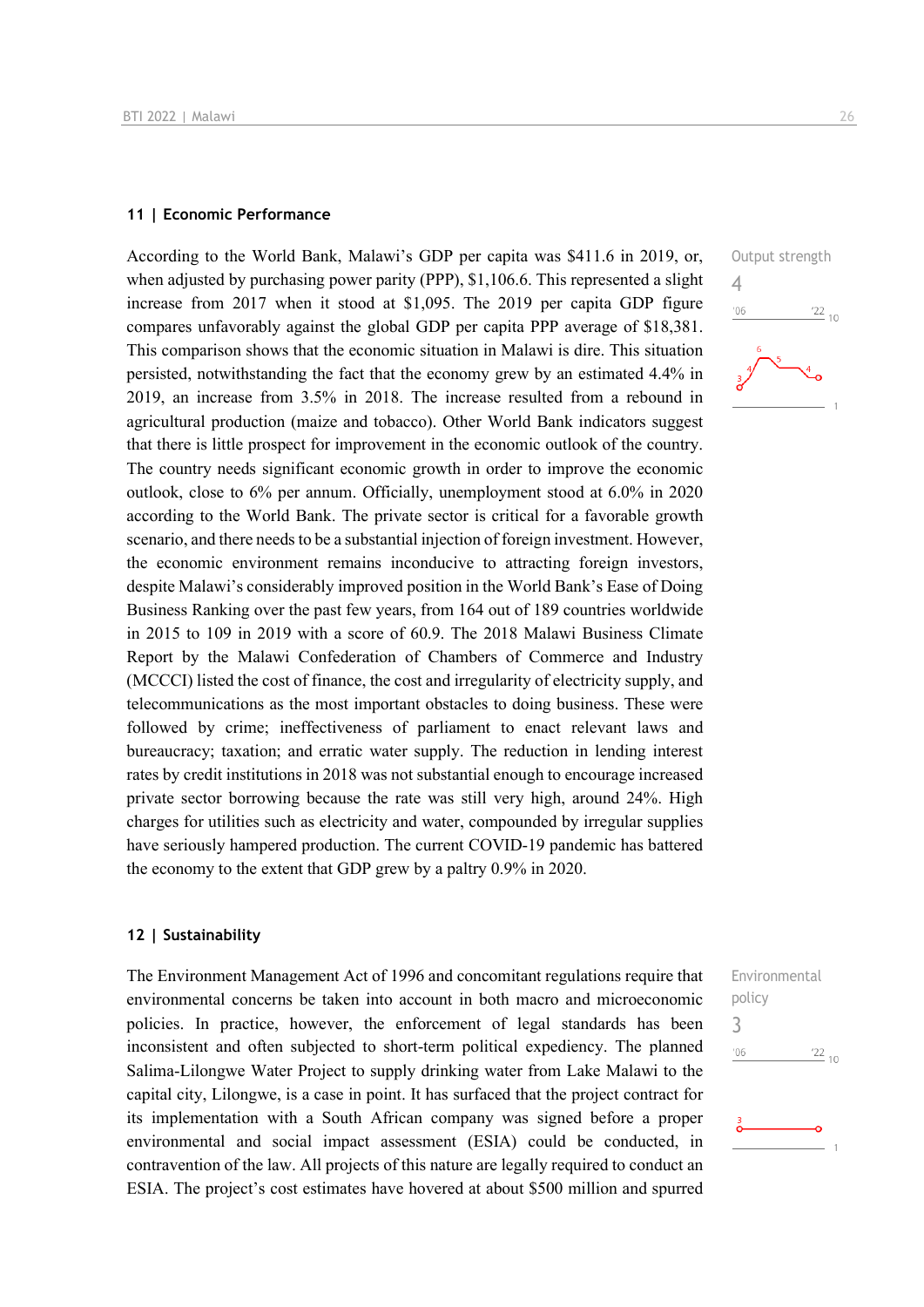some controversy. The World Bank has questioned its cost-effectiveness and its financial sustainability in view of Malawi's debt burden. Malawi's deforestation rate is ranked fourth in the world, second in Africa and highest in the SADC region. In 2017, government estimates suggested that Malawi's forests were being depleted at a rate of 1.8-2.6% annually, primarily for purposes of charcoal burning, firewood timber and agricultural encroachment. Recognizing the severity of the deforestation rate, as from 2017 the government has deployed army units to undertake 24-hour patrols of the country's major forests, with authorization to arrest loggers and confiscate their equipment. Some CSOs have taken up tree planting to counteract deforestation.

Malawi's education policy is adversely affected by the country's economic woes. The most recent data from the UNDP's Education Index for Malawi scored Malawi at 0.470 in 2019, up from 0.328 in 2018. In the 2020/2021 national budget, education was allocated 21.6% of the national budget, a massive increase over previous years. Malawi has taken some positive steps to strengthen this sector. The country introduced free primary school education in 1994, which immediately raised enrollment rates in primary schools for girls and boys alike. However, the government was to some extent unprepared for the resultant massive influx of pupils as it had insufficient schools and teachers to accommodate the increasing number.

According to the fifth Integrated Household Survey (2019/2020), the proportion of the Malawi population aged 15 years and above that was literate had reached 75.5%, indicating significant improvements from 72.8% found by the survey in 2016/2017. However, the transition rates to secondary and tertiary levels are low. Transition challenges are partly due to insufficient secondary schools and facilities at institutions of higher learning, coupled with low affordability of tuition fees and inadequate accommodation. The poor quality of education at lower levels of the educational system sometimes leads to high failure rates at secondary and tertiary levels. The main public university is the University of Malawi (UNIMA) comprising four constituent colleges (Chancellor College; the Polytechnic; Kamuzu College of Nursing; and the College of Medicine). A major educational and research facility catering for the agricultural sector is the Lilongwe University of Agriculture and Natural Resources (LUANAR), a recent merger of a previous UNIMA college and the Natural Resources College. While all UNIMA colleges are located in the central or southern regions, the University of Mzuzu (MZUNI) is located in the north. The Malawi University of Science and Technology (MUST) was launched in 2012 and took in its first students in 2014. Recent years have seen the proliferation of private universities to supplement public institutions, some affiliated with religious institutions. The attention to research is unsystematic and the government's allocation of funds to support research endeavors is grossly insufficient. The National Commission for Science and Technology (NCST) is mandated to coordinate research activities in the country. Most research taking place in universities is commissioned work that is dependent on foreign funding.

Education policy / R&D  $\Delta$  $\frac{22}{10}$  $^{\prime}06$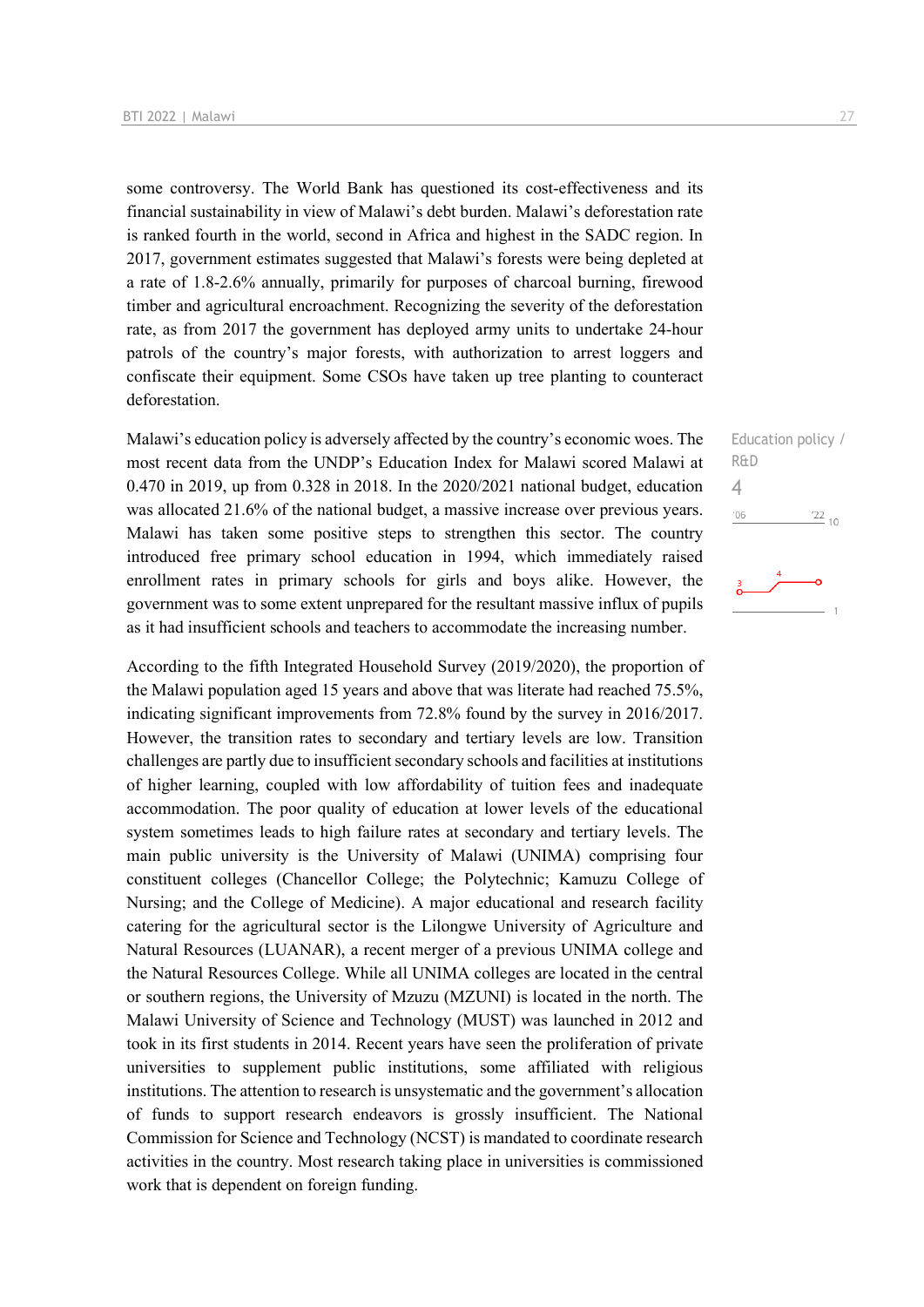# Governance

# I. Level of Difficulty

Malawi faces extreme and widespread poverty. The government is the single largest employer in the formal sector, as the private sector remains small. Little progress has been made since independence to substantially mitigate the effects of Malawi's landlocked position.

The country suffers from serious infrastructure shortcomings, exemplified by the road network. The cost of long-distance transport is considerable, making imported goods more expensive to Malawians and exported goods more expensive to trading partners. The lack of a good and extensive road network has adverse effects on the country's agricultural sector as farmers in rural areas are constrained in transporting their produce to markets and procuring essential inputs. In terms of climate change, Malawi is highly vulnerable to extreme weather events such as floods, droughts and strong winds that on occasion cause natural disasters. Recurring disasters reduce economic growth as considerable resources are diverted to emergency operations under the management of the Department of Disaster Management Affairs (DoDMA) which is the government agency responsible for coordinating the implementation of disaster risk management programs, often with financial assistance from abroad.

A rapidly increasing population has also caused people to settle in some areas prone to flooding. The COVID-19 pandemic has brought about a further strain on Malawi's economy. The country registered its first cases of COVID-19 on April 2, 2020. By the end of 2020, the total number of confirmed cases stood at 6,583, with 189 deaths. However, from January 2021, there was a spike in both new cases and deaths, putting further strain on Malawi's overburdened health system. Although the new government of Lazarus Chakwera was elected on an ambitious program, the government was forced to abandon many of its manifesto promises in order to prioritize fighting the pandemic. These structural constraints thwart economic growth, which, in turn, reduce the revenues available for the government to stimulate economic activities and promote development. Although the COVID-19 pandemic is not a structural constraint, strictly speaking, it adds to the resource burden of the government.

Structural constraints 8 $\frac{22}{10}$  $106$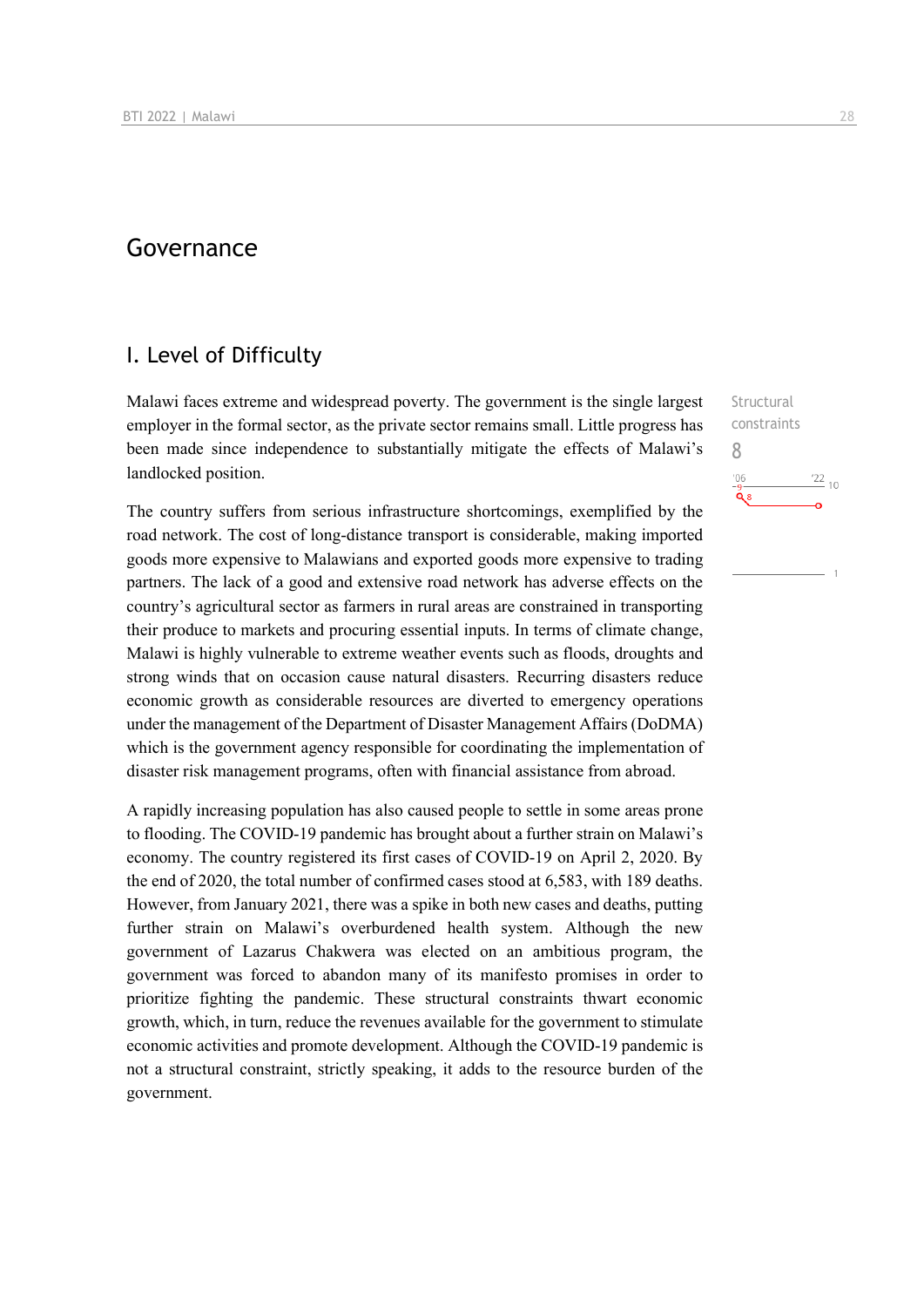A multitude of civil society organizations (CSOs) play a prominent role in the governance realm, acting primarily to scrutinize the government and to participate in the public debate. Registered and regulated by the NGO Board in terms of the Non-Governmental Organizations Act of 2000 and coordinated under the umbrella of the Council for Non-Governmental Organizations in Malawi (CONGOMA), they comprise a mixed bag. Some are extensions of foreign CSOs from whom they receive funding. Others are genuinely domestic even though they may also rely on foreign funding. The faith-based organizations represent genuinely domestic civil society engagement. Based on a high level of social trust, localized community-based organizations (CBOs) abound. While many CSOs engage in lobbying on policy issues, others engage in development activities at the grassroots level, and provide services in such sectors as education, health and water supply. For example, in the health sector the Christian Health Association of Malawi (CHAM), affiliated with the Catholic Church, provides about 40% of all health services in the country, though in close collaboration with government health facilities. Whether domestic or foreign, CSOs do exert some influence but their entry points and channels of influence vary. Interaction with government institutions is usually ad hoc and often based on personal networks. Generally, civil society has increasingly asserted itself in recent years. The massive protest demonstrations against the fraudulent 2019 presidential elections, organized by the Human Rights Defenders' Coalition (HRDC), provide an example of civil society influence. The president has a special adviser on civil society affairs who liaises with CSOs. The government's relationship with civil society is ambivalent, depending on the nature of their engagement. The recent appointment of one of the two top leaders of the HRDC as a minister in the cabinet is perhaps indicative of a less conflictual relationship with civil society.

The main cleavage in Malawian politics is ethnicity. All major political parties appeal to ethnic identity as a basis of mobilization. Excepting the 2009 elections, electoral support tends to follow regional cum ethnic lines. The ethnic nature of political parties means that the incumbent party has invariably practiced politics that overtly or covertly favor the ethnic group of its leadership. There have been isolated incidents of violence during election campaigns that stem from the ethnic nature of the political system, as well as from other cleavages such as religion. Discontent simmers under the surface and may emerge if grievances are not addressed. Malawians generally abhor violence, but their patience may run out. The fact that more than 50% of Malawians are under the age of 18 has inserted a new dynamic. Young people tend to be more impatient than older generations and less subservient to authority. The issue of land is particularly sensitive, as evidenced by the recent emergence of the People's Land Organization in the Thyolo and Mulanje districts in the southern region, notwithstanding the fact that it did not garner much traction elsewhere in the country. The current president and vice president hail from the central and southern regions, respectively. They seem determined to bridge cleavages based on regional cum ethnic identities.





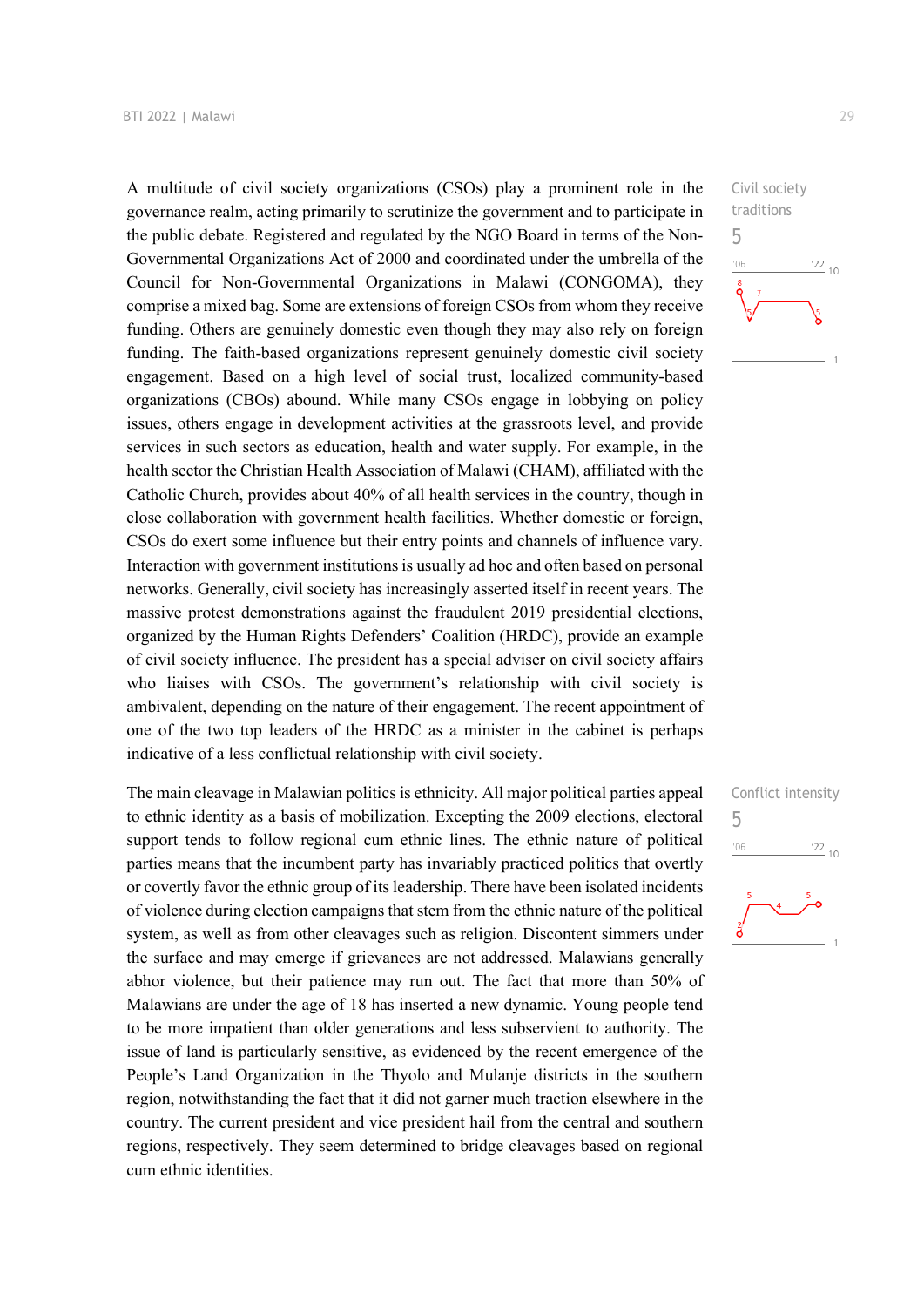# II. Governance Performance

# **14 | Steering Capability**

Successive governments in Malawi have set general priorities but failed to adopt specific policies followed up by consistent implementation in line with the strategic, long-term objectives. The principal example is Vision 2020, which lacked discernible results at its expiry by the end of 2020. The most recent MGDS III, covering the period of 2017 to 2022, does not impose a strict order of priority. It sets out five broad priority areas: (i) agriculture, water development, and climate change management; (ii) education and skills development; (iii) transport and ICT infrastructure; (iv) energy, industry and tourism development; and (v) health and population.

The government's inability to follow through on development initiatives is largely a function of resource constraints but also in some measure lack of consistent political commitment by successive governments to continue the policy initiatives of previous administrations. Instead, new leaders often start their own pet projects while abandoning those of their predecessors. In addition to political and policy vacillation between incumbent administrations, diverging donor priorities have frequently contributed to inconsistency. This is particularly notable in the education sector that has seen the adoption and abandonment of several curriculum review initiatives driven by various donors. Given Malawi's high dependence on foreign aid, the government has been compelled to change policy course in return for promises of further aid.

A new long-term successor strategy to Vision 2020 was adopted in early 2021 – Malawi 63. Its lofty ambition is to transform Malawi into a God-fearing and secure nation, democratically mature, environmentally sustainable, self-reliant with equal opportunities for and active participation by all, having social services, vibrant cultural and religious values and a technologically driven middle-income economy. It remains to be seen whether such a follow-up will ensue.

The COVID-19 pandemic has no doubt influenced priorities in favor of the health sector as infection, hospitalization and death rates have surged. Emergency allocations of considerable magnitude have been released to counteract the pandemic but a large proportion has regrettably been spent on various allowances. Given existing revenue constraints, the addressing of COVID-19 challenges is expected to diminish resources available for other purposes.

# **Ouestion** Score

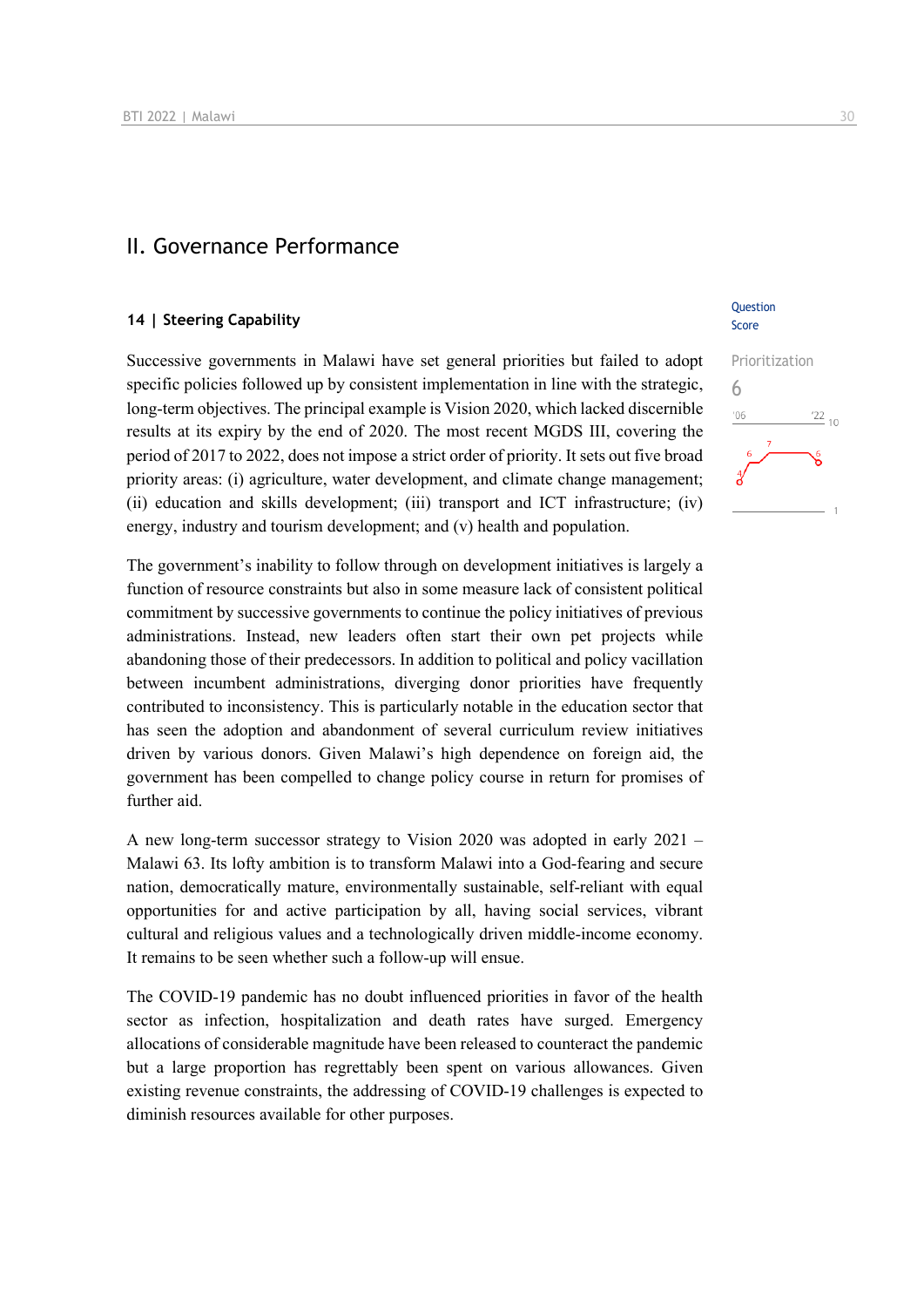Although successive governments have made commendable attempts to set long-, medium- and short-term priorities in their development policies and plans, consistent implementation in accordance with those priorities has been lacking. Malawi seems better at developing and setting priorities than adhering to them in practice. A few examples stand out pointing to unsuccessful policy implementation: First, Vision 2020 failed to reduce poverty, with 50.7% of the population still living below the poverty line of \$1.90 per day and 25% living in extreme poverty.

The National Planning Commission engaged Premier Consult Limited to review and analyze the Vision 2020 to identify lessons learned and make proposals for possible priority areas for the next successor Vision for Malawi. The firm's owner, Oliver Saasa, concluded his review by pointing out that "the country was doing efficiently in wrong things." Second, on economic infrastructure, which Vision 2020 envisioned to improve during the period, Saasa observed that based on the findings, there have been some improvements in road infrastructure but lamented that distance to a good road for the average Malawian has not improved. Third, the findings have also exposed Malawi's inability to achieve a middle-income status with a per capita income of \$1,000 (about MWK 740,000) per person per year as targeted in the Vision 2020 strategy.

There are three possible explanations for this unsuccessful policy implementation. First, incumbent governments are sensitive to the vagaries of electoral competition and therefore may alter their priorities in order to woo voters and boost their chances of electoral victory. Second, revenues and other resources are in short supply and inhibit effective implementation. Third, as an aid-dependent country Malawi is vulnerable to donor influence and aid conditions that tend to change over time. In view of the fact that about 40% of Malawi's development budget has long been financed by donors, it is unsurprising that the priorities of successive governments have been influenced by donors rather than reflecting domestic preferences.

The COVID-19 pandemic has exacerbated the budget constraints. With the exception of performance audits of some government projects or institutions conducted by the national audit office, there is no evidence of a comprehensive audit to determine which priorities have been implemented and which have not.

Malawi has a long history of public sector reform. There have been 80 reform attempts by successive administrations since independence, but none have produced the desired results. This dismal record suggests poor institutional learning and low innovative capability. Many reform attempts have been driven by the donor community in an effort to build state capability based on Weberian legal-rational precepts. The latest reform initiative was undertaken in 2015, triggered by the "Cashgate" scandal. The accompanying report was refreshingly candid: The Malawi public service had exhibited poor and declining performance in service delivery and management of public agencies, a deterioration of work ethics, indiscipline and absenteeism and proliferation of fraud and corruption. However, despite numerous efforts, the politicization of the public service remains deeply entrenched and



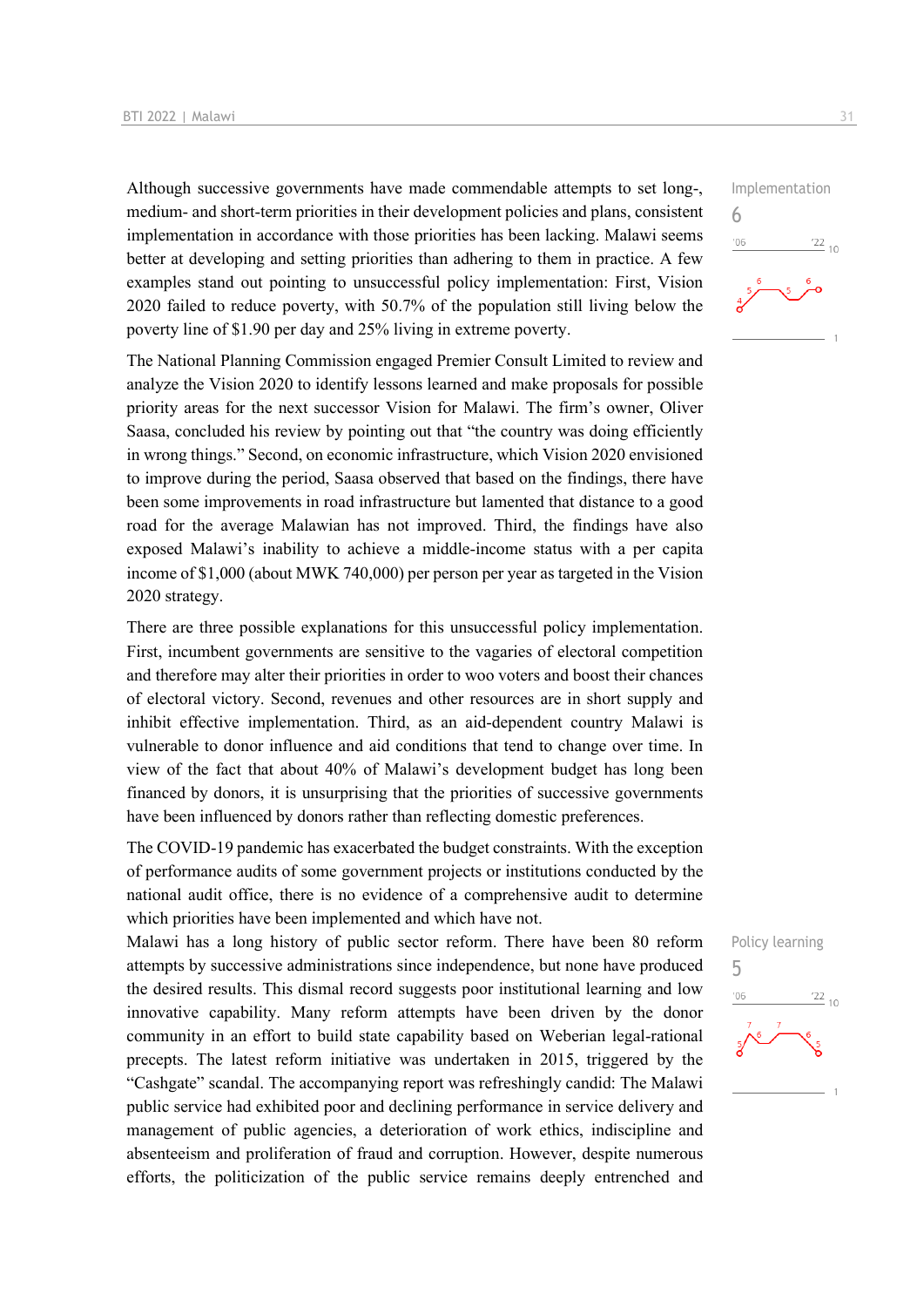institutional learning and innovation remain largely absent. It is indicative of the political sensitivity of the 2015 reform proposals that responsibility for their implementation was transferred to the Office of the President and Cabinet (OPC) and its public sector reforms management office. However, political commitment to the reform agenda did not prove genuine and sustainable. In the wake of the 2020 presidential election, the vice president has been charged with designing and overseeing the implementation of public sector reform initiatives. The COVID-19 pandemic is likely to have a disruptive effect but possibly promote reforms in the health sector due to its heightened urgency.

## **15 | Resource Efficiency**

It is doubtful that the government uses its human, financial and organizational resources in an efficient manner. Recruitment processes are not always transparent and based on objective criteria of professionalism. Civil servants have often been appointed and dismissed on non-professional grounds such as ethnicity, regionalism and loyalty or disloyalty to the powers that be. Such practices compromise the quality of the government's human resources. An infamous example is the so-called Nsanje Inland Port, which was promoted as a prestigious project by the late president Bingu wa Mutharika. Today, it can best be described as a "white elephant," completely dried up. Despite efforts to instill prudence in the management of public resources, budget discipline is often lax, and resources are diverted to purposes other than those intended. The recent misuse of funds to address the COVID-19 pandemic is a case in point. Lax budget discipline is compounded by endemic corruption at all levels of the civil service. The Corruption Perception Index compiled by Transparency International in 2020 ranked Malawi as number 129 out of 180 countries worldwide with a score of 30 on a scale where 100 indicates a corruption-free country. This represented a downward slide from the two previous years. Particularly egregious cases of grand (as distinct from petty) corruption are the "Cashgate" and "Maizegate" scandals, which involved the pilfering of billions of kwacha by means of dubious procurement deals and manipulation of the country's financial management system. Government officials, from the president to leaders of key government agencies, drive in expensive gas-guzzling vehicles that are usually sold cheaply to the user after only a few years of use. Meanwhile, civil servants are underpaid, which provides incentives for corrupt behavior or absconding from work to pursue other incomegenerating opportunities. Since the newly elected president took office, senior civil servants have received a salary raise – a move that has been criticized as extravagant in view of the constrained revenue situation, compounded by the COVID-19 pandemic. The government has appealed – with some success – to the private sector to provide additional resources in money and in kind to an overstretched health sector. The new Chakwera government has pursued a policy of transparency when presenting the budget to parliament and when conducting a mid-year review. Some quarters have characterized the budget as expansionary and criticized the inclination to finance the deficit through domestic borrowing.

Efficient use of assets 4 $-06$  $\frac{22}{10}$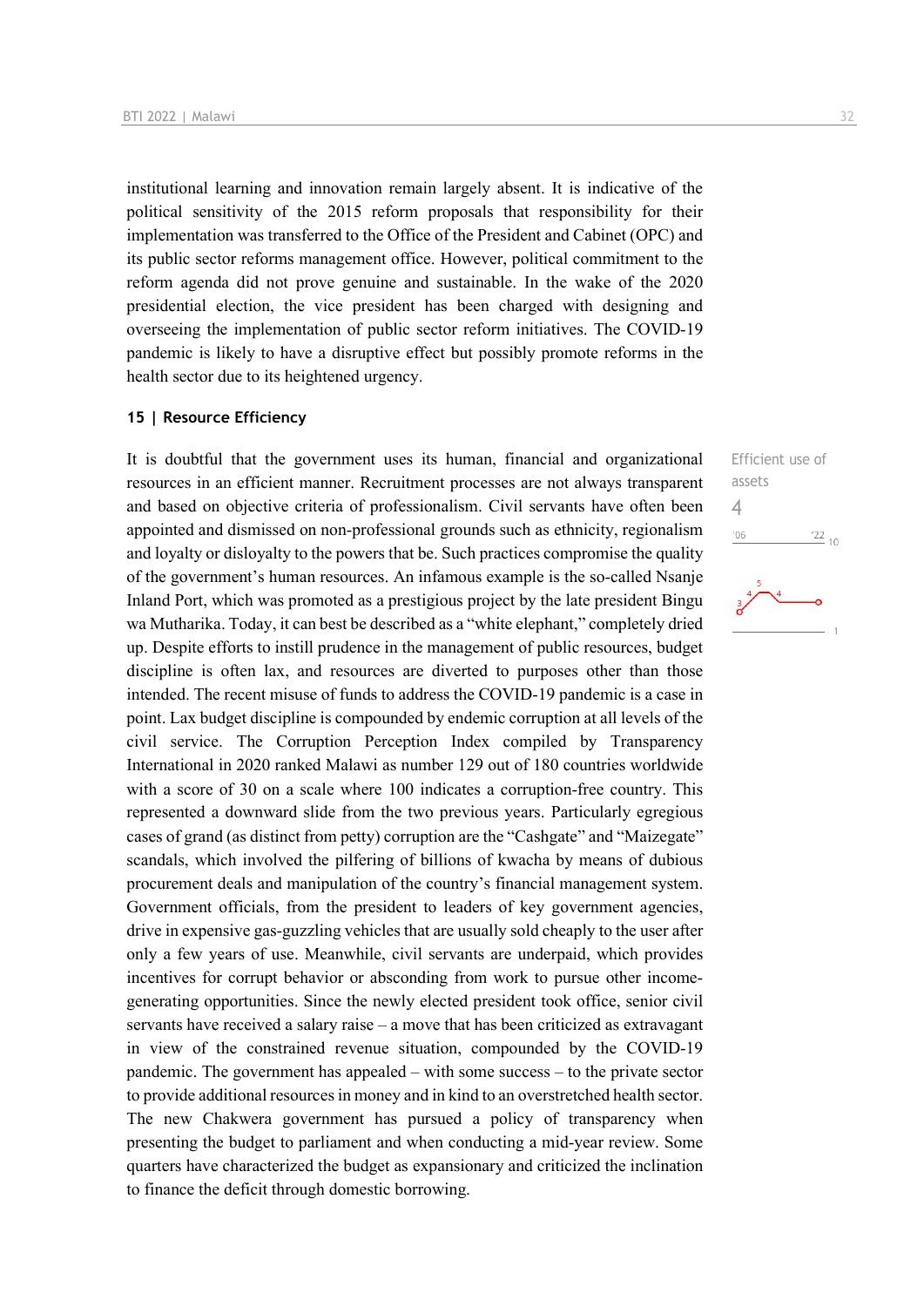Policy coordination is the task of the cabinet, which comprises all ministers. The cabinet under the tutelage of the president as head of government must approve all white papers and policy documents before tabling them in parliament. In 2015, the merger of the Ministry of Economic Planning and Development and the Ministry of Finance to become the Ministry of Finance, Economic Planning and Development contributed to improved policy coordination. Ostensibly, the recently launched longterm strategy document – Malawi 2063 – resulted from an extensive process of consultation across sectors to ensure coordination. However, given Malawi's precarious economic situation and its vulnerability to weather-related and other disasters, the government is often overwhelmed by emergencies that require urgent attention and upset established policy priorities and timely implementation. The current COVID-19 pandemic is an example of such an emergency that disrupts the order of priorities. This renders coherent policy implementation difficult. Corruption is an additional factor that undermines coordination.

Corruption is endemic in Malawi. It has many causes, but is fueled by deep societal inequalities, poverty, patronage networks and an inefficient public service. In their daily lives, most Malawians experience petty corruption at all levels of society and in most sectors of the economy. Major corruption scandals have rocked Malawi in recent years, variously dubbed "Cashgate" and "Maizegate," involving high-level civil servants, senior politicians and senior military officers. The Anti-Corruption Bureau (ACB) has been established as a specialized government agency to counteract and investigate corrupt behavior. However, the bureau faces multiple constraints in its operations. Structurally, its independence from the executive is not ensured because the director of the ACB can easily be removed from office. There are signs that the new government is committed to fighting corruption, as evidenced by the full funding allocated to the ACB in the 2020/2021 financial year. President Chakwera has also spoken about his government's commitment to fighting corruption and that he will not shield any members of his government who are accused of corruption. It is indicative of the ineffectiveness of the justice system that the investigation of major scandals has taken an inordinately long time and that cases remain pending before the courts for years. The slowness of the justice system is partly due to case overload but also results from political interference. Following the change of government, two former cabinet ministers were convicted and sentenced to serve several years in prison. It remains to be seen, however, whether the anti-corruption rhetoric will translate into serious action in addressing this malaise. In 2009, Malawi launched a National Anti-Corruption Strategy. Most agencies and departments were slow to establish these committees but by early 2019 altogether 80 such committees had been set up. However, enforcement of the ethical rules was lax. Upon the expiry of the first strategy, the government developed a new National Anti-Corruption Strategy II covering the period 2019-2024. Government accounts are audited by the national audit office under the stewardship of the auditor-general, but this office is underresourced. In any event, the government has consistently been slow to act on



Anti-corruption policy 5 $\frac{22}{10}$  $-06$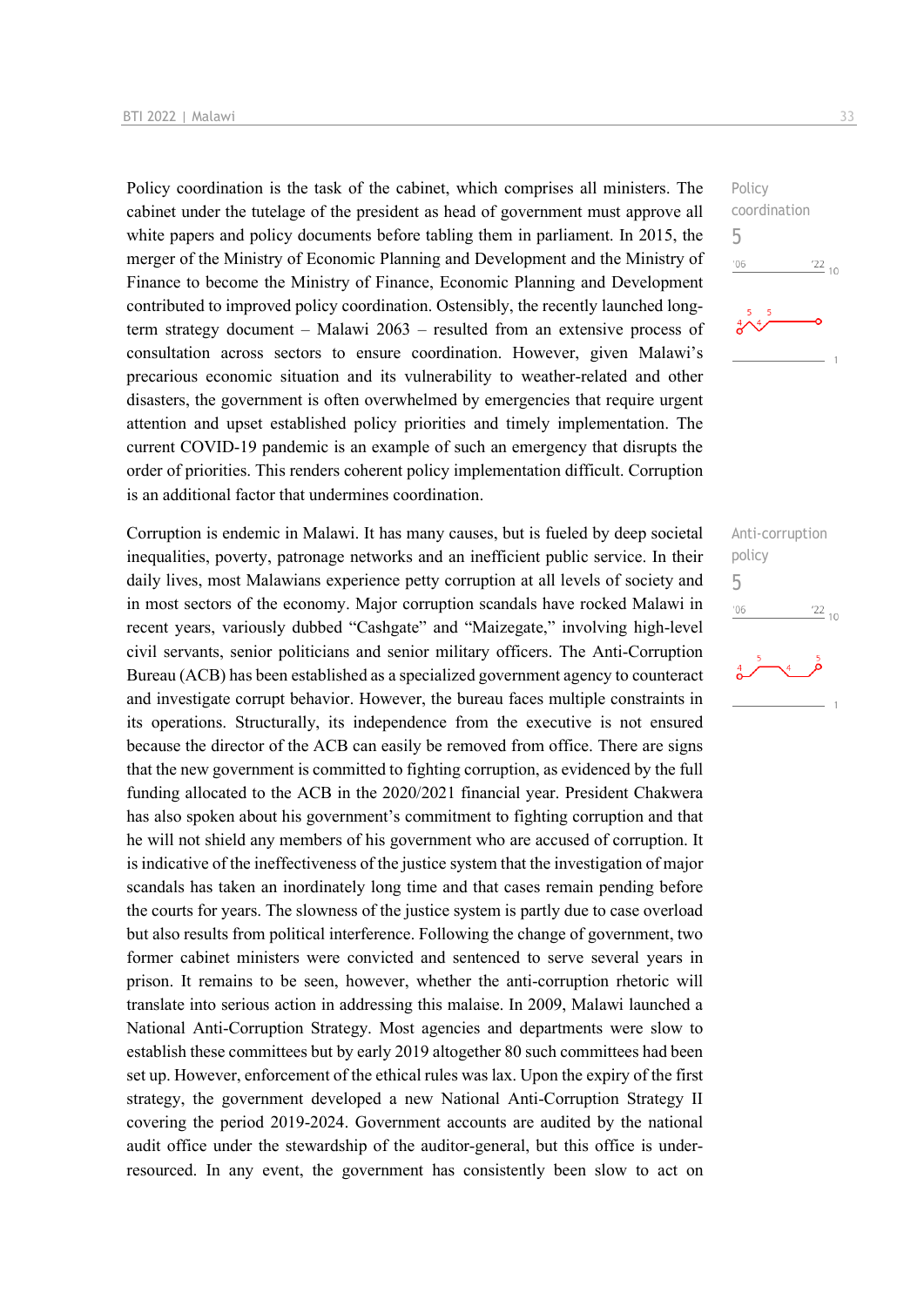recommendations following audits performed by the auditor-general. Malawi has enacted the Public Officers (Declaration of Assets, Liabilities and Business Interests) Act. The office of the director of assets declarations has been operational for a few years, and many public officers have declared their assets, although many others have dragged their feet or failed to comply with the legal requirement. The Access to Information Act (ATI) was passed by parliament in 2016 and the president assented to it. Once it was made operational in 2020, it was celebrated as a milestone in the media landscape because it will provide insight into government affairs and opportunities for exposing corrupt dealings. The act also provides protection for whistle-blowers who divulge information about inappropriate withholding of information.

# **16 | Consensus-Building**

All major political actors are agreed that democracy is the only acceptable governance paradigm in Malawi. There are discernible efforts among political actors to prevent the re-emergence of autocracy. However, a recent survey conducted by the Afrobarometer in 2019-2020 suggests a huge decline in support for democracy to 51% of Malawian respondents. Rejection of authoritarian alternatives has similarly declined, as only 77% of Malawians rejected one-man rule; 63% rejected one-party rule and 83% rejected military rule. Support for choosing leaders through democratic elections has also declined from 71% in 2014/15 to 55% in 2019/2020. Support for limiting the president to serving a maximum of two terms in office has held steady, declining only marginally from 78% in 2014/15 to 76% in 2019/2020. Generally, Malawians were less satisfied with democracy in 2019/2020, as only 34% expressed satisfaction with how the system was working in the country in 2019/2020, down from 49% in 2014/2015. Presumably, this reflects a growing disappointment with recent outputs of the democratic process. Clearly, a large proportion of the electorate is unhappy about the benefits that democratic rule produces. No recent surveys have been held to test the levels of democratic commitment and satisfaction since the new government was ushered into office following the June 2020 presidential election.

While all actors agree that the country should adhere to a capitalist system with liberalized markets, there are significant differences of opinion about the extent to which the government should cushion the poor and vulnerable and how this should be done. By way of illustration, since 2006 the government had been running a Farm Input Subsidy Program (FISP) to boost food production. Although most political actors supported this program in principle, there were significant differences of opinion over its implementation and criticisms of the corruption involved, as well as the level and coverage of such a subsidy. Other government interventions in favor of the poor have included the Malawi Social Cash Transfer Program to reduce poverty and hunger, and to improve children's human development. By 2020 it had reached approximately 283,000 households, representing 7% of the total population. The

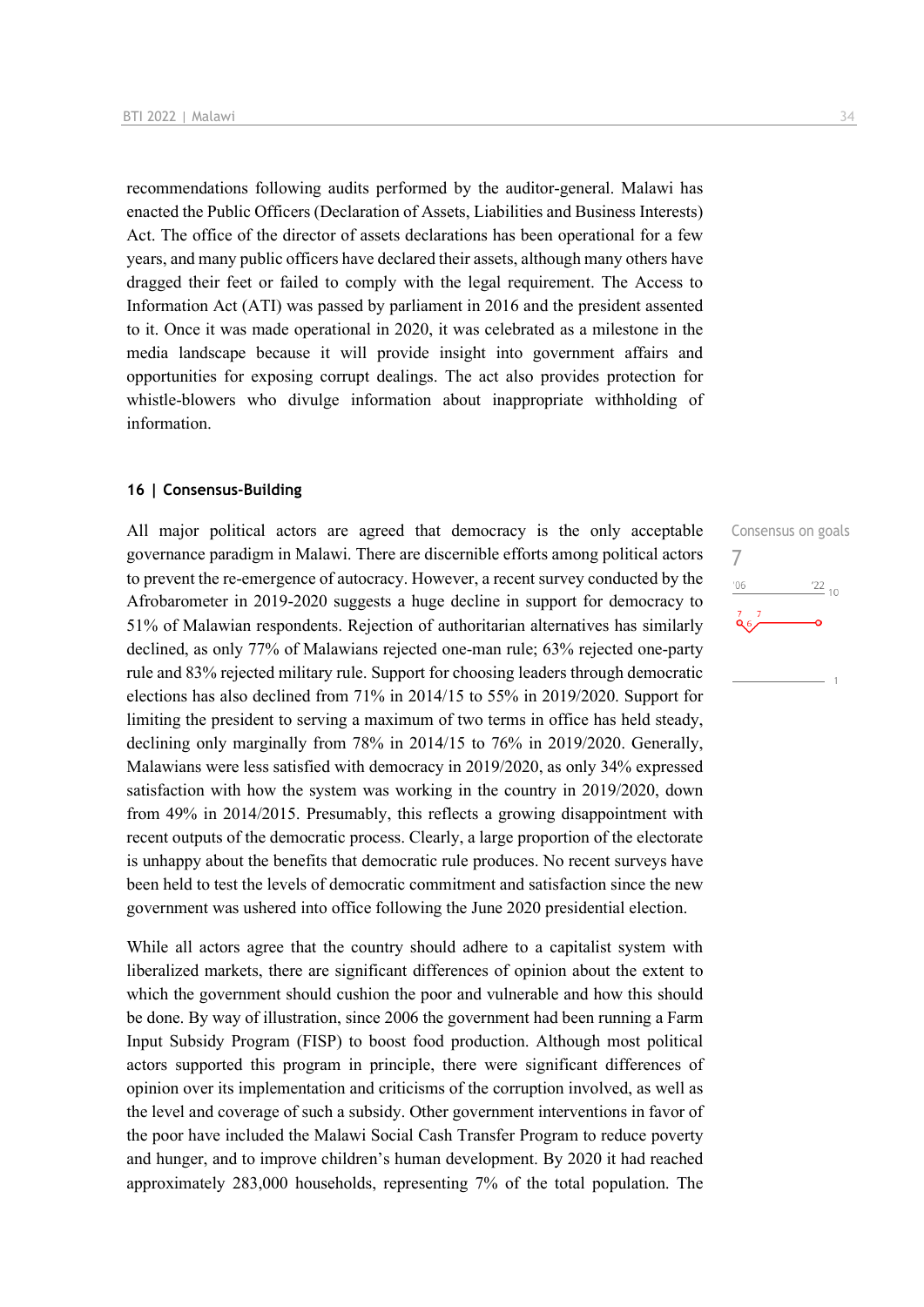newly elected government closed FISP and replaced it with a new program geared toward the agricultural sector – the Affordable Input Program  $(AIP)$  – whose objectives are to reduce poverty and ensure food security at household and national levels. AIP has quadrupled the number of beneficiaries of subsides agricultural inputs from the numbers that were targeted under FISP. However, it remains to be seen whether AIP will transform lives to the extent of enabling poor Malawians to graduate from dependence on government support.

Political actors across the board are generally supportive of democratization. The armed forces have shown no proclivity to interfere in domestic politics and have respected the primacy of civilian authorities in determining the country's democratic path. On the rare occasions that anti-democratic elements have emerged, their influence has been minuscule. However, the police have on numerous occasions overstepped their mandate and engaged in reprehensible behavior such as beatings and other infringements on human rights, even torture and extrajudicial killings. Even so, in no way does police misconduct constitute a threat to the democratic order in Malawi.

There are many cleavages in Malawi but the most important one with a political import is related to ethnicity. Political parties have generally appealed to ethnic identities and regional origins to garner support during election campaigns. Ethnicity and regional identities tend to reinforce each other and are largely coterminous. These cleavages are reflected in electoral support patterns that are regionally based. The exceptions are the 1999 and 2009 elections, when the votes were more evenly distributed across the country. Religion is a social and political cleavage but far less important than ethnicity. Class-based cleavages do exist, but they rarely surface to make a difference in the political arena. Inequalities in terms of wealth and ownership of land and other assets are pronounced but tend not to be a basis of political mobilization. The cleavages are deeply entrenched in the society and governments have not been able to change those easily. The new government, however, has adopted a conciliatory stance and seems committed to bridging existing cleavages. The success rates are yet to be seen.

A plethora of CSOs play a prominent role in the governance realm, acting primarily to scrutinize the government and as participants in public debates. They are registered, regulated and overseen in terms of the Non-governmental Organizations Act of 2000 by the NGO Board, which has the authority to withhold, suspend or cancel registration in the event an NGO fails to comply with the provisions of the act. The Council for Non-Governmental Organizations in Malawi (CONGOMA) serves in a coordinating role. The CSOs form a mixed bag. Some are extensions of the foreign CSOs from which they receive funding. Others are genuinely domestic even though they also rely on foreign funding. Many are lobbying on policy issues. A particularly significant example of NGO influence was the nationwide protests against the fraudulent 2019 elections. On occasion, when voicing criticism of the

Anti-democratic

 $10$ 

 $\frac{22}{10}$ 

 $\frac{22}{10}$ 

actors 9

 $^{\prime}$ OF

Cleavage / conflict management

Civil society participation

6

 $-06$ 

7

 $106$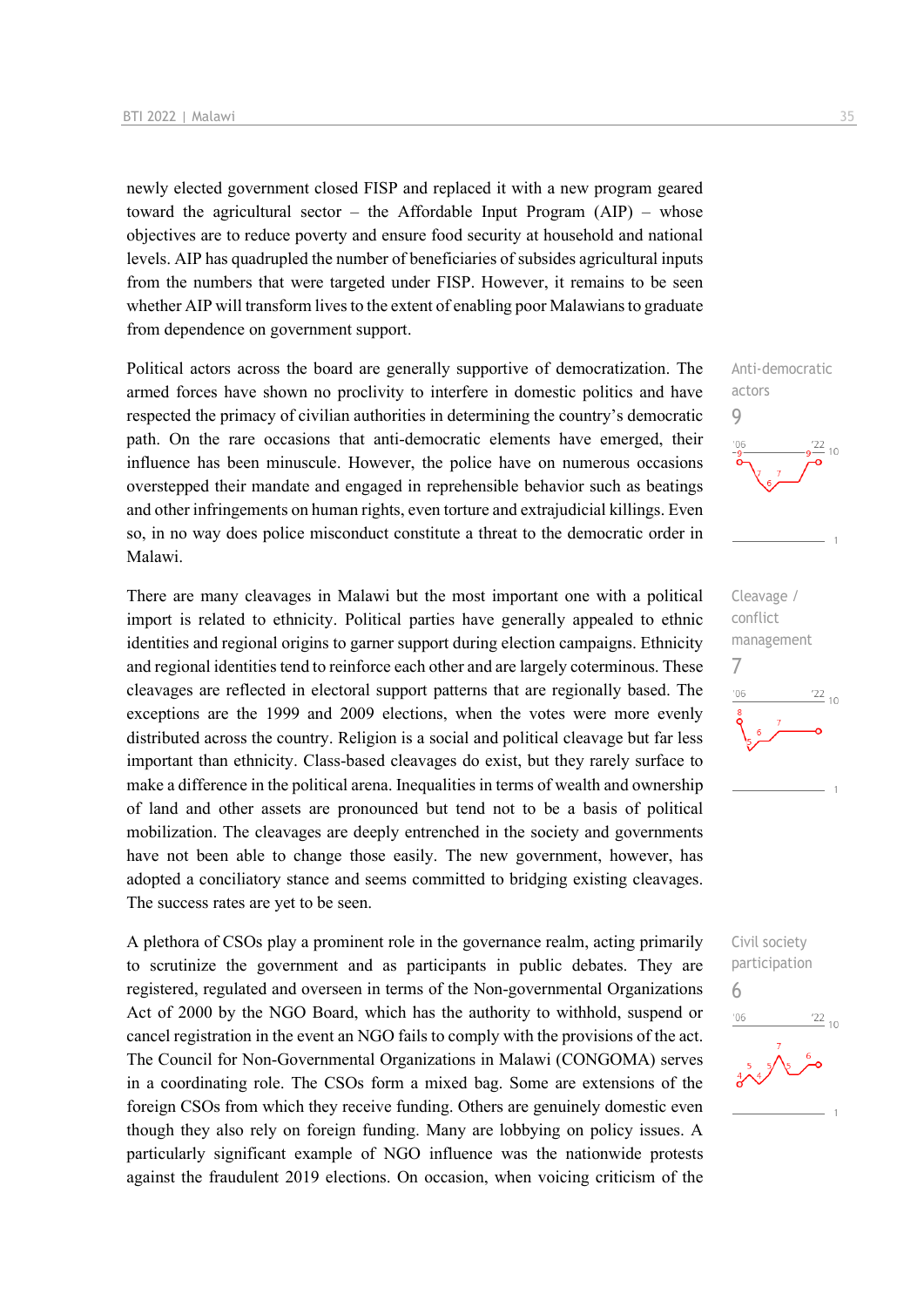government, they have elicited responses in equally tough language. The operational space given to CSOs to carry out their work is generally wide, especially when they do not challenge government institutions or policies. Others engage in development activities at the grassroots level, providing services in such sectors like education, health and water supply. CSOs, whether domestic or foreign, do exert some influence but their entry points and channels of influence vary. The president has a special adviser on civil society affairs who liaises with CSOs. Faith-based organizations (FBOs) form a particular sub-category of CSOs. Malawi is a profoundly religious society with multiple faiths and denominations. They act both independently and collectively, for example through the Public Affairs Committee (PAC), the Malawi Council of Churches (MCC), and the Evangelical Association of Malawi (EAM). FBOs occasionally issue pastoral letters or statements on salient political and social issues (e.g., corruption and elections) that receive coverage in the media. Clergy also seek influence through audiences with the president. Apart from general calls for all Malawians to contribute to quelling the COVID-19 pandemic, the government has not taken any specific NGO initiative in response to the scourge.

The democratic transition in 1993/1994 was a critical juncture in the history of Malawi that required reconciliation following three decades of dictatorial rule under Kamuzu Banda. The pre-1994 era was characterized by the arbitrary detention and disappearance of many Malawians. The emerging political consensus after 1994 led to the establishment of a National Compensation Tribunal (NCT) to atone for the suffering inflicted during Kamuzu Banda's rule. Nearly 20,000 claims were received, and interim awards were paid to less than one-third, but not by far enough to dispose of the caseload. In many cases, complaints have been made that the compensation offered was a mere pittance not commensurate with the losses people had suffered. The mandate of the tribunal was limited to compensating victims. No deliberate attempt was made to bring about conciliation between the victims of Kamuzu Banda's rule and the perpetrators of abuse. The NCT has not brought public closure to past abuses and the antipathy they engendered. Reconciliation over the excesses of Banda's rule remains unresolved. Albeit at a much lesser level, following the nationwide protest of July 20, 2011, which left more than 20 people dead at the hands of police, promises were made to compensate the families of the deceased. But to date the promises have not been honored.

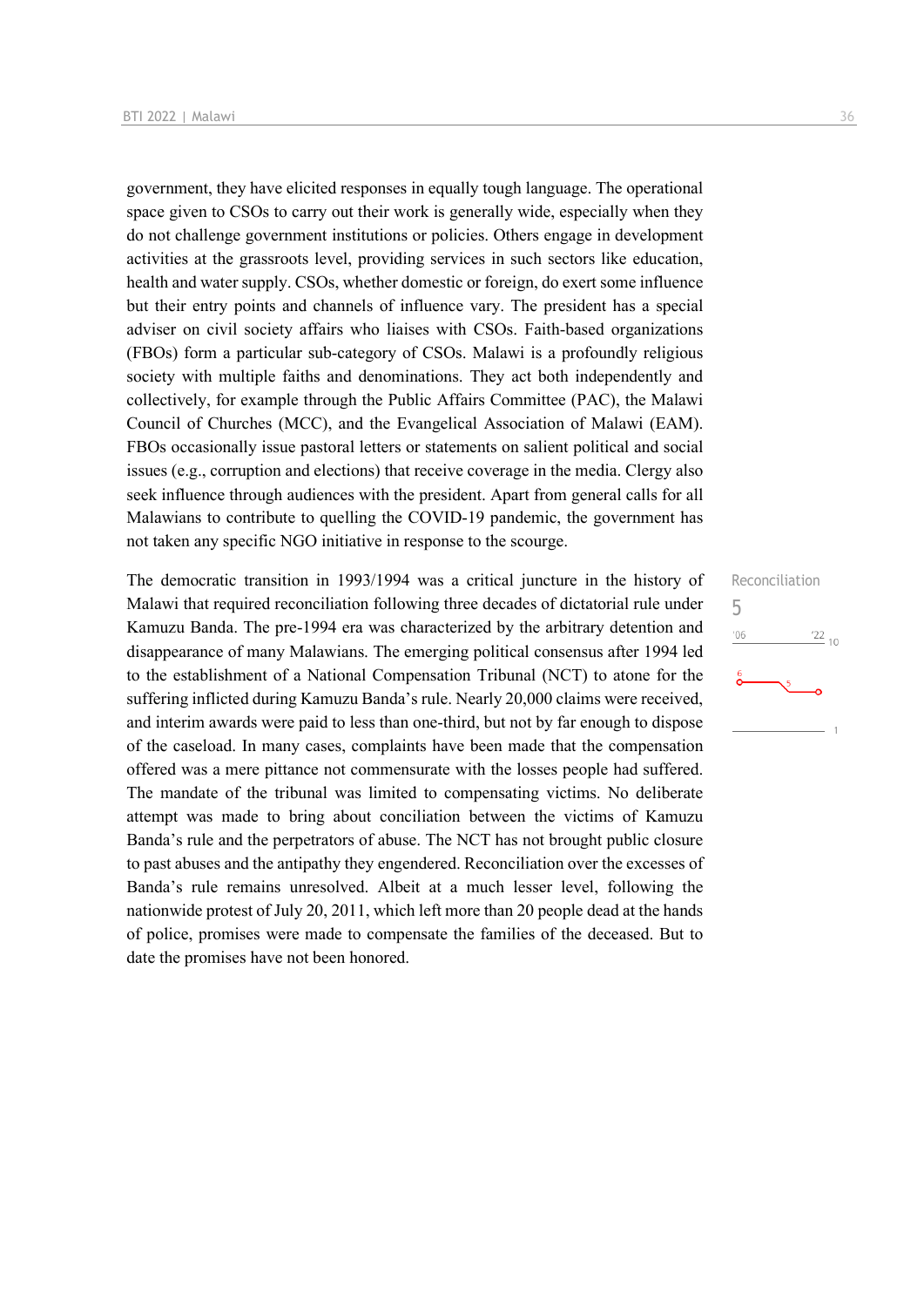#### **17 | International Cooperation**

Malawi's economy is heavily aid-dependent. Total official development assistance accounts for about 25% of Malawi's GDP. Over the years, about 40% of the state budget has been sourced from donors. Since 2008, Malawi has received several Chinese grants and loans to finance physical infrastructure, including roads, the national stadium, parliament, hotels and other facilities. This assistance has been helpful, not least because China does not impose major conditionalities on its aid. The observed direct effects of these investments have so far been minimal, mainly because they are concentrated on infrastructure, which only yields indirect impact. While direct budget support was for some time an important aid modality, program and project aid has come to feature more prominently in aid packages, either through state institutions or circumventing public institutions by increasing the proportion of aid channeled through civil society organizations. In the wake of the "Cashgate" scandal, most donors suspended direct budget support but retained project support under tighter controls. The shortfall left by reduced international financial assistance has proved difficult to fill through domestic revenue generation. The government has resorted to domestic borrowing to finance the budget deficit. The government recently launched the Agenda Malawi 2063, which has the objective of transforming Malawi into a wealthy and self-reliant industrialized "upper middle-income country" by the year 2063. Development partners, including both domestic and international aid agencies, are expected to adapt their programs to Agenda 2063. In January 2021, the government announced plans to enact legislation that will require political parties to match their election manifestos with Agenda Malawi 2063 to ensure that its implementation is assured irrespective of whatever government is in power at any particular moment.

Successive governments have consistently portrayed themselves to the donor community as credible and reliable partners. However, structural deficiencies within government systems, coupled with neopatrimonialism, have produced significant shortcomings in the way in which the government follows up on its international commitments. Malawi has acceded to all major international and regional conventions on human rights.

As a signatory to these instruments, Malawi is legally obligated to abide by their precepts. Many of the obligations are enshrined in Malawi's constitution as the Bill of Rights, while others have been legislated and specified in acts of parliament. The adherence to the legal obligations has been challenging and performance uneven. In the sub-category on participation within the 2020 Ibrahim Index of African Governance, Malawi ranked 22 out of 54 African countries with a score of 42.8 in 2019, a decline of 17.7 points since 2010. As the designated national human rights



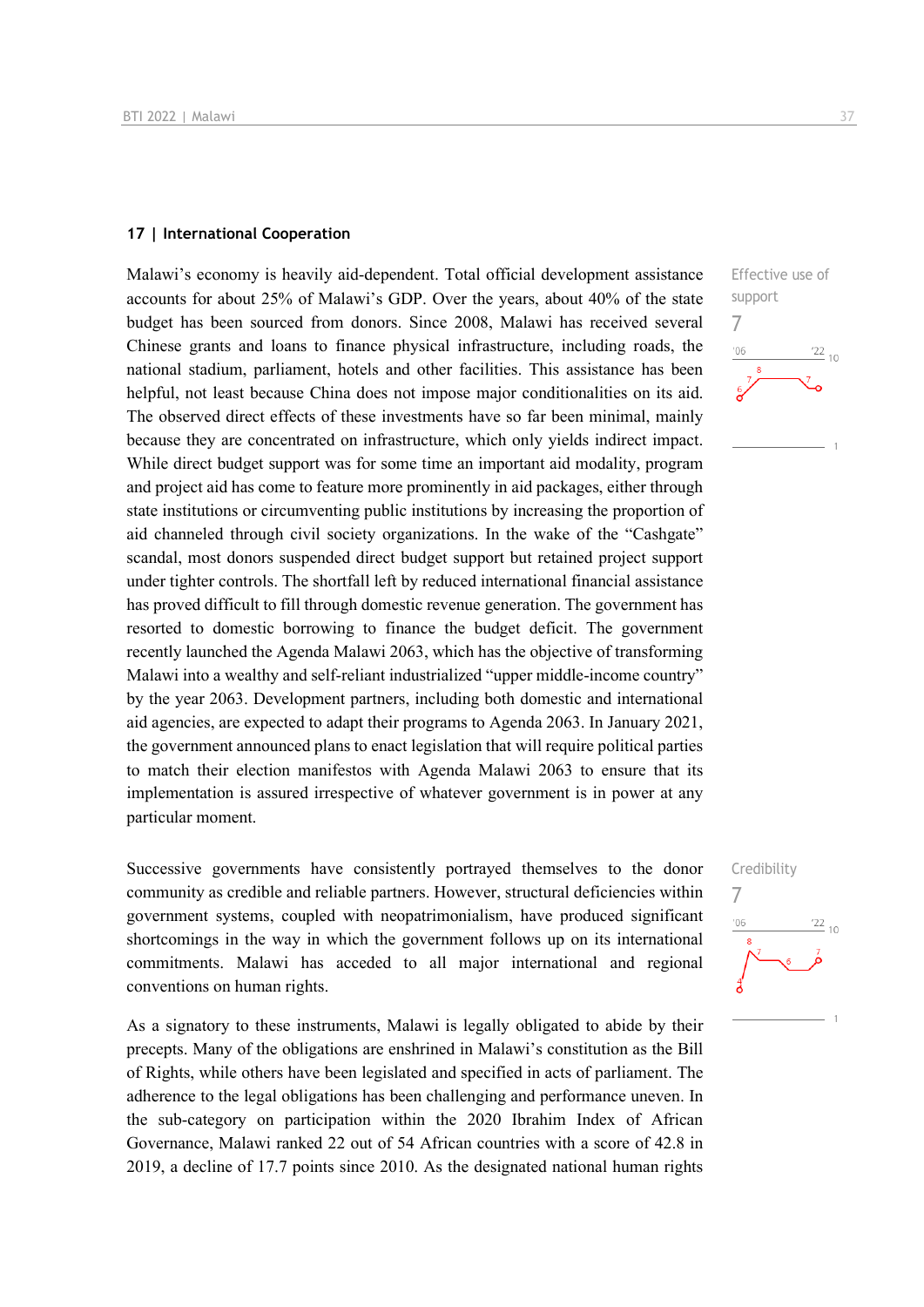institution, the Malawi Human Rights Commission (MHRC) monitors human rights protection and investigates alleged violations.

The Human Rights Council has deliberated upon Malawi's reports. While the country has been commended for taking action in a number of areas, criticisms have also been made, especially with respect to controversial issues such as the rights of sexual minorities, illiberal abortion laws, and the abolition of the death penalty. Capital punishment remains on the statute books of Malawi for crimes such as treason, murder and rape. Although a small emitter of climate gases, Malawi is a signatory to the Paris Agreement on climate change. The country is very vulnerable to climaterelated risks and is engaging in adaptation measures. As a member of the United Nations, Malawi takes part in UN activities, including peacekeeping operations.

Malawi is a member of the African Union and consistently participates in African Union (AU) activities, including peacekeeping operations. At the subregional level, Malawi is a member of the Southern African Development Community (SADC) and of the Common Market for Eastern and Southern Africa (COMESA). Generally, Malawi has cooperated well with all neighboring countries on various matters, notwithstanding some friction with Mozambique over arrears at Beira port. A peaceful solution to the boundary dispute with Tanzania over the northern part of Lake Malawi is being sought through mediation, and Malawi has participated fully in this endeavor. Smuggling across borders with neighbors is causing some friction.

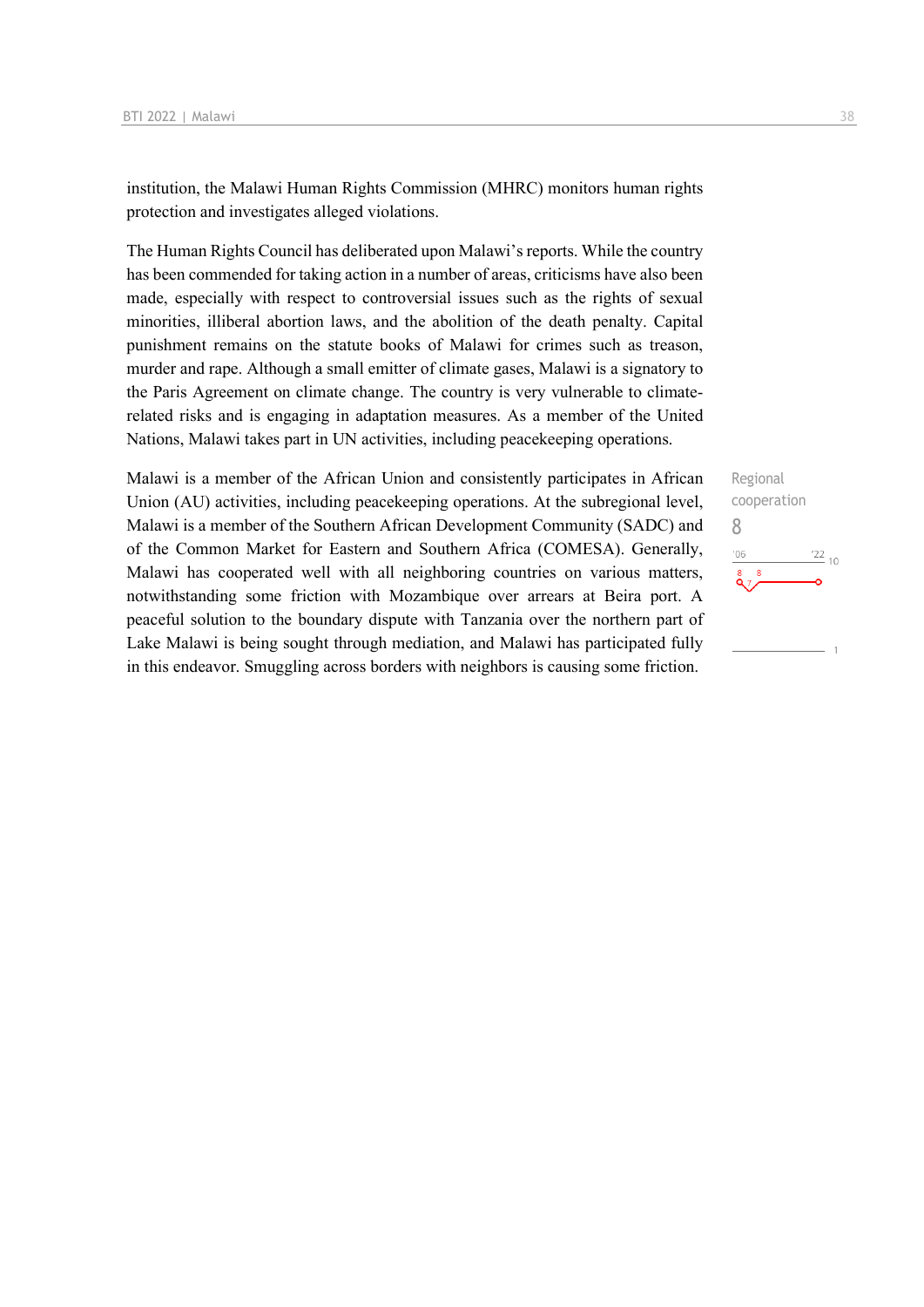# Strategic Outlook

Malawi is facing multiple challenges in the immediate and distant future. As far as the democratic dispensation is concerned, the task ahead is to consolidate what has been achieved to date. The change of the electoral system resulting from the 2020 verdict of the High Court is historic and epitomizes the independence of the judiciary. The institutions of restraint such as the Human Rights Commission and the Office of the Ombudsman need strengthening. Similarly, the civil service is crying out for reform to enhance efficiency. The government is the main actor in safeguarding recent achievements, but civil society also has a role to play. At the grassroots level, Malawians must demonstrate their democratic ethos in practice. However, the electorate is not only preoccupied with democracy as a process in accordance with established rules. While valuing democracy, Malawians are rather more interested in the output side of the governance system in terms of tangible improvement in their daily lives: invigoration of the economy and less poverty, better educational access and quality, improved health services, reliable water and electricity supplies. Coordination and ardent implementation of the adopted policies are key. Unless output improves, the electorate may lose faith in the democratic system and become susceptible to cheap populism without heed to democratic principles.

In the economic sphere there is not much to celebrate. The Malawian economy suffers from many ills. What is needed is a grand policy for enhanced agricultural productivity through increased use of sophisticated machinery and other inputs. This would probably require land reform, which is likely to generate dispute since smallholders are attached to their land as their lifeline. Therefore, a carefully crafted land reform must allay the fears of the smallholders. The National Smallholder Farmers' Association of Malawi and the Farmers Union of Malawi would be key stakeholders and make valuable contributions in that policy process. Malawi's vulnerability to the adverse effects of climate change (floods, droughts and associated calamities) is likely to continue to exert a heavy toll and cause humanitarian crises and food insecurity. Renewed efforts are needed to adopt an implementable climate change adaptation policy beyond disaster management.

Parallel to new policies in the agricultural sector, Malawi needs a new implementable industrial policy with a view to increasing the modest share of industry in the GDP. The National Industry Policy elaborated in 2014 requires thorough revision, and a key contributor to that endeavor is the Malawi Confederation of Chambers of Commerce and Industry (MCCCI). This long-standing interest organization comprises members in the sub-sectors of manufacturing, mining, services and trade, possessing a wealth of insights into the challenges facing the industrial and trade sectors. A major challenge is to attract investors from abroad. To achieve the latter, improved transport routes are needed together with closer regional coordination through SADC and COMESA.

Corruption is an impediment across all sectors of the economy and renewed efforts are sorely needed to curb this scourge at all levels of society. Although the Anti-Corruption Bureau has been given additional resources, it needs to move aggressively with investigation toward prosecution.